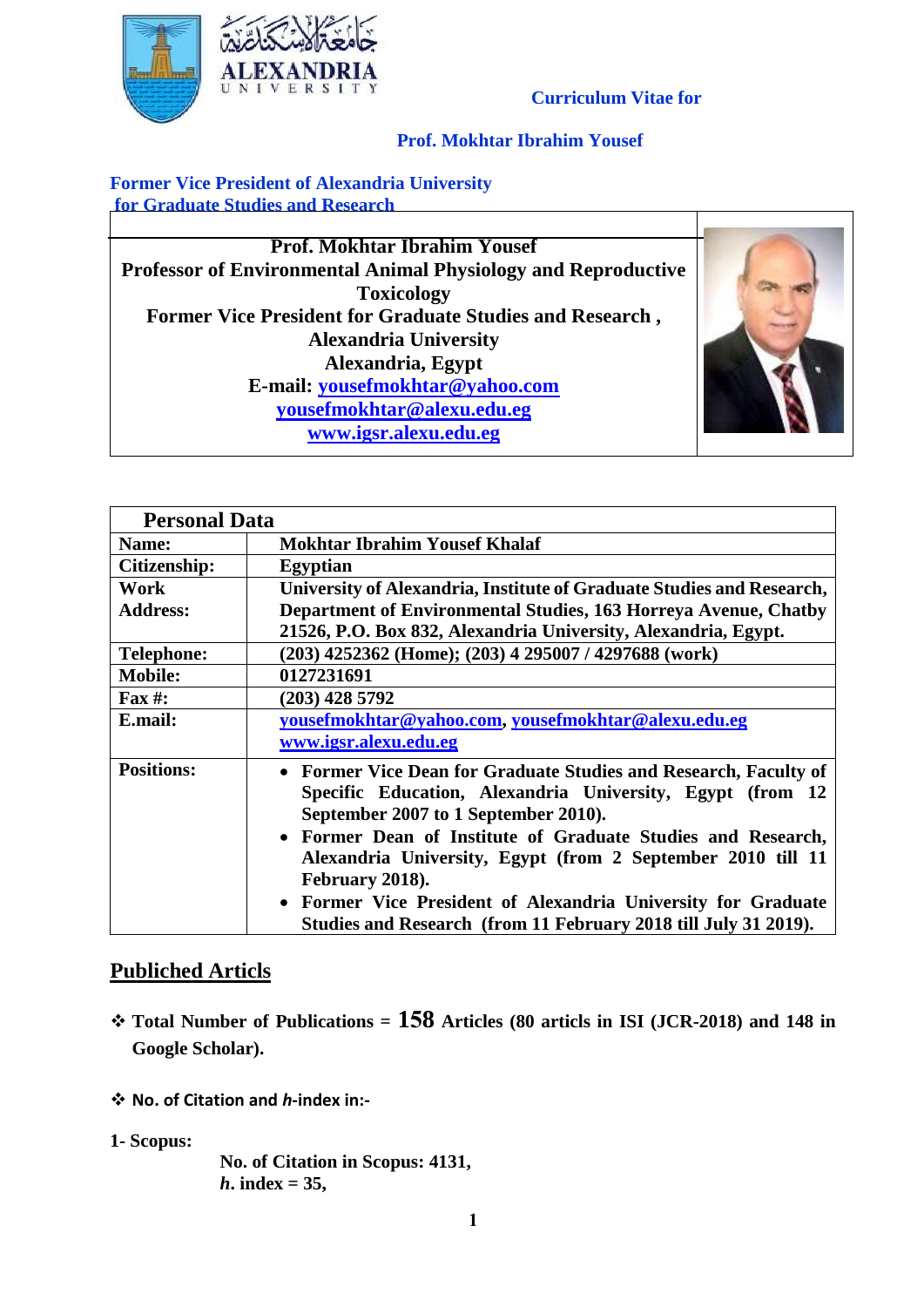

### **Prof. Mokhtar Ibrahim Yousef**

### **Former Vice President of Alexandria University for Graduate Studies and Research**

**No. of Articles in Scopus: 71, Author ID 7006522951 <https://www.scopus.com/authid/detail.uri?authorId=7006522951> [Scopus](https://www.scopus.com/authid/detail.uri?authorId=7006522951)**

**2- Google Scholar:**

**No. of Citation in Google Scholar: 7334 h. index = 43 i 10-index = 75**

**[https://scholar.google.com.eg/citations?hl=en&user=XTCYtCcAAAAJ&view\\_op=list\\_wor](https://scholar.google.com.eg/citations?hl=en&user=XTCYtCcAAAAJ&view_op=list_works&gmla=AJsN-F7CmRVXkYkBWb8bl2w5os2isHrSjreTWl9-M8Nr2LA9ke6-zGNNh5QjM5dAcXZngrsj0XpOT6phDcCL2qxjLM3sb2G3uqx5Bu9-KbcGGSqfEfG3K7Y) [ks&gmla=AJsN-F7CmRVXkYkBWb8bl2w5os2isHrSjreTWl9-M8Nr2LA9ke6](https://scholar.google.com.eg/citations?hl=en&user=XTCYtCcAAAAJ&view_op=list_works&gmla=AJsN-F7CmRVXkYkBWb8bl2w5os2isHrSjreTWl9-M8Nr2LA9ke6-zGNNh5QjM5dAcXZngrsj0XpOT6phDcCL2qxjLM3sb2G3uqx5Bu9-KbcGGSqfEfG3K7Y) [zGNNh5QjM5dAcXZngrsj0XpOT6phDcCL2qxjLM3sb2G3uqx5Bu9-KbcGGSqfEfG3K7Y](https://scholar.google.com.eg/citations?hl=en&user=XTCYtCcAAAAJ&view_op=list_works&gmla=AJsN-F7CmRVXkYkBWb8bl2w5os2isHrSjreTWl9-M8Nr2LA9ke6-zGNNh5QjM5dAcXZngrsj0XpOT6phDcCL2qxjLM3sb2G3uqx5Bu9-KbcGGSqfEfG3K7Y) [google scholar](https://scholar.google.com.eg/citations?hl=en&user=XTCYtCcAAAAJ&view_op=list_works&gmla=AJsN-F7CmRVXkYkBWb8bl2w5os2isHrSjreTWl9-M8Nr2LA9ke6-zGNNh5QjM5dAcXZngrsj0XpOT6phDcCL2qxjLM3sb2G3uqx5Bu9-KbcGGSqfEfG3K7Y)**

**3- Research Gate**

**Score = 34.81 No. of Citation in Research Gate = 5,733 h. index = 39 No. of Articles in Research Gate: 105 No. of Reads: 19,311 My score is higher than 92.5% of Research Gate members [https://www.researchgate.net/profile/Prof\\_Mokhtar\\_Ibrahim\\_Yousef](https://www.researchgate.net/profile/Prof_Mokhtar_Ibrahim_Yousef)**

**[Researchgate](https://www.researchgate.net/profile/Prof_Mokhtar_Ibrahim_Yousef)**

**Journals of published articls as follow:**

- **1- 80 articles published in international journals listed in the ISI list (JCR-2018).**
- **2- 30 articles published in International Journal NOT listed in ISI (JCR- 2018).**
- **3- 13 articles published in a local journal is not included in the ISI (JCR) list but is listed in the Supreme Council of Universities (SCU) journals.**
- **4- 37 articles published in International Conference**

### **Academic Degrees:**

- **1982:** *B.Sc***.** Animal Physiology, Dept. Animal Production, Faculty of Agriculture, Alexandria University, Alexandria, Egypt.
- **1987:** *M.Sc***.** Animal Physiology, Dept. Animal Production, Faculty of Agriculture, Alexandria University, Alexandria, Egypt.
- **1994:** *Ph.D*. in **Environmental Animal Physiology** under a joint supervision **between** Laboratory of Reproductive Biology, Department of *In Vitro* Fertilization,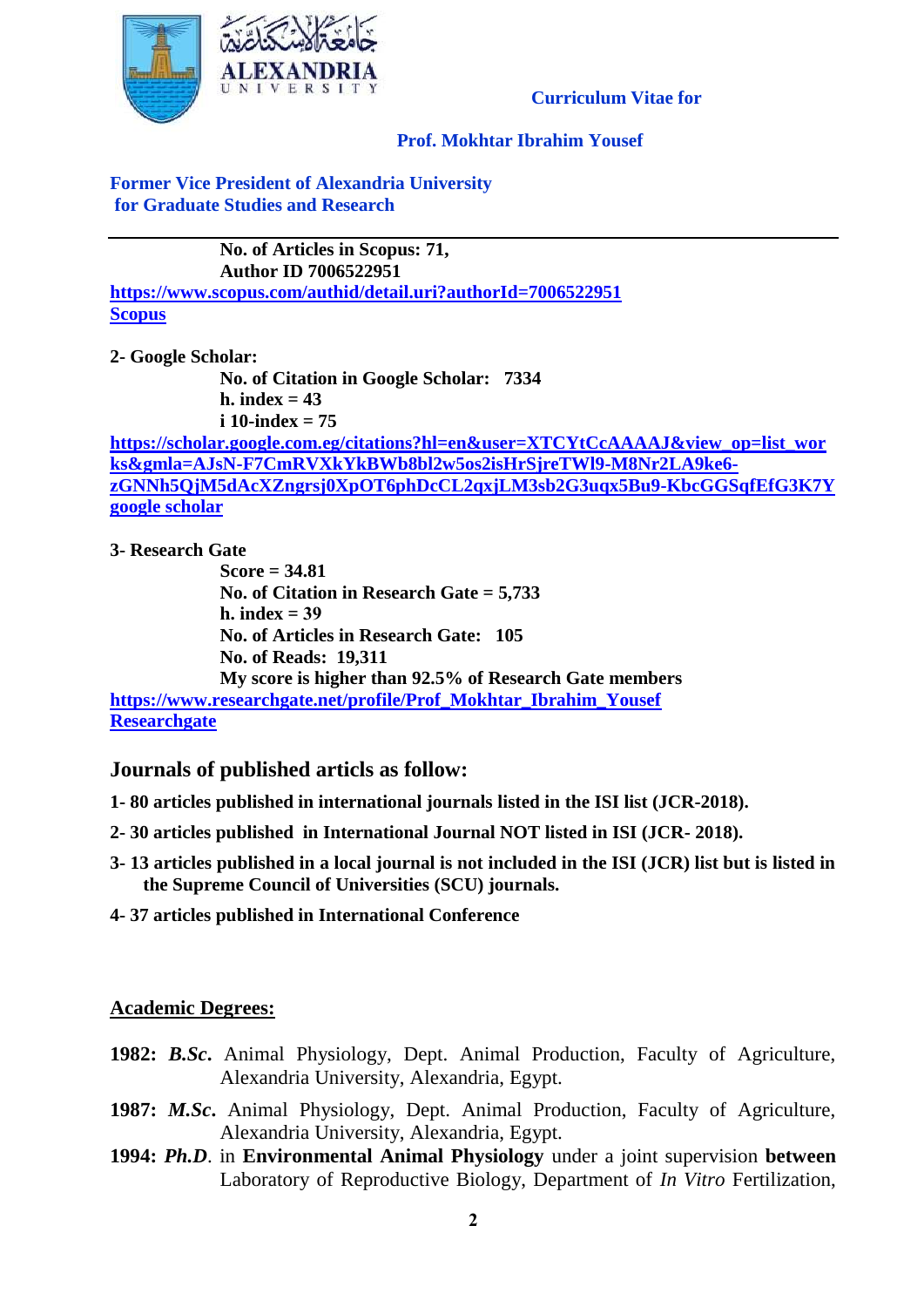

### **Prof. Mokhtar Ibrahim Yousef**

### **Former Vice President of Alexandria University for Graduate Studies and Research**

Institute of Clinical Medicine, Tromso University, Trmso, Norway **AND** Department of Environmental Studies, Institute of Graduate Studies and Research, Alexandria University, Egypt.

### **Brief Chronology of Employment:**

- **1982-1987: Demonstrator, Department of Environmental Studies**, Institute of Graduate Studies and Research, Alexandria University, Egypt.
- **1987-1994: Assistant Lecturer,** Department of Environmental Studies, Institute of Graduate Studies and Research, Alexandria University, Egypt.
- **1994-2000: Assistant Professor,** Department of Environmental Studies, Institute of Graduate Studies and Research, Alexandria University, Egypt.
- **2000- 2005: Associate Professor of Environmental Animal Physiology and Reproductive Toxicology,** Department of Environmental Studies, Institute of Graduate Studies and Research, Alexandria University, Egypt.
- **2005- Now: Professor of Environmental Animal Physiology and Reproductive Toxicology,** Department of Environmental Studies, Institute of Graduate Studies and Research, Alexandria University, Egypt.
- **2007 - Vice Dean for Graduate Studies and Research, Faculty of Specific Education, Alexandria University, Egypt (from 12 September 2007 to 1 September 2010).**
- **2010 - Former Dean of Institute of Graduate Studies and Research, Alexandria University, Egypt.**
- **2018- Former Vice President of Alexandria University for Graduate Studies and Research.**

# **Prizes:**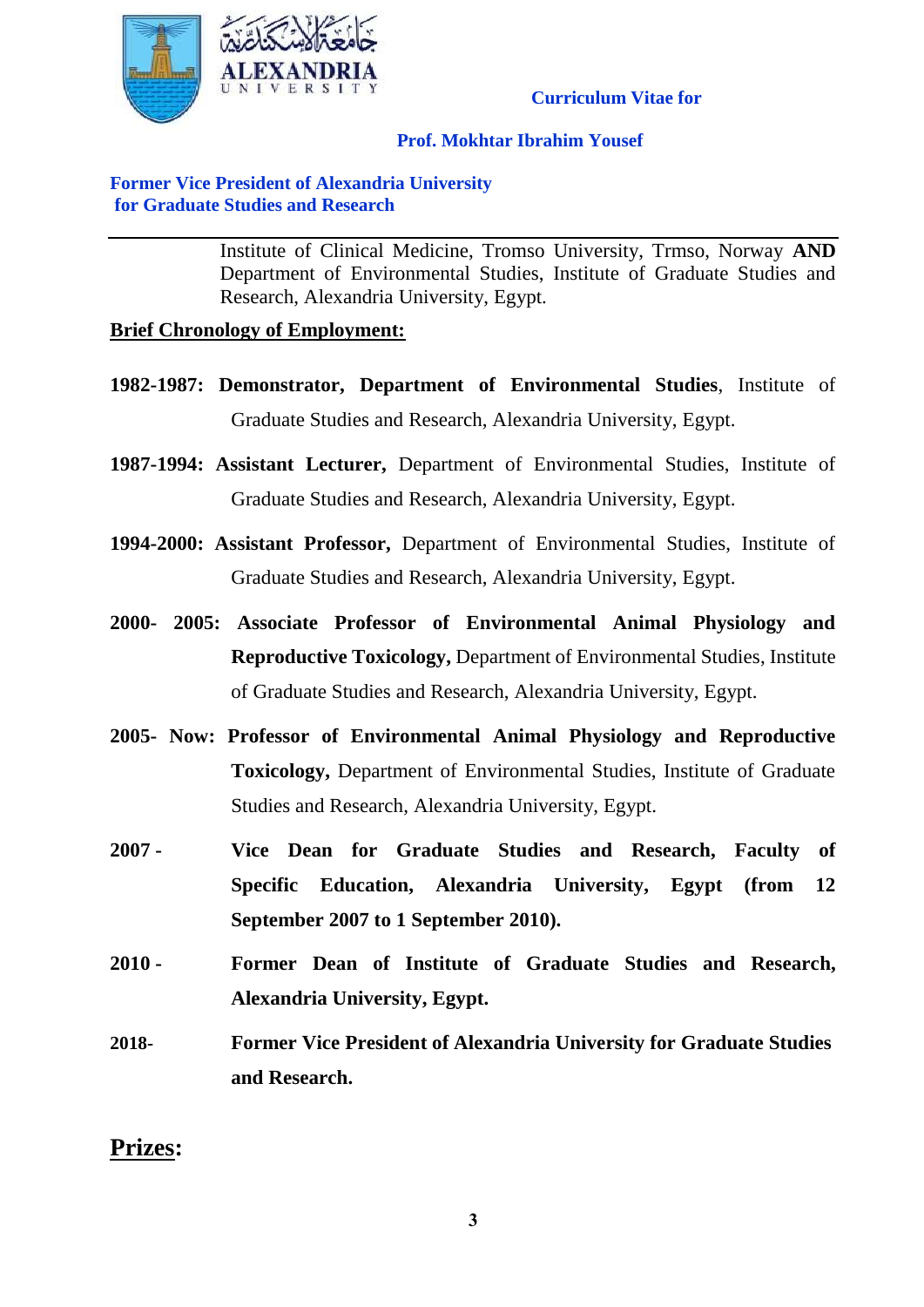

### **Prof. Mokhtar Ibrahim Yousef**

### **Former Vice President of Alexandria University for Graduate Studies and Research**

| 2000: | Alexandria University Award for Scientific Encouragement for the year<br>2000.                                                                                                                                                                                                |
|-------|-------------------------------------------------------------------------------------------------------------------------------------------------------------------------------------------------------------------------------------------------------------------------------|
| 2002: | <b>Environment Prize from the Academy of Scientific Research in the field</b><br>of Environmental Research for the year 2002.                                                                                                                                                 |
| 2010: | Alexandria University Award for Scientific Excellence in the Scientific<br>field for the year 2010.                                                                                                                                                                           |
| 2015: | Alexandria University Appreciation Award in the Scientific Field for the<br>year 2015.                                                                                                                                                                                        |
| 2012: | The State Prize for Excellence in Agricultural Sciences, Academy of<br>Scientific Research and Technology for the year 2012.                                                                                                                                                  |
| 2010: | Alexandria University Shield for Distinguished Scientific Publication for<br>the year 2010 with the title of (Alexandria University Distinguished<br>Researcher) in the field of Agricultural Sciences in the field of Animal<br><b>Physiology and Reproductive Toxicity.</b> |
| 2010: | The Gilded Alexandria University Medal to publish more than thirty<br>distinguished papers published in international indexed journals during<br>the period 2000-2009.                                                                                                        |
| 2012: | Shield of Alexandria University Award for Administrative Excellence<br>2012.                                                                                                                                                                                                  |
| 2010: | Jury Prize for the best 25 judges in the world for the global publishing<br>house, Ambassador Elsevier 2010 (for the journal "Food and Chemical<br>Toxicology" "Elsevier").                                                                                                   |
| 2014: | Certificate of Merit and Commemorative University Medal for those<br>who won local, regional or international awards in 2014.                                                                                                                                                 |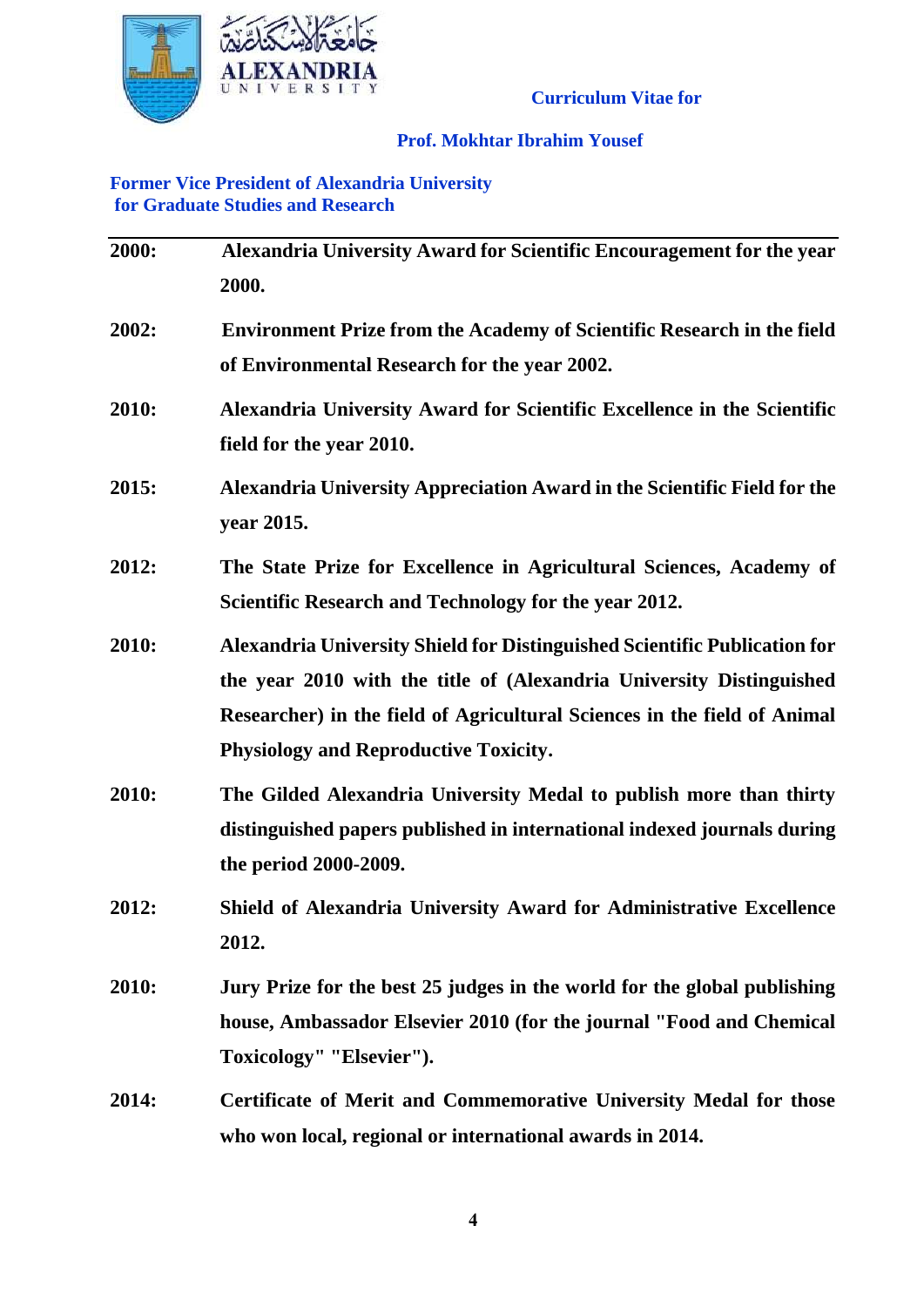

### **Prof. Mokhtar Ibrahim Yousef**

### **Former Vice President of Alexandria University for Graduate Studies and Research**

| 2010: | Alexandria University shield on the membership of the Higher Awards |
|-------|---------------------------------------------------------------------|
|       | <b>Committee in 2010.</b>                                           |
| 2010: | Damanhour University shield on the membership of the Higher Awards  |
|       | Committee in 2010.                                                  |

# **National and International Applied Research Project**

- **1- Member of Buffalo ovarian tissue culture project for fertility tracking, Biotechnology Laboratory, Faculty of Agriculture - El Shatby, Alexandria University. Funded by: Science and Technology Development Fund (STDF).**
- **2- Member of the project on the "Interaction between Nutrition, Reproduction and Genetics in Dairy cattle and Buffaloes", Faculty of Agriculture - El Shatby - Alexandria University. Funded by: Alexandria University Research Fund (AURF) (Research Enhancement Program (ALEX REP), Alexandria University, Egypt.**
- **3- Member of the project on "Creation and Establishment of Functional Food and Nutraceutical Laboratory in Alexandria University, Capacity Building Grant, Science & Technology Development Fund, TC/13/ CBG /2012".**
- **4- Head of the Project of the "Quality Assurance and Accreditation Unit CIQAP" at Institute of Graduate Studies and Research, Alexandria University. Funded by the National Authority for Quality Assurance and Accreditation - Arab Republic of Egypt. Project No. 8000000.**
- **The Institute for Graduate Studies and Research has obtained accreditation from the National Authority for Quality Assurance of Education and Accreditation by Resolution of the Authority's Board of Directors No. 158 dated 9/29/2016 for a period of 5 years.**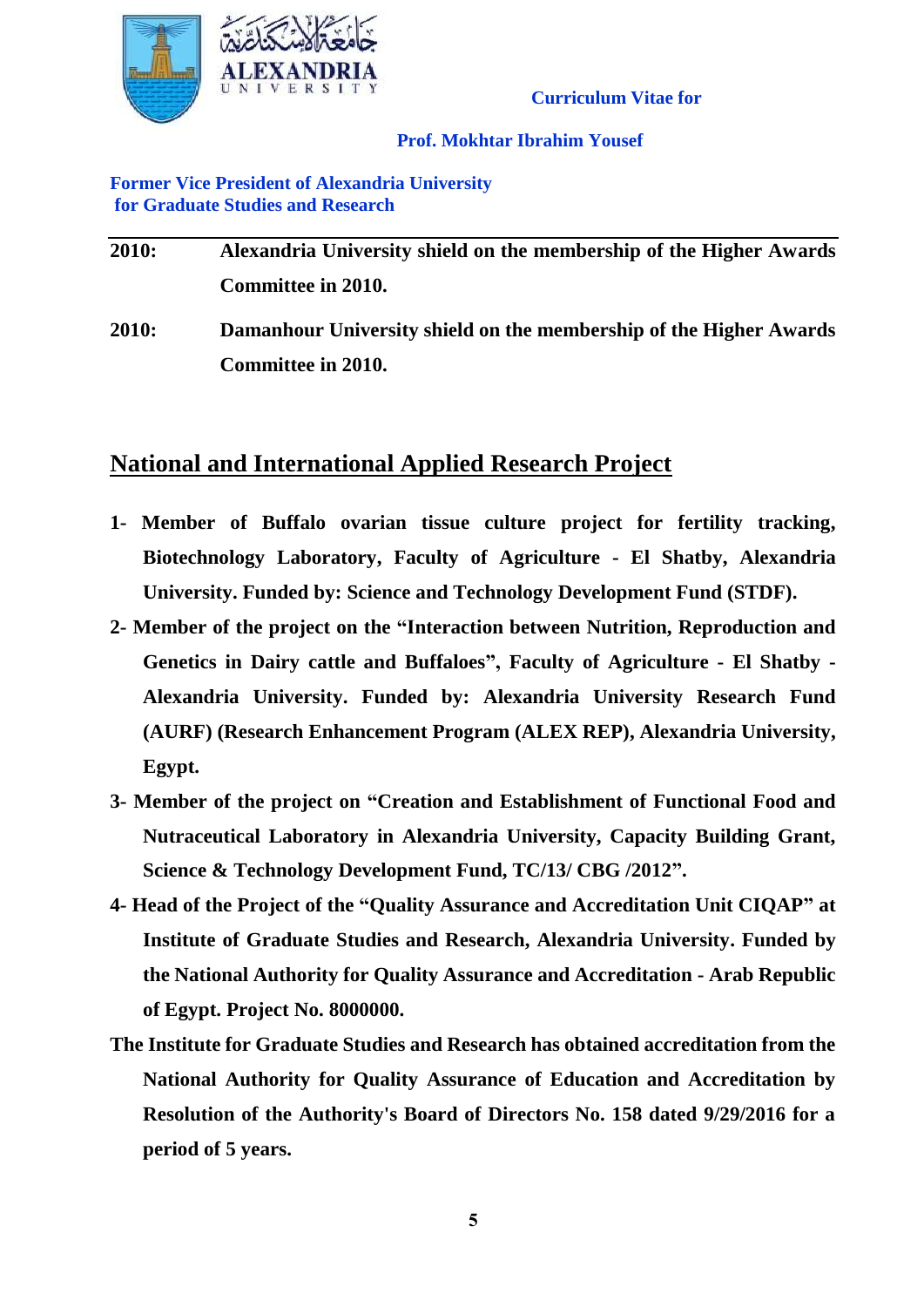

**Prof. Mokhtar Ibrahim Yousef**

**Former Vice President of Alexandria University for Graduate Studies and Research**

- **5- Head of the project of accreditation of the Water and Marine Water Pollution Laboratory, Institute of Graduate Studies and Research, Alexandria University by the National Authority for Quality Assurance and Accreditation - the Arab Republic of Egypt No. 1600000.**
- **The lab obtained the accreditation from the National Accreditation Council (EGAC) and obtained the ISO 17025 certification on June 19, 2013.**
- **6- Head of the Air Pollution Laboratory accreditation project, Institute of Graduate Studies and Research, Alexandria University from March 2010 to January 2013 from the National Authority for Quality Assurance and Accreditation - Arab Republic of Egypt.**
- **The laboratory obtained the accreditation from the National Accreditation Council (EGAC) and obtained the ISO 17025 certification on December 27, 2013.**
- **7- Member of the QAAP 2 project, Faculty of Specific Education, and the college obtained the establishment of a quality assurance and progress unit for the CIQAP project.**
- **8- Member of the project "Environmental Innovation and Entrepreneurship Program GIEP - Green Innovation and Entrepreneurship Program Nurse from the European Union, TEMPUS from October 2013 to now. Alexandria University in association with Zagazig University, Aswan University, the American University in Cairo, Heliopolis University and Polytechnic University of**

**Milan (Politecnico di Milano), Italy and the University of Graz, Austria and the University of Aachen, Germany.**

- **9- Member of the project "Green Energy for Green Companies-GRENCO" funded by the European Union - TEMPUS.**
- **10- Director of the International Accreditation Project for the Atomic Emission Plasma Laboratory, funded by the International Accreditation Projects for Laboratories in Higher Education Institutions (LIAP), the ninth session, Arab**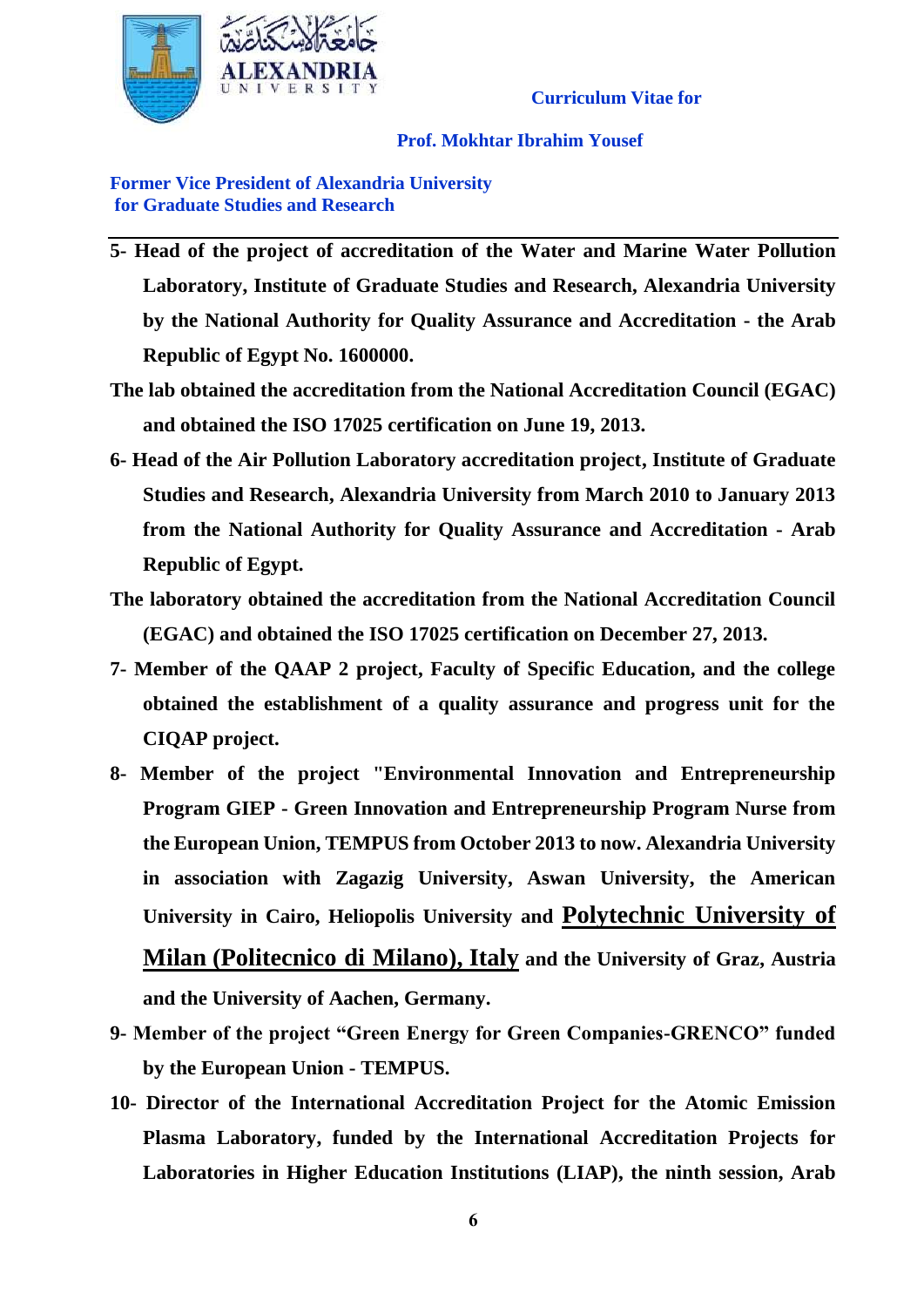

### **Prof. Mokhtar Ibrahim Yousef**

**Former Vice President of Alexandria University for Graduate Studies and Research**

**Republic of Egypt. The code for the project LP9-013-ALEX. The laboratory is getting accreditation from the National Accreditation Council (EGAC) and obtaining ISO 17025 certification.**

- **11- Member of the project of establishing a Center of Excellence for Food Safety - Faculty of Agriculture, El Shatby, Alexandria University. Funded by the Science and Technology Development Fund (STDF).**
- **12- Member of a road map project for Sustainable Environmental Management of the Northern Egyptian Lakes "Case study of Burullus Lake", funded by the Academy of Scientific Research and Technology (STDF), for Qualitative Councils, Environmental Research Council.**
- **13- Head of a project to establish a Central Laboratory for Cell and Tissue Culture at the University of Alexandria, through the sales proceeds agreement (416-b) between the Egyptian and American sides, the Ministry of Higher Education - the General Administration for International Cooperation.**

# **Lingustic Skipps**

- **Arabic (Native)**
- **English (good)**

# **Computer Experience**

Using computer's programs (Microsoft word, Excel, Sigma Plot, SPSS, and PowerPoint) in research and teaching.

### **Scholarships and Fellowships:**

**1995:** Postdoctoral Fellow, Laboratory of Reproductive Biology, Department of *In Vitro* Fertilization, Institute of Clinical Medicine, Tromso University,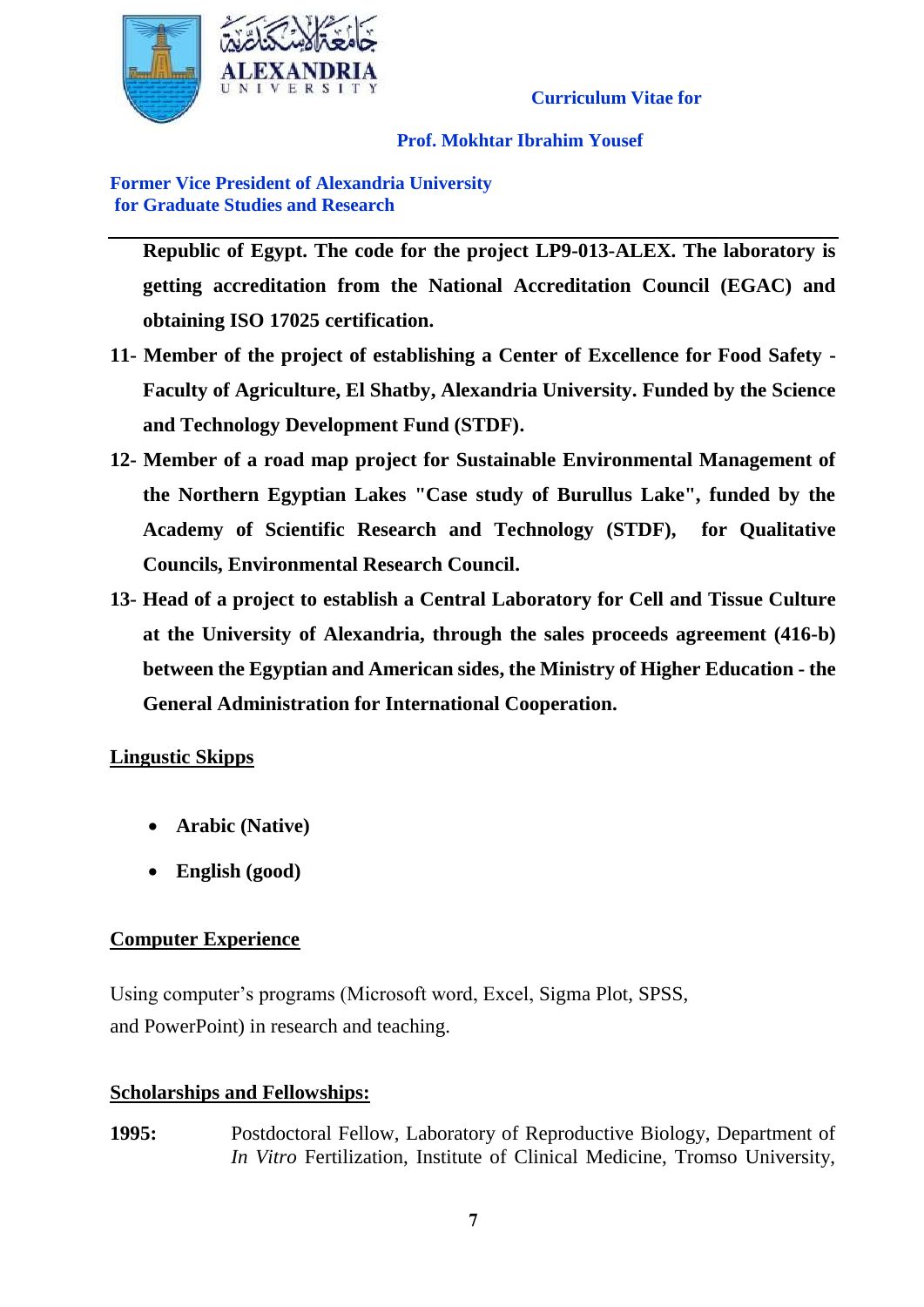

### **Prof. Mokhtar Ibrahim Yousef**

### **Former Vice President of Alexandria University for Graduate Studies and Research**

Norway, Collaborated with Prof. Kjell Bertheussen, Professor of reproductive biology.

- **1996:** Postdoctoral Fellow, Laboratory of Reproductive Biology, Department of *In Vitro* Fertilization, Institute of Clinical Medicine, TromsoUniversity, Norway, Collaborated with Prof. Kjell Bertheussen, Professor of reproductive biology.
- **1997:** Postdoctoral Fellow, Laboratory of Reproductive Biology, Department of *In Vitro* Fertilization, Institute of Clinical Medicine, Tromso University, Norway, Collaborated with Prof. Kjell Bertheussen, Professor of reproductive biology.
- **2005:** Postdoctoral Fellow, Institute of Physiology, Hohenheim University, Stuttgart, Germany, Collaborated with Prof. Heinz Breer, Professor of Physiology, Dean of Faculty of Biology and head of Institute of Physiology. Fellowship from DFG, Germany.
- **2008:** Postdoctoral Fellow, Institute of Clinical Pharmacology and Toxicology, Dept.of Reproductive Toxicology, CHARITÉ-UNIVERSITÄ TSMEDIZIN BERLIN, Campus Benjamin Franklin, Garystrasse 5 - 14195 Berlin – Germany. Fellowship from DAAD, Germany.

# **National Conferences and Workshops**

- **1990**: One of the members of the organizing committee of the "Regional Symposium on Environmental Science" organized by Institute of Graduate Studies and Research, Alexandria University. In cooperation with UNESCO Regional Office for Science and Technology for the Arab States and Goethe Institute of Alexandria, Alexandria, Egypt (15- 17 May, 1990).
- **1990**: One of the members of the organizing committee of the "First Anglo-Egyptian Conference and Technology" organized by Institute of Graduate Studies and Research, Alexandria University, Alexandria, Egypt (November 10-15, 1990).
- **1999**: One of the members of the organizing committee of the "International Conference on Environment, Health and Sustainable Development" organize by Institute of Graduate Studies and Research, Alexandria University, Alexandria, Egypt (March 22-25, 1999).
- **2001**: Participated in the Thirteenth Annual Congress of Egyptian Society for Animal Reproduction and Fertility, Giza, Egypt (January 22-26, 2001).
- **2001**: Participated in the Annual Meeting of the Egyptian Society of Toxicology, Alexandria, Egypt (March 22-23, 2001).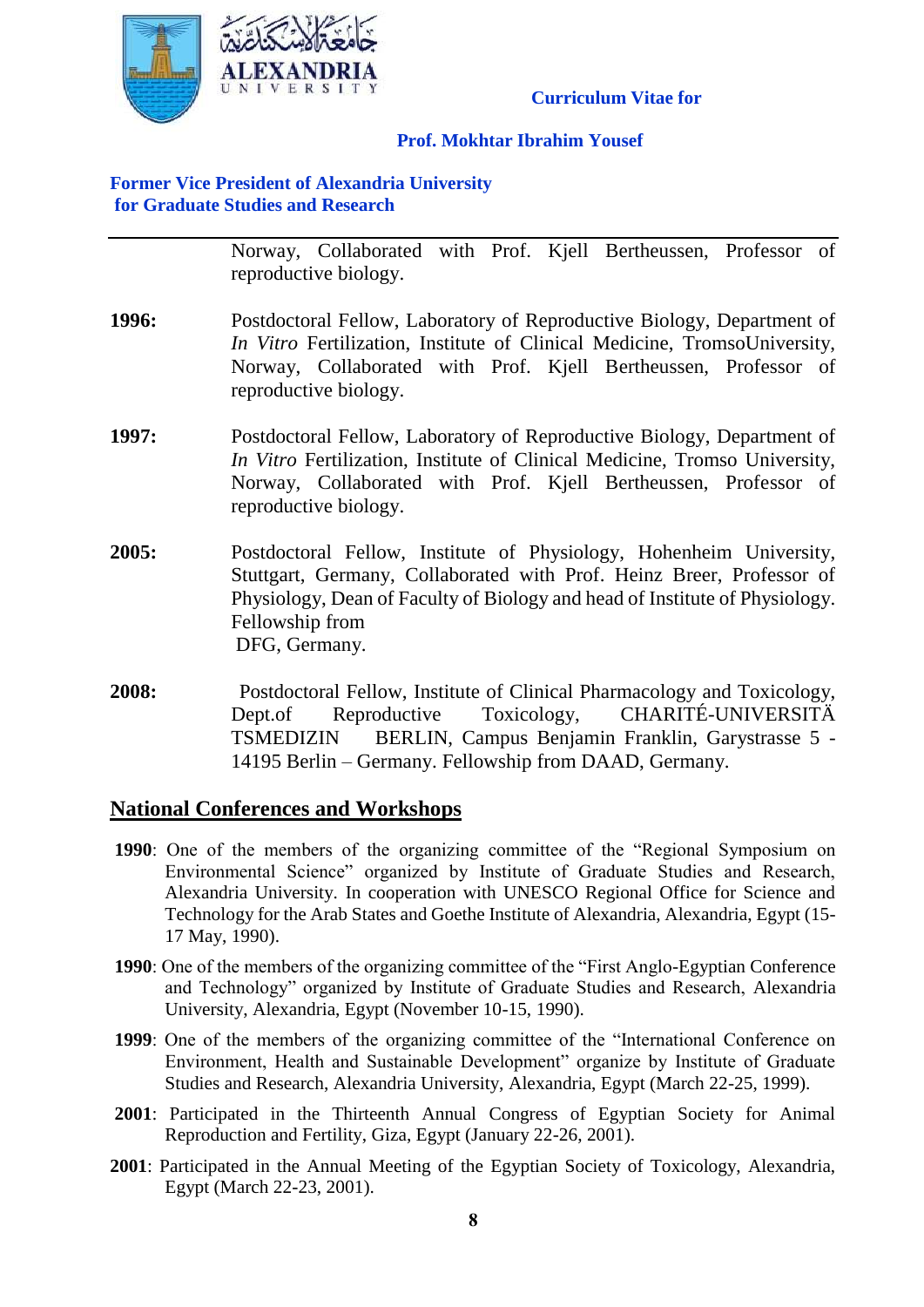

### **Prof. Mokhtar Ibrahim Yousef**

### **Former Vice President of Alexandria University for Graduate Studies and Research**

- **2001**: Participated in the Second International Conference & Exhibition for Life and Environment, Alexandria, Egypt (April 3-5, 2001).
- **2002**: Participated in the Fourteenth Annual Congress of Egyptian Society for Animal Reproduction and Fertility Incorporation with Egyptian Veterinary Nutrition Association, Giza, Egypt (February 2-6, 2002).
- **2002**: Participated in the International Conference on Biotechnology and Sustainable Development: "Voice of the South and North". At the Bibliotheca Alexandria Conference Centre, Alexandria, Egypt (March 16-20, 2002).
- **2002**: Participated in the 4th International Conference for Food Industries Quality Control. Food Quality or Quantity? Alexandria, Egypt (June 11-13, 2002).
- **2003**: Participated in 5<sup>th</sup> International Conference for Food Industries Quality Control, 8-10 July, 2003, Alexandria, Egypt.
- **2004:** Participated in the 3rd regional workshop on urban and industrial wastewater: Problems and Treatment. Join between Alexandria University, Institute of Graduate Studies and Research and British Council, 24-28 January, 2004
- **2004**: The 20<sup>th</sup> Anniversary Conference of the Egyptian Society of Toxicology, Bibliotheca Alexandrina, February 18-19, 2004. Alexandria, Egypt.
- **2004**: Participated in Biovision Alexandria 2004: The new life Science. Ethics, Patents and the Poor. Bibliotheca Alexandrina, 3-6 April, 2004. Alexandria, Egypt.
- 2004: Participated in the 8<sup>th</sup> Arab International Conference on Materials Science "Materials for Energy Applications". 18-20 April, 2004, Alexandria, Egypt.
- **2012:** Participated in International Workshop on "Recent Strategies of Animal Production" which was held at the Department of Animal Production, Faculty of Agriculture,Alexandria University, Egypt, 5-6, November 2012. (Head of Session No. 6 "Fertility and Reproduction of farm Animals").
- **2012:** Participated in International Conference on "Challenges Facing Health" of High Institute of Public Health, Alexandria University, which was held at the Bibliotheca Alexandrina, Lecture Hall, Alexandria, Egypt, 7-8 November, 2012. (Head of Session "Food and water Safety").
- 2013: Participated in the 2<sup>nd</sup> Scientific Conference of Laboratory Diagnosis & ICSI. Damanhour: 1 November 2013. Oral presentation on the topics:

#### **Effect of Environmental Factors on Human Fertility (Part 1) Environmental Estrogens, Endocrine Disruptors and Human Reproduction (Part 2).**

**2014:** Head of the International Conference – Towards Sustainable Environment, Alexandria, Egypt, 11-12 August, 2014. Oral presentation on the topic:

**"Endocrine disruptors in our environment and reproductive health" Also participate by 5 articles as follow:**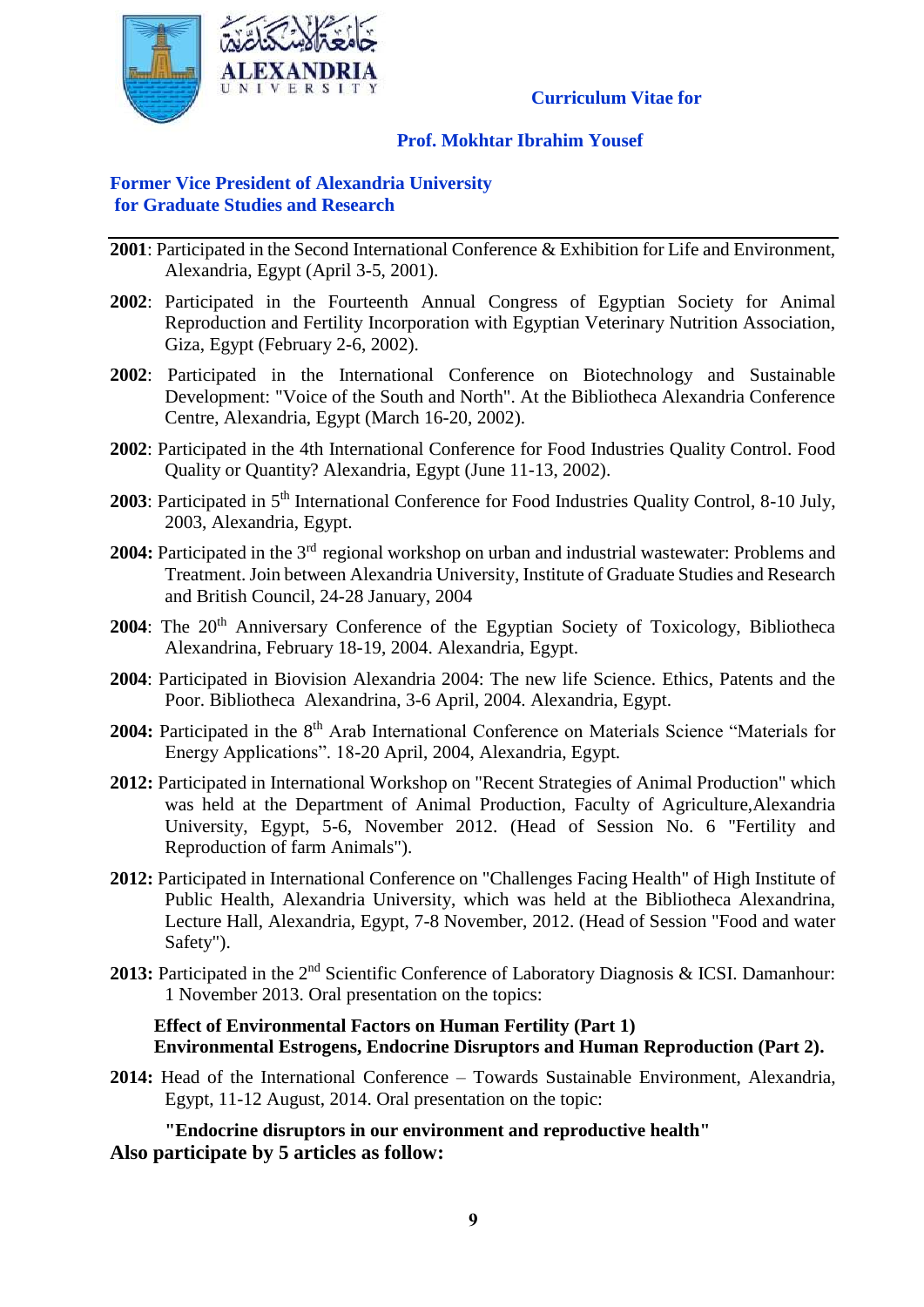

### **Prof. Mokhtar Ibrahim Yousef**

### **Former Vice President of Alexandria University for Graduate Studies and Research**

- **1- Mokhtar I. Yousef**, Sahar A.M. Omar, Marwa I. El-Guendi, Laila A. Abdelmegid. 2014. Diclofenac-induced liver damage, renal insufficiency, haematotoxicity and oxidative stress in rats: Ameliorating effects of N-acetylcysteine, curcumin and quercetin. The International Conference – Towards Sustainable Environment, Alexandria, Egypt, 11-12 August, 2014.
- **2- Mokhtar I. Yousef**, Medhat A. Haroun, Sarah S. Othman. 2014. The protective role of quercetin against the polychlorinated biphenyls (mixture of aroclor 1242 and 1254) in male rats. The International Conference – Towards Sustainable Environment, Alexandria, Egypt, 11-12 August, 2014.
- **3-** Tesby M.R. Lotfy, **Mokhtar I. Yousef**, Amera S.I. Mabrouk. 2014. The protective role of ginseng against the harmful effects of acrylamide in rats. The International Conference – Towards Sustainable Environment, Alexandria, Egypt, 11-12 August, 2014.
- **4- Mokhtar I. Yousef,** Abier K. M. Abdo, Ebetsam F. M. Omar, Sabry A. E. El-Agizy. 2014. Protective effect of ginger on carbon tetrachloride induced liver injury, oxidative stress, hematotoxicity and changes in biochemical parameters in rats. The International Conference – Towards Sustainable Environment, Alexandria, Egypt, 11-12 August, 2014.
- **5- Mokhtar I. Yousef**, Zeinab H. El-Shazly, Malak Mahmoud Reda, Ebetsam F. M. Omar. 2014. Doxorubicin induced hepatotoxicity, nephrotoxicity and oxidative stress in rats: The protective effects of curcumin. The International Conference – Towards Sustainable Environment, Alexandria, Egypt, 11-12 August, 2014.
- **2014:** Participated in the first International Conference of Faculty of Specific Education "Specific Education for Sustainable Development". Alexandria, Egypt. 12-13 November 2014.

### **Participate by 2 articles as follow:**

- **1- Mokhtar I. Yousef**, Malak Mahmoud Reda, Ebetsam F. M. Omar, Heba Mohamed El-Sayed., 2014. Oxidative stress, hepatotoxicity and nephrotoxicity of aluminum sulfate: the possible protective role of bee-propolis. The first International Conference of Faculty of Specific Education "Specific Education for Sustainable Development". Alexandria, Egypt. 12-13 November 2014.
- **2-** Lotfy, T.M.R., **Yousef, M.I.,** Reda, M.M., Shallan, H., 2014. Carob alleviates malathioninduced oxidative stress, hepatotoxicity and nephrotoxicity in rats. The first International Conference of Faculty of Specific Education "Specific Education for Sustainable Development". Alexandria, Egypt. 12-13 November 2014.
- **2015:** Participated in The International Toxicology Conference "Risk Assessment Application in Food Matrix and Feeds and its Impact on Human and Animal Health". EGY-Tox 2015. Regional Center for Food and Feed (RCFF), Agriculture Research Center, Conference Hall, Cairo, Egypt. May 3-4, 2015.

### **Participate by 4 articles as follow:**

1. **Mokhtar I. Yousef,** Tesby M.R. Lotfy, Malak Mahmoud Reda, Said abd El-Moniem Hassan, Mahmoud H. Gasser. 2015. The protective role of some dietary antioxidants against the hepatotoxicity, nephrotoxicity and oxidative stress induced by di-(2-ethylhexyl) phthalate in male rats. The International Toxicology Conference. Risk Assessment Application in Food Matrix and Feeds and its Impact on Human and Animal Health. EGY-Tox 2015. Regional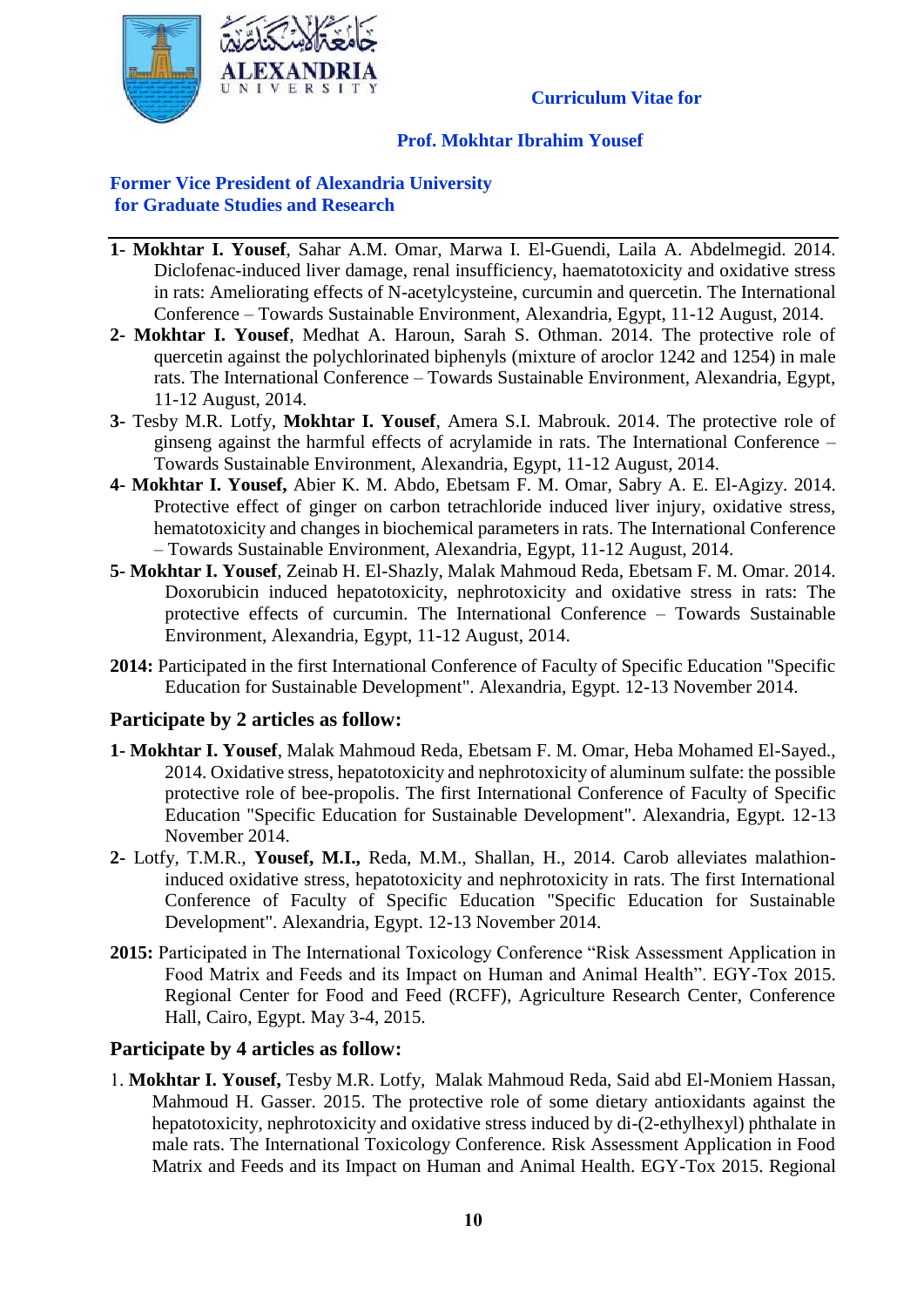

### **Prof. Mokhtar Ibrahim Yousef**

### **Former Vice President of Alexandria University for Graduate Studies and Research**

Center for Food and Feed (RCFF), Agriculture Research Center, Conference Hall, Cairo, Egypt. May 3-4, 2015.

- **2. Mokhtar I. Yousef**, Tesby M.R. Lotfy, Malak Mahmoud Reda, Said abd El-Moniem Hassan, Mahmoud H. Gasser. 2015. Oxidative stress of di-(2-ethylhexyl) phthalate in male rats: The protective role of Grape seed proanthocyanidin extract and pomegranate juice. The International Toxicology Conference. Risk Assessment Application in Food Matrix and Feeds and its Impact on Human and Animal Health. EGY-Tox 2015. Regional Center for Food and Feed (RCFF), Agriculture Research Center, Conference Hall, Cairo, Egypt. May 3-4, 2015.
- **3. Mokhtar I. Yousef,** Tesby M.R. Lotfy, Malak Mahmoud Reda, Ahmed M. El-Okazy, Alaa F. M. Ibrahim. 2015. Oxidative stress of butyl benzyl phthalate in male rats: The protective role of strawberry juice and blackberry juice. The International Toxicology Conference. Risk Assessment Application in Food Matrix and Feeds and its Impact on Human and Animal Health. EGY-Tox 2015. Regional Center for Food and Feed (RCFF), Agriculture Research Center, Conference Hall, Cairo, Egypt. May 3-4, 2015.
- **4. Mokhtar I. Yousef,** Tesby M.R. Lotfy, Malak Mahmoud Reda, Ahmed M. El-Okazy, Alaa F. M. Ibrahim. 2015. The protective effect of strawberry juice and blackberry juice against the hepatotoxicity, nephrotoxicity and oxidative stress induced by butyl benzyl phthalate in male rats. The International Toxicology Conference. Risk Assessment Application in Food Matrix and Feeds and its Impact on Human and Animal Health. EGY-Tox 2015. Regional Center for Food and Feed (RCFF), Agriculture Research Center, Conference Hall, Cairo, Egypt. May 3-4, 2015.
- **2015:** Participate as chairman and reviewer in Fourth Students "Research Conference for Egyptian Faculties of Science" (SRC-EFS). Faculty of Science, Alexandria University, El Shatby Building, Alexandria, Egypt. 6-7 May 2015.
- **2016.** Participate as chairman in the 8th International Conference of the High Institute of Public Health, Alexandria "Think Globally and Act Locally" Alex Heath 2016, Public Heath Action in Challenging Times. Hilton Green Plasa, Alexandria, 19-20- 2016**.**
- **2016. Participate in Workshop on "Bibliometrics, benchmarking and impact factors", and "University rankings"** EKB Training workshop for research faculty and professional services managers, Alexandria, Egypt. **by Philip J. Purnell, Director–Research & Publishing Services.** November 1-2, 2016. Alexandria University, Egypt. Managed by "Egyptian Knowledge Bank.
- **2017. Participate in the "TVET & Higher Education Leadership Symposium", Supreme Council of Universities, Alexandria Universi**ty, The Arab Academy for Science, Technology and Maritime Transport, and British Council. 21/22 March 2017 at faculty of Medicine, Alexandria University and The Arab Academy for Science, Technology and Maritime Transport.

### **International Conferences and Workshops**

**1998**: Participated in the Nineteenth Annual Meeting of the American College of Toxicology, Orlando, Florida, USA (November 8-11, 1998).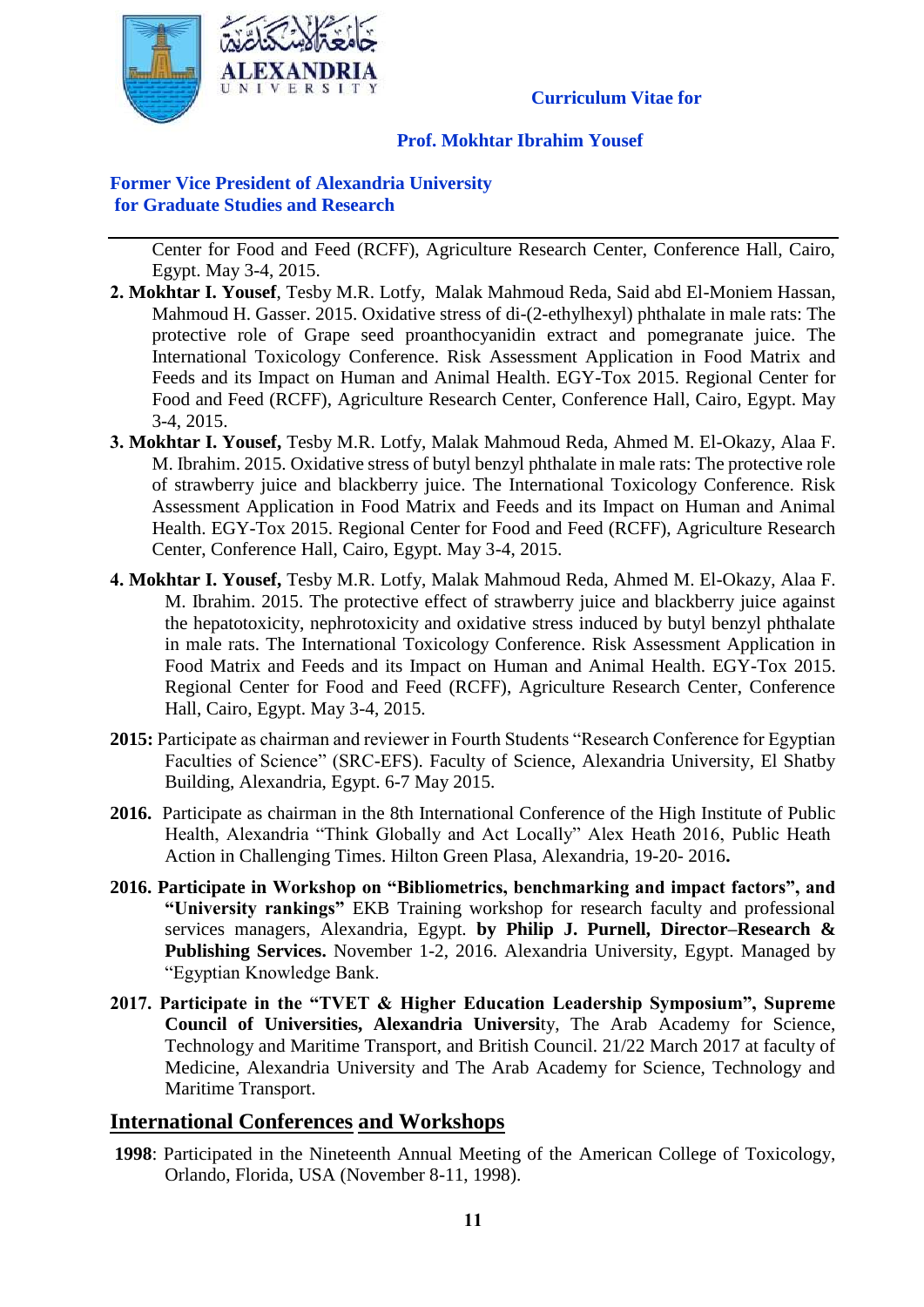

### **Prof. Mokhtar Ibrahim Yousef**

### **Former Vice President of Alexandria University for Graduate Studies and Research**

- **2000**: Participated in the 21<sup>st</sup> Annual meeting of the American College of Toxicology, San Diego, California, USA (November 12-15, 2000).
- **2001**: Participated in the First Arab Conference on Nutrition, Manama- Bahrain (25-27 September 2001).
- 2002: Participated in the 9<sup>th</sup> International Symposium on Spermatology, Cape Town, South Africa, October 6-11, 2002.
- **2004**: Participated in the 25<sup>th</sup> Annual meeting of the American College of Toxicology, Palm Springs, California, USA (November 7-10, 2004).
- **2007:** Participation in the Workshop on low dose effects of chemicals with special consideration of phthalates, Berlin, Germany (April 26-28, 2007).
- **2007:** Participation in the 17<sup>th</sup> Symposium of the Egyptian-German Society of Zoology, Dresden, Düsseldorf, Germany (July-August 25-01, 2007).
- **2007:** Participation in the Third Conference of Biology for "Environmental and Biodiversity", Faculty of Science, University of Boumerdes, Algeria. Also, managing a Round Table Discussion with the stuff members and post graduate studies, Department of Biology, University of Boumerdes, Algeria about the research on the effect of environmental pollutants on the biological systems.
- **2008:** Participation in "Advanced International training Courses in Health Risk Assessment" In "Reproductive and Developmental Toxicology", Institute of Clinical Pharmacology and Toxicology, Dept. of Reproductive Toxicology, CHARITÉ-UNIVERSITÄTSMEDIZIN BERLIN, Campus Benjamin Franklin, Garystrasse 5 – 14195, Berlin – Germany. From 3- 7 November 2008.
- **2008:** Participation in the First Arab Conference on Food Safety and Hygiene, 22-24 December, 2008, El-Manama, Al-Bahrain. Lecture on "Toxic Chemicals in Plastic and Food safety".
- **2009:** Participation in the Fourth International Conference of Biology for "Molecular Biology"", Faculty of Science, University of Boumerdes, Algeria. Also, managing a Round Table Discussion with the stuff members and post graduate studies, Department of Biology, University of Boumerdes, Algeria about the Reproductive Toxicology of environmental pollutants and Genetically Modified Foods: Safety and Risks. From 25-26 May, 2009.
- **2009**: Participated in the 30<sup>th</sup> Annual meeting of the American College of Toxicology, Palm Springs, California, USA (November 1-4, 2009).
- 2012: Participated in the 10<sup>th</sup> [International Conference,](http://cts.vresp.com/c/?FunctionalFoodsCente/ec1773382b/4cf2fed507/1a04d91d1f/utm_content=&utm_source=VerticalResponse&utm_medium=Email&utm_term=International%20Conference&utm_campaign=Preliminary%20Conference%20Program) Functional Foods and Bioactive [Compounds in Health and Disease: Science and Practice,](http://cts.vresp.com/c/?FunctionalFoodsCente/ec1773382b/4cf2fed507/238d5d972a/utm_content=&utm_source=VerticalResponse&utm_medium=Email&utm_term=Functional%20Foods%20and%20Bioactive%20Compounds%20in%20Health%20and%20Disease%3A%20Science%20and%20Practice&utm_campaign=Preliminary%20Conference%20Program) March 13-15, 2012, University of California Santa Barbara, California, USA.
- 2012: Participated in the 9<sup>th</sup> International Conference on Future Horizon for Sustainable Environmental Development and Facing Challenges in Arab Countries. **21-24 / 4 / 2012** in [Sharm El-Sheikh,](http://www.dreamsresortsegypt.com/) Egypt.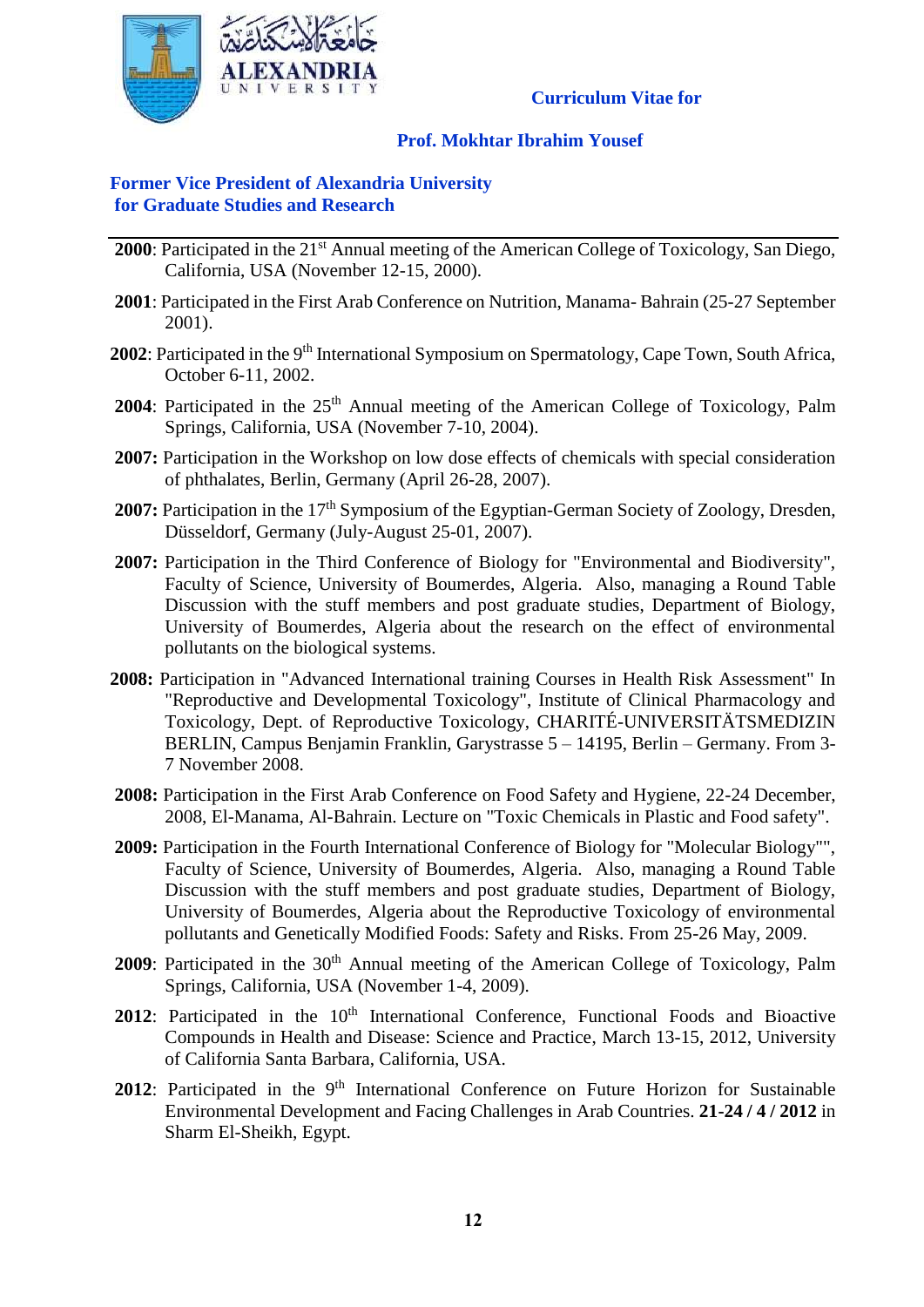

### **Prof. Mokhtar Ibrahim Yousef**

### **Former Vice President of Alexandria University for Graduate Studies and Research**

- **2012:** Participated in the 15<sup>th</sup> International & 14<sup>th</sup> European Congress of Endocrinology (ICE-ECE 2012 Congress), Saturday 5 May 2012 to Wednesday 9 May 2012 at the Fortessa da Basso, Florence, Italy.
- **2013:** Attended 1<sup>nd</sup> International Workshop on Sustainable Development Family. 11<sup>th</sup> may 2013, Faculty of Specific Education, Alexandria University. To the theme "Education for Sustainable Development in Higher Education".
- **2013:** Participated in Seminar on "University Leadership and Management in an international context". On 9 & 10 October 2013, at Goethe Institute Alexandria, The German Academic Exchange Service (DAAD), Cairo Acadmic.
- **2013:** Participated in Consortium Meeting, 9-12 November 2013, Aswan ……….
- **2019: Participated as a key note speaker, charman and tow articles in the 1th International Conference on Food, Nutrition Security and Sustainable Agriculture (FNSSA) 2019. December 1-3, 2019, Cairo, Egypt. [www.food-conference.org.](http://www.food-conference.org/) Innovation for Food Network (IFNET), [www.ifnet.net.](http://www.ifnet.net/)**

**Also participate by 2 articles as follow:**

- **a- Reproductive toxicity of food preservative "sodium benzoate" in male rats. Mokhtar Ibrahim Yousef, Lamiaa Khamies El-Shennawy, Asmaa Hassan Younis Khalaf, Maher Abd El-naby Kamel.**
- **b- Food preservative "sodium benzoate" induced brain damage via oxidative stress and changes in neurotransmitters, molecular parameters and histological architecture in male rats. Mokhtar Ibrahim Yousef, Rafal Sattar Jabbar AL-Jarrad, Maher Abd Elnaby Kamel , Lamiaa Khamies El-Shennawy.**
- **2019: Participated as a key note speaker and charman in "The 6th International Scientific Conference of Faculty of Nursing" "The 3rd Scientific Conference of Community Health Nursing Department" Faculty of Nursing- Mansoura University. Evidence-Based Practice: Where Are We? 10-11 Decemer 2019. [www.facebook.com/EBP](http://www.facebook.com/EBP) conference, GrandBall room, Glim, Alexandria.**
- **The talk entiteled: Evidence based on massive of scientific publications: The decreasing trend in Fertility all over the world.**

### **Training Courses in Faculty and Leadership Development Project "FLDP**

### **Accredit traner in FLDP for:**

- 1- Technical writing
- 2- How to publich an International Publications
- 3- Credit hour system for Postgraduate Studies
- 4- University lows and regulations.
- **Attending the training bag for qualifying potential leaders to occupy leadership positions in FLDP (6 courses).**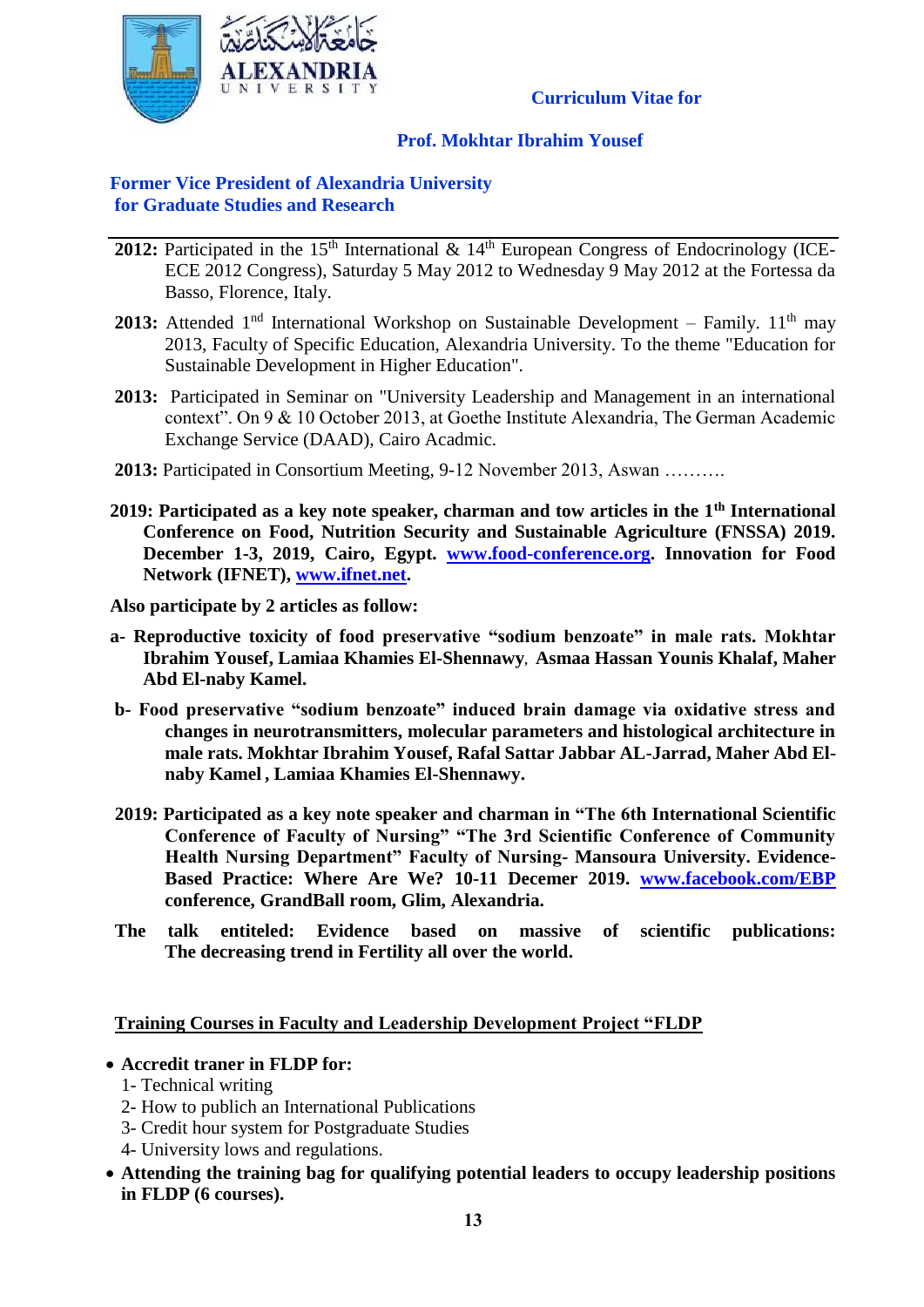

### **Prof. Mokhtar Ibrahim Yousef**

**Former Vice President of Alexandria University for Graduate Studies and Research**

- **Attending faculty and leadership development courses (13 courses in personal skills).**
- **Courses in the field of development committees and the quality of education (20 courses)**
- **Attend the Training Courses in FLDP:**
- 1- Financial Affairs (L5).
	- 2- Organization Development (L2).
	- 3- Legal Affairs (L4).
	- 4- Credit Hours (T10).
	- 5- Effective Meetings Management (L6).
	- 6- Effective Crisis Management (L7).
	- 7- E-Learning.
- Attend the Programme Specifications and Programme Report Workshop, Quality Assurance Unit, Faculty of Pharmacy, Alexandria University, 21 November 2005.
- How to Write a Successful Research Proposal A Workshop held at the Bibliotheca Alexandrina 8-10 December 2005, Alexandria, Egypt.
- Deans' Workshop, on Monday, 01.11.2010 in Alexandria University, Egypt. Hosted by Alexandria University, organized by The Egyptian Ministry of Higher Education (MoHE) and The German Academic Exchange Service (DAAD).

### **Training Courses:**

- Annual Training Course on Physiological, Reproductive, Biochemical and Molecular Biology Techniques: Basics and Applications in Environmental Studies.
- Annual Training Course on Environmental pollutants: "Estrogenic effects–Endocrine disruptors – Infertility – Protection and antioxidants".
- Annual Training Course on the effect of environmental pollutants on the biological systems and protection by using antioxidants".
- Organizer of a Workshop on "Environmental Pollutants, Fertility and Protection, 18-21 August 2007". In Cooperation with Charitè and Hohenheim Universities, Germany.
- Organizer of a Workshop on "Environmental Pollutants, Antioxidants and Protection, 24 Marsh 2008". In Cooperation with Prof. Hienz Breer, Hohenheim Universities, Germany.
- Organizer of a Workshop on "The First International Alexandria Workshop "Woman and Child Health: Food and Environmental Pollution", 25-28 August 2009". In Cooperation with Charitè and Hohenheim Universities, Germany, Johns Hopkins University, USA, Susan Mubarak Centre for Women Health and Development, and Fetal Programming of Diseases, King Saud University, Kingdom of Saudi Arabia . At Susan Mubarak Centre for Women Health and Development, Alexandria.
- Organizer of a Workshop on "Environmental Chemicals and Reproductive Health", 1-2 October 2017". In Cooperation with Prof. Ibrahim Chahoud, Professor of reproductive Toxicology, Institute of Pharmacology and Toxicology, Charitè Universities, Germany. At Institute of Graduate Studies and Research, Alexandria University, Alexandria, Egypt.
- Chairman or member of the scientific committees, sector, development, quality committees and university committees.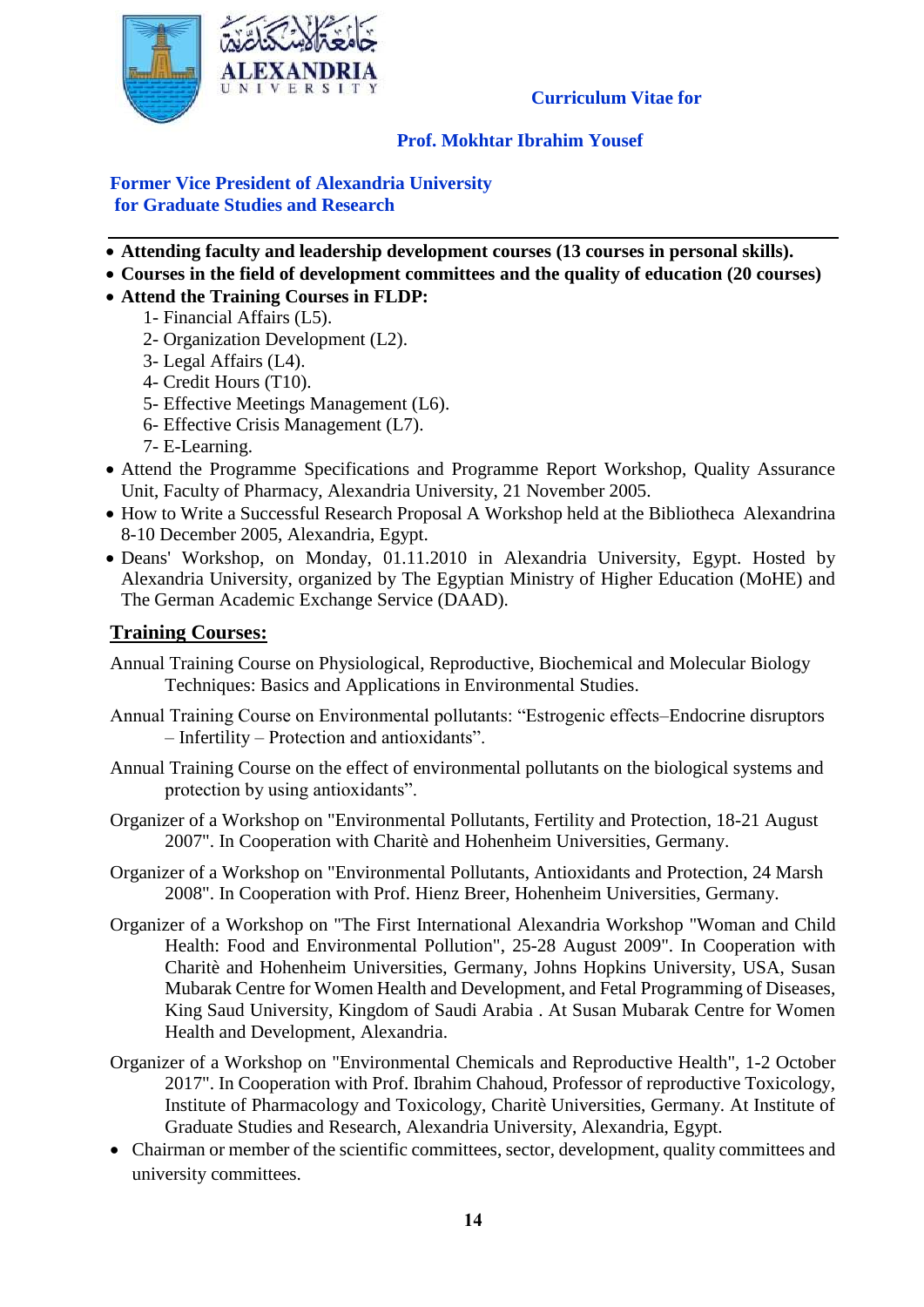

### **Prof. Mokhtar Ibrahim Yousef**

### **Former Vice President of Alexandria University for Graduate Studies and Research**

- Member of the permanent scientific committees to examine the scientific production of applicants for the positions of professors and assistant professors.
- Participation in the specific committees of the Academy of Scientific Research and Technology.
- Chairman and member of more than 30 different technical committees at Alexandria University
- Teaching for graduate students (MA and PhD)
- Establishing 5 master's degrees and regulations in new fields in partnership with European universities
- Accreditation of the Institute of Graduate Studies and Research and 3 laboratories by the National Accreditation Council EGAC and obtained the ISO 17025 certification.

# **Teaching Courses**

- **Animal Physiology.**
- **Environmental Stress and Physiology**
- **Endocrinology.**
- **Endocrine disrupting Chemicals, Reproductive Toxicology and Development**
- **Ecotoxicology**
- **Scientific writing (How to Write and Publish a Scientific Paper)**
- **Scientific writing (How to Write thesis)**
- **Introduction in Environmental Toxicology**
- **Effect of Pollution on Animals**
- **Environmental Health and Family**
- **Food and Environmental Toxicology**
- **Environmenta Health Hazards**
- **Antioxidants and Oxidative Stress**
- **Animal Care and Use in Research**
- **Environmental Biochemistry**

# **Area of Interest:**

- **❖** Nanotoxicology
- Drug Toxicity
- Environmental Molecular Physiology
- Cytotoxicity (In vitro experiment using different cell lines)
- Reproductive Toxicity (Endocrine disruptors)
- Environmental Toxicology (the effects of environmental pollutants such as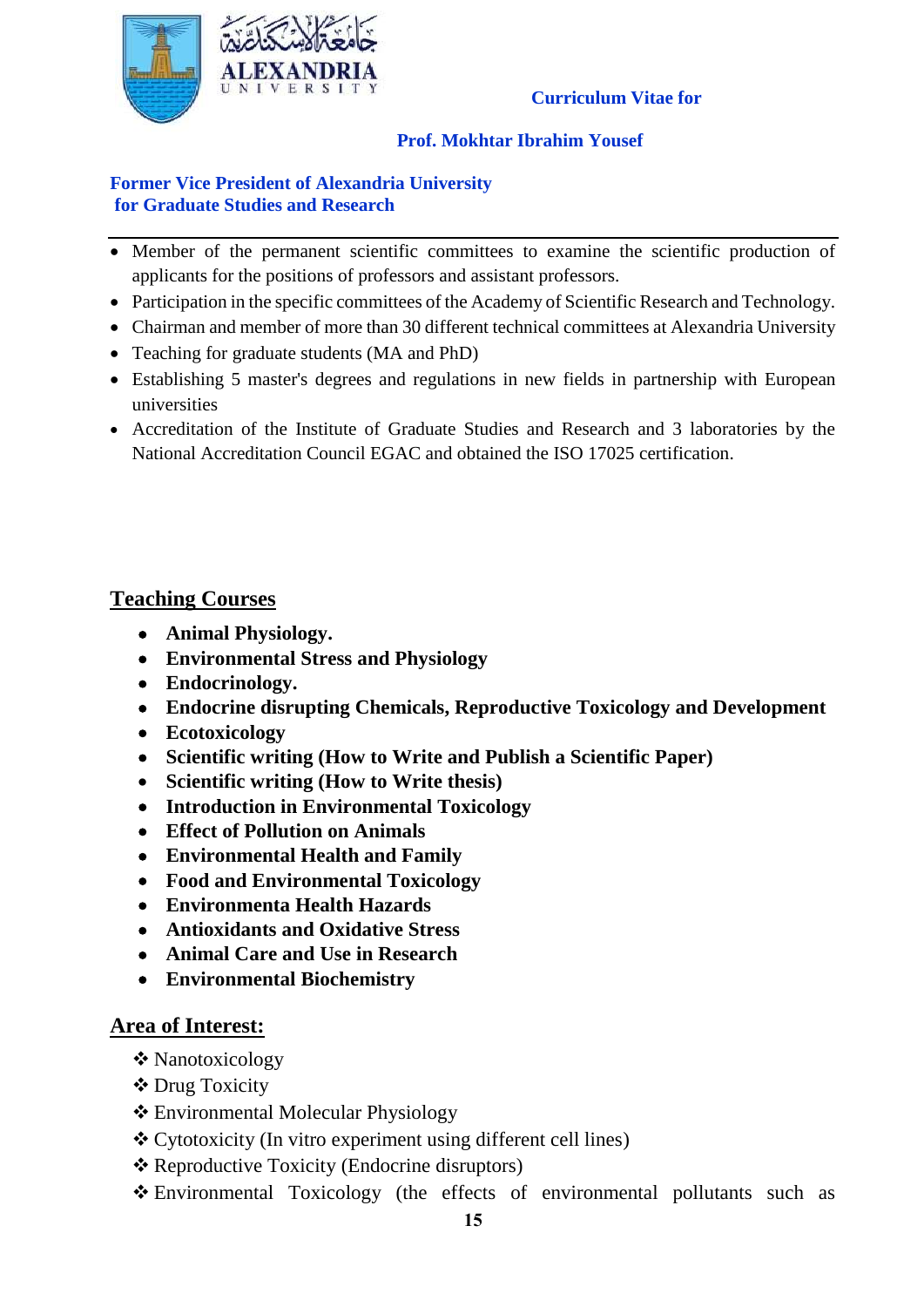

### **Prof. Mokhtar Ibrahim Yousef**

### **Former Vice President of Alexandria University for Graduate Studies and Research**

pesticides, mycotoxins and heavy metals…etc on the biological system including biochemical parameters, enzyme activities, hormones, free radicals and antioxidants enzymes). Also, the role of antioxidants against the toxic effect of environmental pollutants.

- Endocrine disruption
- \* The protective effects of natural antioxidants against environmental pollutants.

# **Qualifications**

- B.Sc., with "Very Good" grade average, in Animal physiology from Faculty of Agriculture, Alexandria University, Alexandria, Egypt (1982).
- M.Sc., (by course work and research) in Animal Physiology from Faculty of Agriculture, Alexandria University, Alexandria, Egypt (1987).
- Ph.D., in Environmental Studies, from Department of Environmental Studies, Institute of Graduate Studies and Research, Alexandria University, Alexandria, Egypt (1994).
- The present position: Professor of Environmental Animal Physiology and Reproductive Toxicology, Department of Environmental Studies, Institute of Graduate Studies and Research, Alexandria University, Alexandria, Egypt.

### **Professional Experiences:**

### **1- Molecular Physiology techniques:**

- a- Isolation and purification of DNA (Genomic or Plasmid DNA).
- b- Gel Electrophoresis (Agarose gel).
- c- Polymerase Chain Reaction (PCR).
- d- DNA Sequence.
- 2- Sperm Preparation for Artificial Insemination.
- 3- Determination of acrosome reaction and acrosome enzymes (acrosin) using new, simple and rapid method.
- 4- Determination of semen characteristics (sperm motility parameters, reaction time; libido, pH, ejaculate volume, packed sperm volume, sperm concentration, semen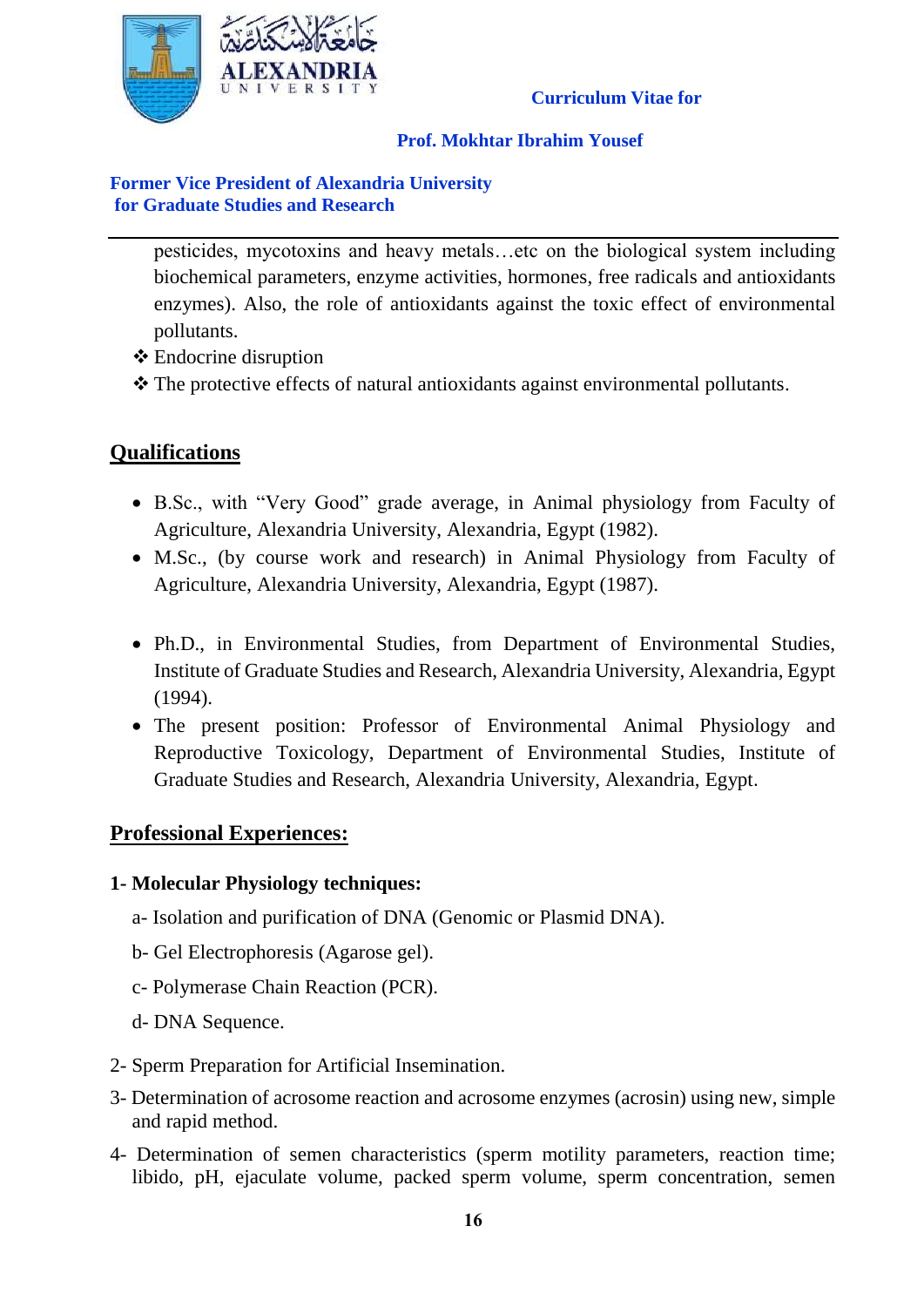

### **Prof. Mokhtar Ibrahim Yousef**

### **Former Vice President of Alexandria University for Graduate Studies and Research**

fructose, dead, live and abnormal seperm) and female reproductive traits (Conception rate, litter size and body weight weaning).

- 5- Biochemistry of semen (seminal plasma enzymes, proteins, lipids, free radicals).
- 6- Determination of hormones (testosterone, progesterone, aldosteron, T3, T4…etc.) using ELISA technique.
- 7- Reproductive Toxicology, *in vivo and in vitro*.
- 8- Assays of cytotoxicity by test chemicals, incl. pesticides and heavy metals, using spermmotility test, "Hybritest" bio assay and serum enzymes.
- 9- Determination of the viability and metabolic activity of mammalian spermatozoa using colourimetric assay.
- 10- Determination of biochemical parameters (enzymes, proteins, free radicals, lipid profile, antioxidant enzymes..…etc) in blood and organs.
- 11- Cell culture (preparation and cultivation of granulosa and sperm from human and animals).
- 12- Culture of transformed cell lines, incl. suspension cells (hybridoma cells) and adherent cells (BHK-21, Vero, CHO, L929, HELA-S3, WEHI, and ECV 304).
- 13- Determination of morphological parameters using advanced light microscopes.
- 14- Preparation and sterile-filtration of culture media.
- 15- Determination of hematological parameters.
- 16- Determination of biochemical characteristics of follicular fluids.
- 17- Determination of free radicals and antioxidant enzymes (GST, SOD, Catalase…etc).

# **Membership:**

- **Since 1983:** Member in the Syndicate of Agricultural workers, Alexandria, Egypt.
- **Since 1983:** Member in the club of Alexandria University, Alexandria, Egypt.
- **Since 1999:** Member in the American College of Toxicology, USA.
- **Since 1999:** Member in the Egyptian Society for Animal Reproduction and Fertility, Giza, Egypt.
- **Since 2000:** Member in the Egyptian Society of Toxicology, Cairo, Egypt.
- **Since 2000:** Member in the Egyptian Society of Rabbit Science, Egypt.
- **Since 2000:** Member in the Society of Physiological Sciences and their Applications, Egypt
- **Since 2002:** Member in the Society of Spermatology, South Africa.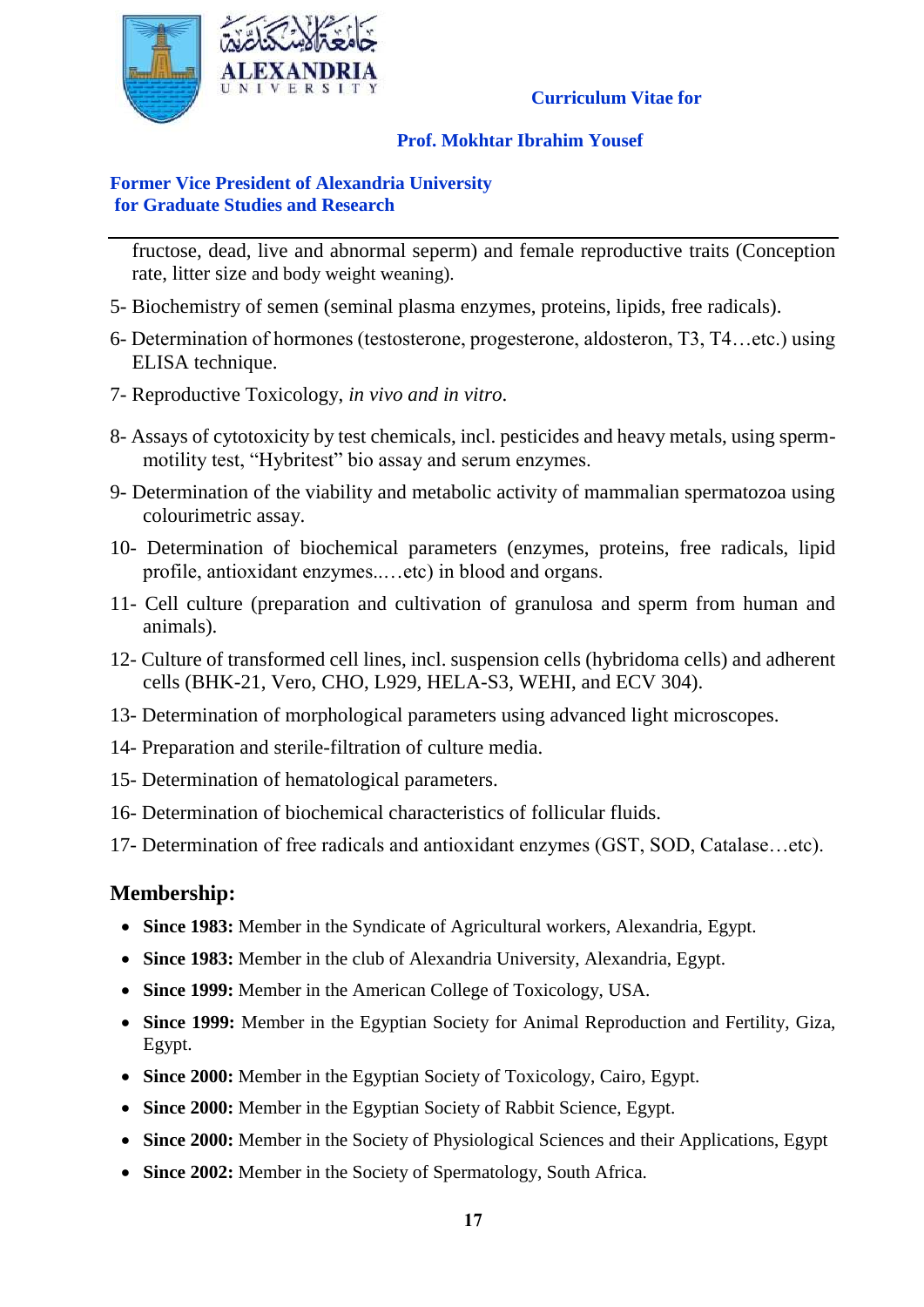

### **Prof. Mokhtar Ibrahim Yousef**

### **Former Vice President of Alexandria University for Graduate Studies and Research**

- **Since 2002:** Member in National Library of Medicine's Division of toxicology and environmental health (NLM-TOX-ENVIRO-HEALTH-L), USA.
- **Since 2007**: Member in Egyptian-German Society of Zoology.

# **Reviewer for the following International Journals (39 Journals):**

- **Asian Journal of Andrology**
- **Free Radical Research**
- **Toxicology**
- **Journal of Pharmacy and Pharmacology**
- **Food and Chemical Toxicology**
- **Reproductive Toxicology**
- **Methods and Findings in Experimental and Clinical Pharmacology**
- **Journal of Food Biochemistry**
- **Toxicological and Environmental Chemistry**
- **Environmental Research**
- **Molecular and Celleular Biochemistry**
- **European Journal of Histochemistry**
- **Nutrition Research**
- **Saudi Medical Journal**
- **Metabolism**
- **Toxicology and Industrial Health**
- **Open Journal of Animal Sciences**
- **Biotechnic & Histochemistry**
- **Human and Experimental Toxicology**
- **Experimental and Toxicologic Pathology**
- **Biological Trace Element Researc**
- **Journal of Medicinal Plant Research**
- **Functional Foods in Health and Disease**
- **Journal of Physiology and Pathophysiology**
- **Nanotoxicology**
- **International Journal of Biochemistry and Biotechnology**
- **African Journal of Biotechnology**
- **journal Methods and Findings in Experimental and Clinical Pharmacology**
- **Biomedicine & Biotechnology**
- **African Journal of Microbiology Research**
- **International Journal of Toxicology**
- **Polish Journal of Environmental Studies**
- **Brain Research Bulletin 2011 - for publication**
- **Cell Biology International**
- **African Journal of Pharmacy and Pharmacology**
- **Journal of Experimental & Clinical Assisted Reproduction**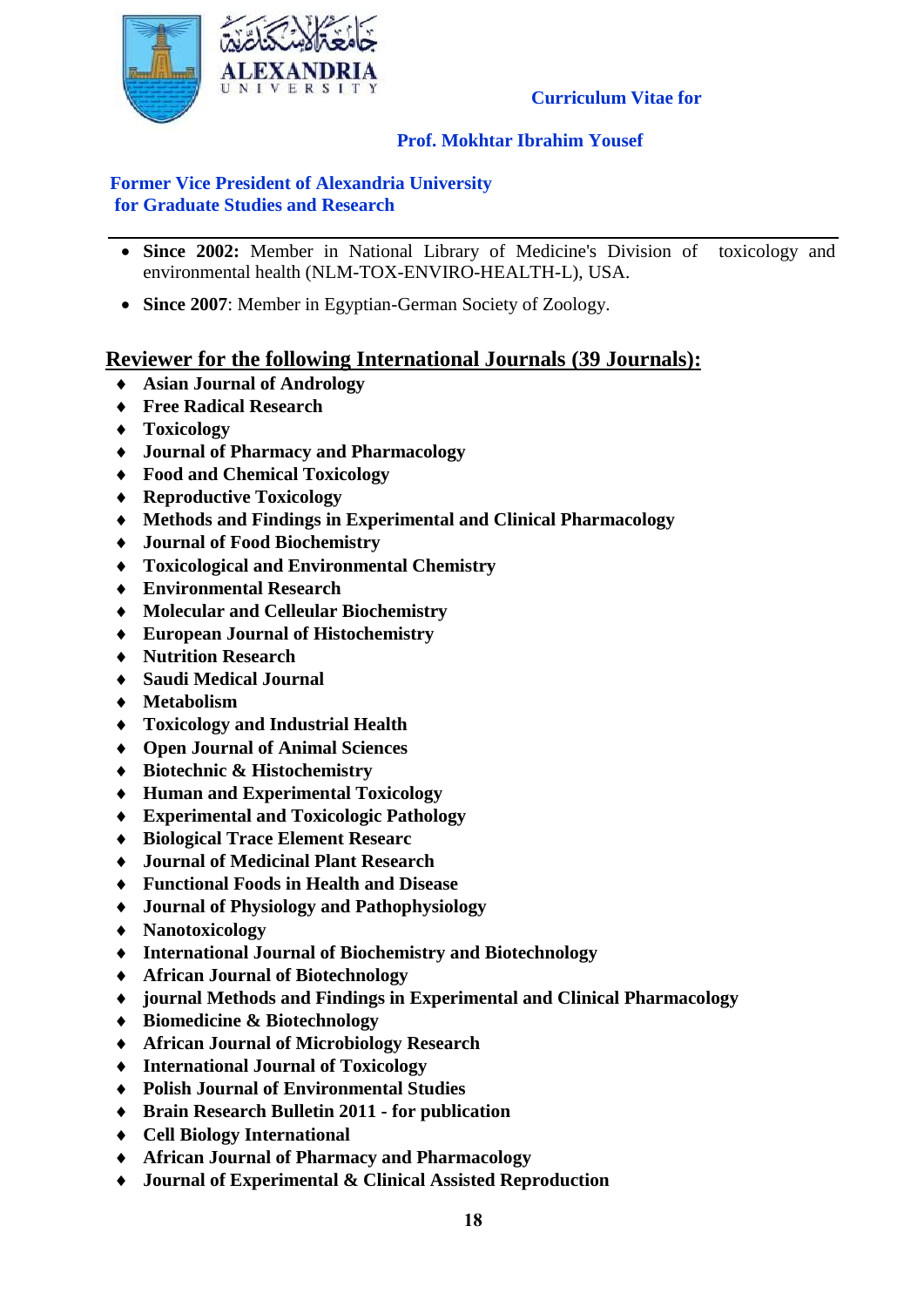

### **Prof. Mokhtar Ibrahim Yousef**

**Former Vice President of Alexandria University for Graduate Studies and Research**

- **Ecotoxicology and Environmental Safety**
- **Nutrition**
- **Oxidative Medicine and Cellular Longevity**

# **Editorial Board of the following Journals:**

- **Toxicology**
- **Austin Journal of Environmental Toxicology**

**Reviewer of the Book of "Introduction to Male Reproduction and Toxicity, Authors: Shubhadeep Roychoudhury, Peter Massanyi, 2014**

# **Supervision:**

**Supervisor for Diploma (30 Diplomas), M.Sc. (40 students) and Ph.D (15 students) students in the field of Environmental Animal Physiology and Reproductive Toxicology, study the protective effects of antioxidants against environmental pollutants, chemotherapeutic agents and drugs**

# **References:**

### **Prof. Dr. Heinz Breer**

Prof. of Environmental Physiology Institute of Physiology, Vice president of University Hohenheim, Garbenstr. 30, D-70599 Stuttgart, Germany Phone: 0711 459 2 2266 Fax: 0711 459 2 3726 Email: [breer@uni-hohenheim.de](mailto:breer@uni-hohenheim.de)

# **Prof. Dr. Ibrahim Chahoud,**

Prof. of Reproductive Toxicology, WHO Collaborating Center for Developmental Toxicology Department of Reproductive Toxicology, Institute of Clinical Pharmacology and Toxicology, Benjamin Franklin Medical Center, Charite University, Berlin– Germany E-mail address: [ibrahim.chahoud@charite.de](mailto:ibrahim.chahoud@charite.de)

# **Prof. Prashanth Chandramani**

Prof. of Physiology and Toxicology, Dept. Physiology and Toxicology, 3109 Turnberry Ct, Unit 167, Ames, IA 50014. USA E-Mail: [prashcs@iastate.edu](mailto:prashcs@iastate.edu)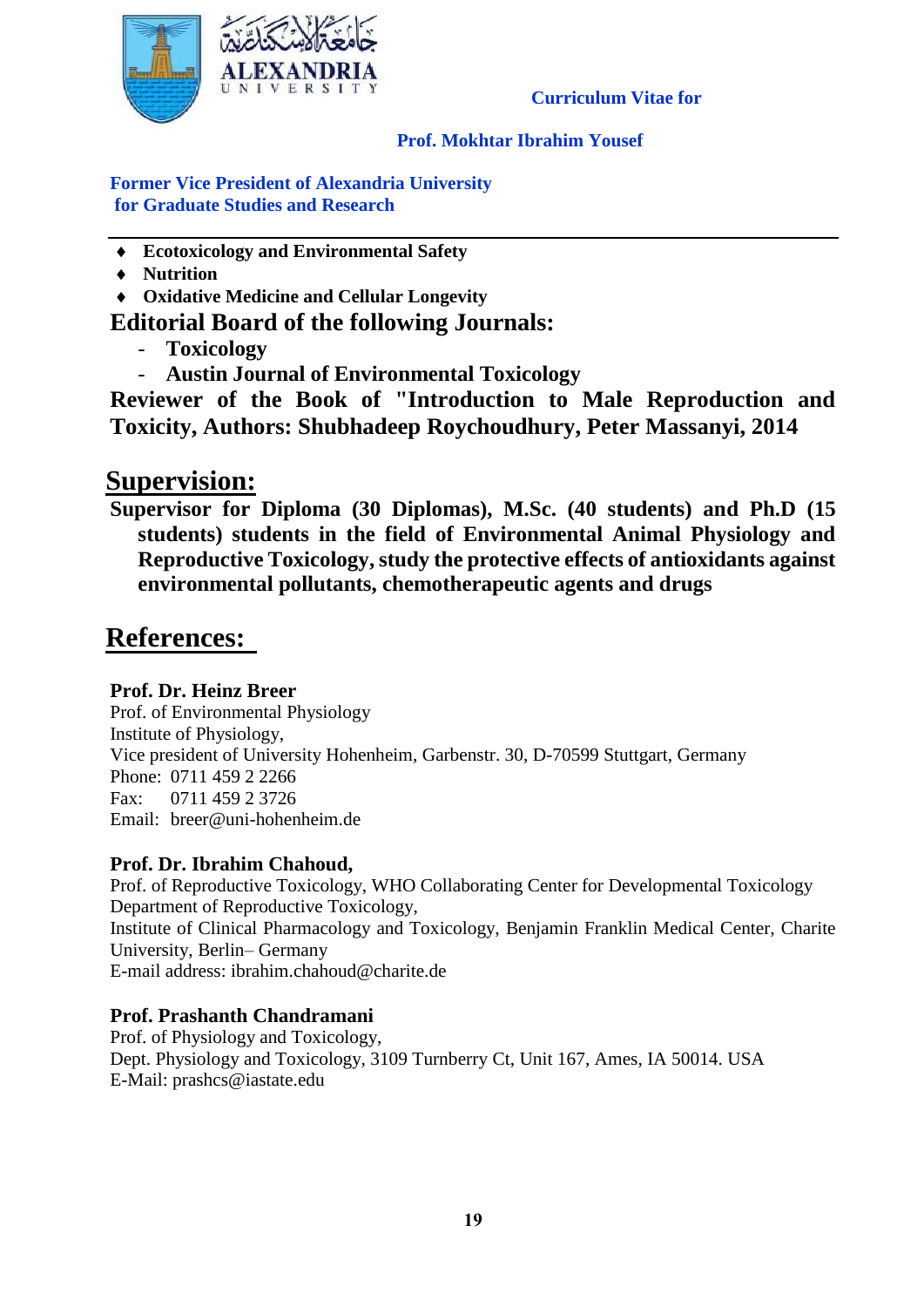



## **List of Publications**

### **Prof. Mokhtar Ibrahim Yousef**

Former Vice President for Graduate Studies and Research, Former Dean of Institute of Graduate Studies and Research, Professor of Environmental Animal Physiology and Reproductive Toxicology Department of Environmental Studies, Institute of Graduate Studies and Research Alexandria University E-mail: [yousefmokhtar@yahoo.com](mailto:yousefmokhtar@yahoo.com) **[yousefmokhtar@alexu.edu.eg](mailto:yousefmokhtar@alexu.edu.eg)** [www.igsr.alexu.edu.eg](http://www.igsr.alexu.edu.eg/)

## **Publiched Articls**

- **Total Number of Publications = 158 Articles (80 articls in ISI (JCR-2018) and 148 in Google Scholar).**
- **No. of Citation and** *h***-index in:-**
- **1- Scopus:**

**No. of Citation in Scopus: 4131,**  *h***. index = 35, No. of Articles in Scopus: 71, Author ID 7006522951 <https://www.scopus.com/authid/detail.uri?authorId=7006522951>**

**[Scopus](https://www.scopus.com/authid/detail.uri?authorId=7006522951)**

**2- Google Scholar:**

**No. of Citation in Google Scholar: 7334 h. index = 43 i 10-index = 75**

**[https://scholar.google.com.eg/citations?hl=en&user=XTCYtCcAAAAJ&view\\_op=list\\_wor](https://scholar.google.com.eg/citations?hl=en&user=XTCYtCcAAAAJ&view_op=list_works&gmla=AJsN-F7CmRVXkYkBWb8bl2w5os2isHrSjreTWl9-M8Nr2LA9ke6-zGNNh5QjM5dAcXZngrsj0XpOT6phDcCL2qxjLM3sb2G3uqx5Bu9-KbcGGSqfEfG3K7Y) [ks&gmla=AJsN-F7CmRVXkYkBWb8bl2w5os2isHrSjreTWl9-M8Nr2LA9ke6](https://scholar.google.com.eg/citations?hl=en&user=XTCYtCcAAAAJ&view_op=list_works&gmla=AJsN-F7CmRVXkYkBWb8bl2w5os2isHrSjreTWl9-M8Nr2LA9ke6-zGNNh5QjM5dAcXZngrsj0XpOT6phDcCL2qxjLM3sb2G3uqx5Bu9-KbcGGSqfEfG3K7Y) [zGNNh5QjM5dAcXZngrsj0XpOT6phDcCL2qxjLM3sb2G3uqx5Bu9-KbcGGSqfEfG3K7Y](https://scholar.google.com.eg/citations?hl=en&user=XTCYtCcAAAAJ&view_op=list_works&gmla=AJsN-F7CmRVXkYkBWb8bl2w5os2isHrSjreTWl9-M8Nr2LA9ke6-zGNNh5QjM5dAcXZngrsj0XpOT6phDcCL2qxjLM3sb2G3uqx5Bu9-KbcGGSqfEfG3K7Y) [google scholar](https://scholar.google.com.eg/citations?hl=en&user=XTCYtCcAAAAJ&view_op=list_works&gmla=AJsN-F7CmRVXkYkBWb8bl2w5os2isHrSjreTWl9-M8Nr2LA9ke6-zGNNh5QjM5dAcXZngrsj0XpOT6phDcCL2qxjLM3sb2G3uqx5Bu9-KbcGGSqfEfG3K7Y)**

**3- Research Gate**

**Score = 34.81 No. of Citation in Research Gate = 5,733**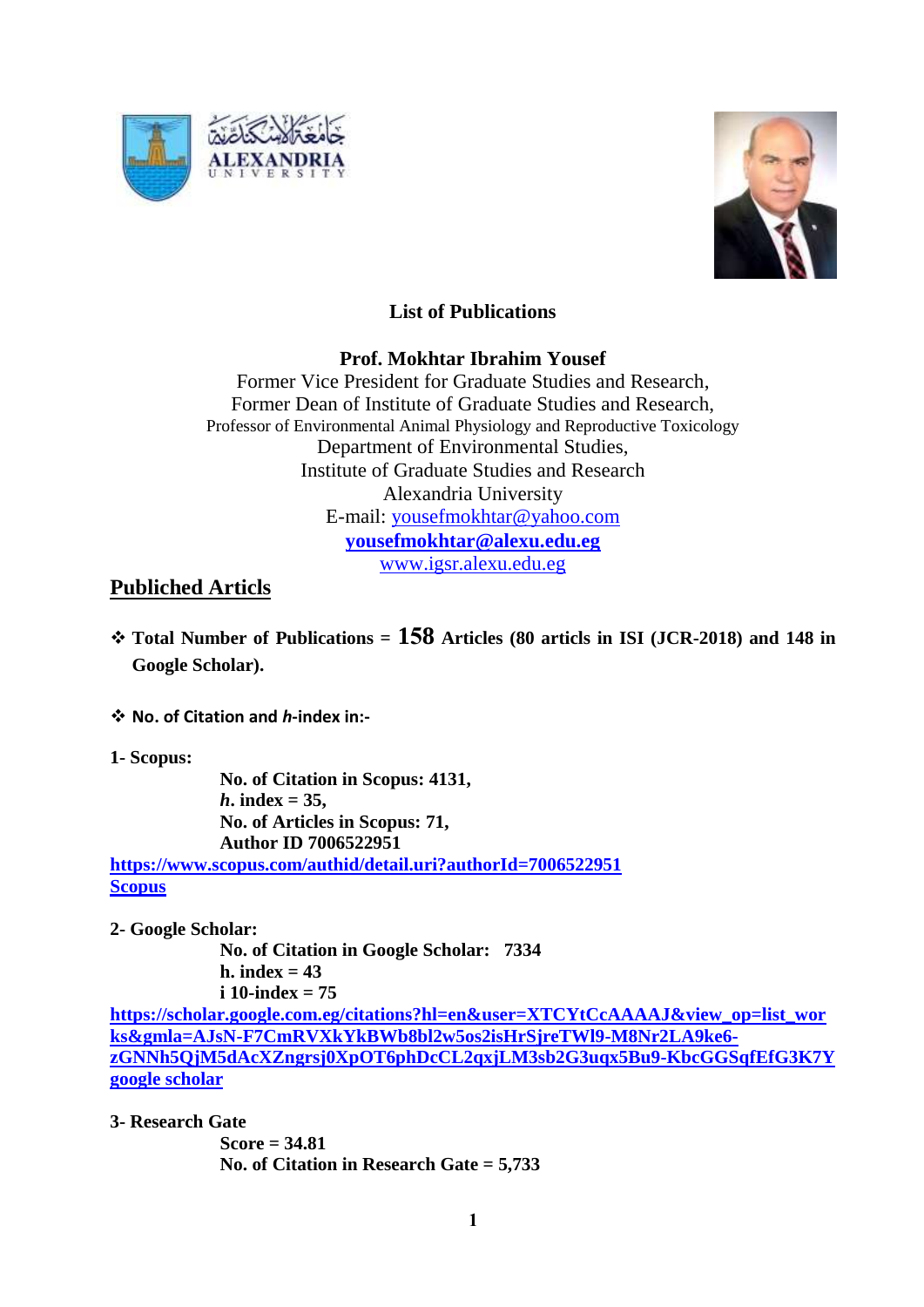**h. index = 39 No. of Articles in Research Gate: 105 No. of Reads: 19,311 My score is higher than 92.5% of Research Gate members [https://www.researchgate.net/profile/Prof\\_Mokhtar\\_Ibrahim\\_Yousef](https://www.researchgate.net/profile/Prof_Mokhtar_Ibrahim_Yousef) [Researchgate](https://www.researchgate.net/profile/Prof_Mokhtar_Ibrahim_Yousef)**

### **Journals of published articls as follow:**

- **1- 80 articles published in international journals listed in the ISI list (JCR-2018).**
- **2- 30 articles published in International Journal NOT listed in ISI (JCR- 2018).**
- **3- 13 articles published in a local journal is not included in the ISI (JCR) list but is listed in the Supreme Council of Universities (SCU) journals.**
- **4- 37 articles published in International Conference**

#### **Publications:**

**158-** Lamiaa El-Shennawy, Maher Abd El-naby Kamel, Asmaa Hassan Younis Khalaf, **Mokhtar Ibrahim Yousef (2020).** Dose-dependent reproductive toxicity of sodium benzoate in male rats: Inflammation, oxidative stress and apoptosis. Reproductive Toxicology, ……, …..-……. **IF =3.200 (JCR 2018)**

#### **Q1 in ISI (JCR-2018) 17.24% in REPRODUCTIVE BIOLOGY**

**157-** Mohammed YI Al-Hamadani, Abdullah M Alzahrani, **Mokhtar I Yousef**, Maher A Kamel and Wael M El-Sayed (2020). Gold Nanoparticles Perturb Drug-Metabolizing Enzymes and Antioxidants in the Livers of Male Rats: Potential Impact on Drug Interactions. International Journal of Nanomedicine 2020:15 5005–5016. **IF= 4.47 (JCR 2018)**

#### **Q1 in ISI (JCR-2018) 12.73% in PHARMACOLOGY & PHARMACY**

**156- Mokhtar I. Yousef,** Heba M. Abdou, Heba-Tallah A.E. A. Abd Elkader, Hussein K. Hussein and Wafaa E. M. Abou Samra (2020). Neuroprotective potential of *spirulina platensis* against aluminium chloride-induced neural degeneration. Current Topics in Nutraceutical Research 18 (4), 310-318. doi: https://doi.org/10.37290/ctnr2641- 452X.18:310–318 ISSN 1540-7535 print, ISSN 2641-452X online, Copyright © 2020 by New Century Health Publishers, LLC www.newcenturyhealthpublishers.com. **IF= 0.228 (JCR 2018)**

**Q4 in ISI (JCR-2018) 99.62% in PHARMACOLOGY & PHARMACY**

**155-** Israa Mosa, **Yousef Mokhtar**, Shalaby Thanaa, Osama F. Mosa (2019). The protective role of tannic acid against possible hepato-nephrotoxicity induced by silver nanoparticles on male rats. Sanamed, 14(2): 131-145. **IF= 0.16 (JCR 2018)**

**International Journal NOT listed in ISI (JCR- 2018)**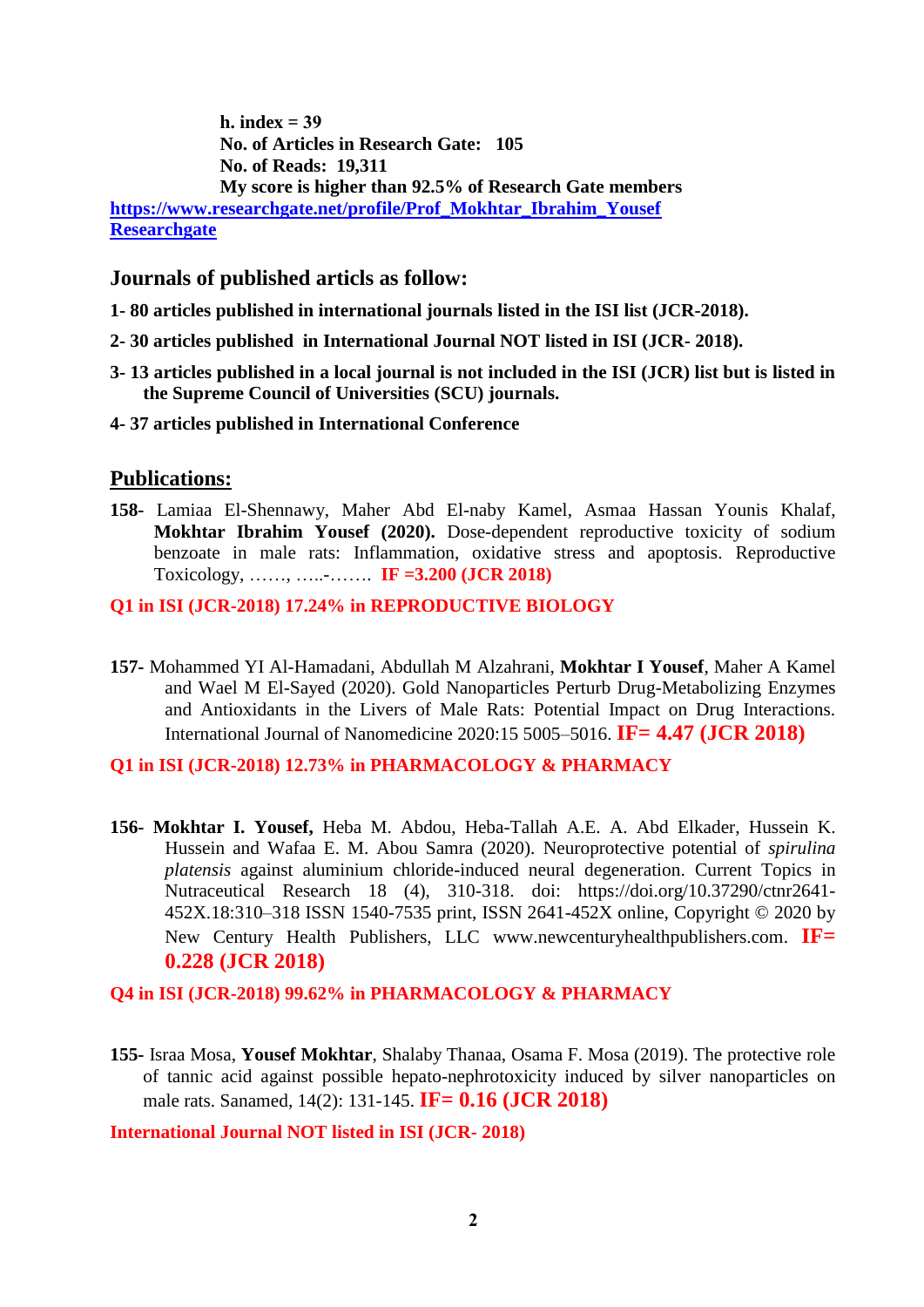**154-** Mosa, I.F., **Yousef, M.I.,** Kamel, M., Mosa, O.F., Helmy, Y. (2019). The protective role of CsNPs and CurNPs against DNA damage, oxidative stress, and histopathological and immunohistochemical alterations induced by hydroxyapatite nanoparticles in male rat kidney. [Toxicology Research \(Camb\).](https://www.ncbi.nlm.nih.gov/pubmed/31588351) 2019 8(5):741-753. doi: 10.1039/c9tx00138g. **IF= 1.635 (JCR 2018)**

#### **Q4 in ISI (JCR-2018) 89.25% in TOXICOLOGY**

**153-** Israa F. Mosa, **Mokhtar Yousef**, Maher Kamel, Osama F. Mosa, Yasser Helmy (2019). (2019). Synergistic antioxidant capacity of CsNPs and CurNPs against cytotoxicity, genotoxicity and pro-inflammatory mediators induced by hydroxyapatite nanoparticles in male rats. Toxicology Research 8 (6), 939-952. **IF= 1.635 (JCR 2018)**

#### **Q4 in ISI (JCR-2018) 89.25% in TOXICOLOGY**

**152- Mokhtar Ibrahim Yousef,** Lamiaa Khamies El-Shennawy, Asmaa Hassan Younis Khalaf, Maher Abd El-naby Kamel (2019). Reproductive toxicity of food preservative "sodium benzoate" in male rats. The 1<sup>th</sup> International Conference on Food, Nutrition Security and Sustainable Agriculture (FNSSA) 2019. December 1-3, 2019, Cairo, Egypt. [www.food](http://www.food-conference.org/)[conference.org.](http://www.food-conference.org/) Innovation for Food Network (IFNET), [www.ifnet.net.](http://www.ifnet.net/) **IF= -----**

**International Conference**

**151- Mokhtar Ibrahim Yousef,** Rafal Sattar Jabbar AL-Jarrad, Maher Abd El-naby Kamel , Lamiaa Khamies El-Shennawy (2019). Food preservative "sodium benzoate" induced brain damage via oxidative stress and changes in neurotransmitters, molecular parameters and histological architecture in male rats. The  $1<sup>th</sup>$  International Conference on Food, Nutrition Security and Sustainable Agriculture (FNSSA) 2019. December 1-3, 2019, Cairo, Egypt. [www.food-conference.org.](http://www.food-conference.org/) Innovation for Food Network (IFNET), [www.ifnet.net.](http://www.ifnet.net/) **IF= -----**

#### **International Conference**

**150- Mokhtar I. Yousef,** Mohammed Y.I. Al-Hamadani, Maher A. Kamel, (2019). Reproductive toxicity of aluminum oxide nanoparticles and zinc oxide nanoparticles in male rats. Nanoparticle, 1(1) 3: Pp 1-10. **IF= -----**

**International Journal NOT listed in ISI (JCR- 2018)**

**149- Mokhtar Ibrahim Yousef**, Moustafa A.F.H. Mahdy, Heba Mohamed Abdou (2019). The potential protective role of grape seed proanthocyanidin extract against the mixture of carboplatin and thalidomide -induced hepatotoxicity and cardiotoxicity in male rats. Preventive Medicine and Community Health, 2: 1-7. doi: 10.15761/PMCH.1000136. **IF= --- --**

#### **International Journal NOT listed in ISI (JCR- 2018)**

**148-** Rehab Mohamed Ibrahim, Isis Nawar, Mokhtar Ibrahim Yousef, Mahmoud Ibrahim El-Sayed and Amal Hassanein, 2019. Review Article: Protective Role of Natural Antioxidants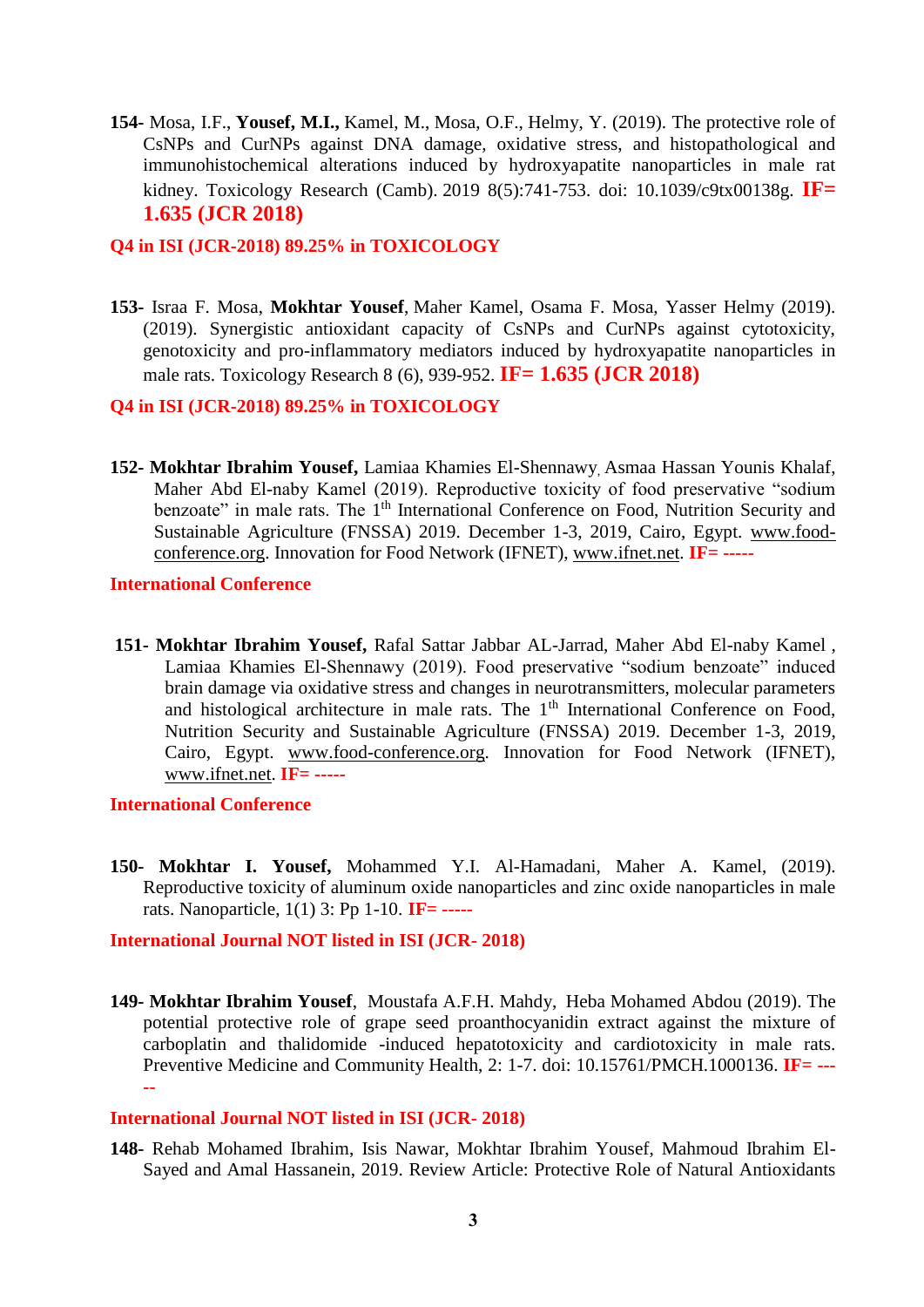Against the Formation and Harmful Effects of Acrylamide in Food. Trends in Applied Sciences Research, 149(1): 41-55. DOI: 10.3923/tasr.2019.41.55. **IF= -----**

**International Journal NOT listed in ISI (JCR- 2018)**

**147- Mokhtar Ibrahim Yousef,** Malak Mahmoud Reda, Doaa El-Sayed El-Nassag, Basma Gaber Foda. 2018. The relationship between nitrate and potassium bromate consumption and hepatotoxicity in rats. Journal of Home Economics Minufia University, 28 (3): 1-14. **IF= -----**

**A local journal is not included in the ISI (JCR) list but is listed in the Supreme Council of Universities (SCU) journals**

**146- Mokhtar Ibrahim Yousef**, Abdelsalam Abdalla Abuzreda, Maher Abd EL-Nabi Kamel. 2019. Cardiotoxicity and lung toxicity in male rats induced by long-term exposure to iron oxide and silver nanoparticles. Experimental and Therapeutic Medicine, 18(6): 4329-4339. DOI: 10.3892/etm.2019.8108. **IF= 1.448 (JCR-2018)**

#### **Q4 in ISI (JCR-2018) 80.88% in MEDICINE, RESEARCH & EXPERIMENTAL**

**145-** Mohamed Abd El-Ghany El-Sayed, Omayma El-Sayed Shaltot, **Mokhtar Ibrahim Yousef**, Entisar Abd El-Mohsen El-Difrawy. 2019. Protective Effect of Aerial Parts of Portulaca oleracea and Ficus carica Leaves Against Diclofenac-Sodium Induced Hepatotoxicity in Rats. Journal of Food and Nutrition Sciences. 7(1): 1-7. [http://www.sciencepublishinggroup.com/j/jfns.](http://www.sciencepublishinggroup.com/j/jfns) doi: 10.11648/j.jfns.20190701.11. ISSN: 2330-7285 (Print); ISSN: 2330-7293. **IF= -----**

#### **International Journal NOT listed in ISI (JCR- 2018)**

**144-** Rehab Mohamed Ibrahim, **Mokhtar Ibrahim Yousef,** Mahmoud El-Sayed. 2019. Impact of natural antioxidants on reduction acrylamide formationin food and eliminate its harmfuleffects on health. Trends in Applied Sciences Research 14(1):41-55. DOI: [10.3923/tasr.2019.41.55.](http://dx.doi.org/10.3923/tasr.2019.41.55) **IF= -----**

**International Journal NOT listed in ISI (JCR- 2018)**

**143- Mokhtar Ibrahim Yousef**, Thulfiqar Fawwaz Mutar, Maher Abd EL-Nabi Kamel. 2019. Hepato-renal toxicity of oral sub-chronic exposure to aluminum oxide and/or zinc oxide nanoparticles in rats. Toxicology Reports 6: 336–346. [https://doi.org/10.1016/j.toxrep.2019.04.003.](https://doi.org/10.1016/j.toxrep.2019.04.003) Journal homepage: [www.elsevier.com/locate/toxrep.](http://www.elsevier.com/locate/toxrep) **IF= -----**

**International Journal NOT listed in ISI (JCR- 2018)**

**142**- Mahmoud Ibrahim El-Sayed, Sameh Awad, **Mokhtar Yousef**, Abdelmonem Wahba, Aisha El Attar and Mostafa Zedan. 2019. Effect of Milk Protein Hydrolysate on Some Hematological Parameters of Type II Diabetic Rats. *International Journal of Homeopathy & Natural Medicines (IJHNM).* 5(1): 18-29.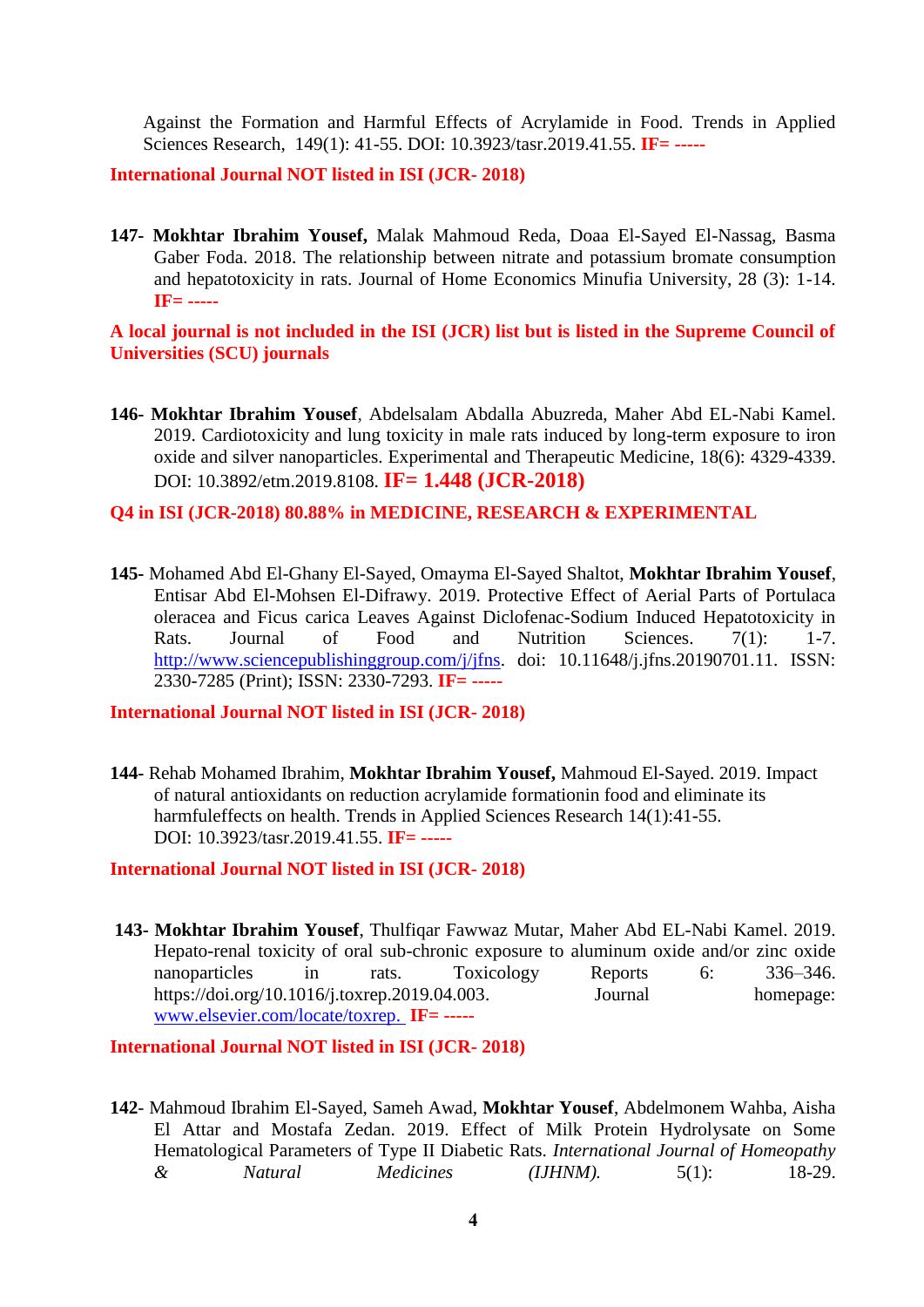[http://www.sciencepublishinggroup.com/j/ijhnm.](http://www.sciencepublishinggroup.com/j/ijhnm) doi: 10.11648/j.ijhnm.20190501.14. **IF= -----**

#### **International Journal NOT listed in ISI (JCR- 2018)**

**141- Mokhtar Ibrahim Yousef,** Abdelsalam Abdalla Abuzreda, Maher Abd EL-Nabi Kamel. 2019. Neurotoxicity and inflammation induced by individual and combined exposure to iron oxide nanoparticles and silver nanoparticles. Journal of Taibah University for Science, 13 (01): 570–578. [https://doi.org/10.1080/16583655.2019.1602351.](https://doi.org/10.1080/16583655.2019.1602351) **IF= 1.640 (JCR-2018)**

**Q2 in ISI (JCR-2018) 49.27% in MULTIDISCIPLINARY SCIENCES**

**140-** Rehab M. Khalaf Allah, **Mokhtar I. Yousef**, Isis Nawar, Amal Hassanein, Dalia Hikal, 2019. Utilization of Black Berry Juice to Reduce the Oxidative Stress Induced by Acrylamide in Rats. Asian Journal of Biological Sciences, 12(1): 9-16. DOI: [10.3923/ajbs.2019.9.16](https://www.researchgate.net/deref/http%3A%2F%2Fdx.doi.org%2F10.3923%2Fajbs.2019.9.16?_sg%5B0%5D=B_-F1nZCabn7yQ0llFDGyn-6VTLmiO7YrpIriujgWL_O1d0NXm3VonAJxvxxcB-BdZ_vPX8hBlAdk81fIi1hDiD-qQ.dM_XxIQwlr9zETTUFqL0yL2OBlIN57egWyk-PqMLq4QxLikWQfJl3a_wnLjQkXuYdPsb_Y6yJFib8mXcwPhsew) **IF= 0.00 (NOT JCR)**

**International Journal NOT listed in ISI (JCR- 2018)**

**139- Mokhtar Ibrahim Yousef**, Doaa El-Sayed El-Nassag, Mahmoud Hussein Gasser, Alaa F.M. Ibrahim, 2019. Potential Protective Effects of Propolis against Hepatotoxicity and Nephrotoxicity induced by Monosodium Glutamate in Rabbits. Alexandria Science Exchange Journal, 40(1): 30-42. DOI: 10.21608/asejaiajsae.2019.26639. **IF= -----**

**A local journal is not included in the ISI (JCR) list but is listed in the Supreme Council of Universities (SCU) journals**

- **138-** Fayrouz A. Khaled, **Mokhtar. I .Yousef**, Abdel-Aziz F. Abdel-Aziz, Hanaa A. Hassan, and Kamel. I. kamel. (2019). Investigation of the effect of ginger on the lipid levels against the toxic effect of phthalate in male rabbits. Vol. 1 No. 1 (2019): THE THIRD INTERNATIONAL CONFERENCE ON BASIC SCIENCES & THEIR APPLICATIONS Code: Chem 202. December 2019. Faculty of Science, Omar El –Mukhtar University El-Beida-LIBYA.
- [https://www.researchgate.net/publication/337681992\\_THE\\_THIRD\\_INTERNATIONAL\\_CON](https://www.researchgate.net/publication/337681992_THE_THIRD_INTERNATIONAL_CONFERENCE_ON_BASIC_SCIENCES_THEIR_APPLICATIONS_Code_Chem_202_Investigation_of_the_effect_of_ginger_on_the_lipid_levels_against_The_Toxic_Effect_of_phthalate_in_Male_Rabbits#fullTextFileContent) FERENCE ON BASIC SCIENCES THEIR APPLICATIONS Code Chem 202 Invest igation of the effect of ginger on the lipid levels against The Toxic Effect of phtha [late\\_in\\_Male\\_Rabbits#fullTextFileContent](https://www.researchgate.net/publication/337681992_THE_THIRD_INTERNATIONAL_CONFERENCE_ON_BASIC_SCIENCES_THEIR_APPLICATIONS_Code_Chem_202_Investigation_of_the_effect_of_ginger_on_the_lipid_levels_against_The_Toxic_Effect_of_phthalate_in_Male_Rabbits#fullTextFileContent). IF= -----

#### **International Conference**

**137- Mokhtar Ibrahim Yousef,** Haitham Hassen Abd, Maher Abd El-naby Kamel and Yaser Mohamed Helmy Elkamary (2018). Interaction of chitosan, curcumin, and hydroxyapatite nanoparticles on the reproductive system and its molecular parameters in male rat. 4<sup>th</sup> International Conference on Advances in Biotechnology and Bioscience was organized during November 15-17, 2018 at Berlin, Germany. **IF= -----**

#### **International Conference**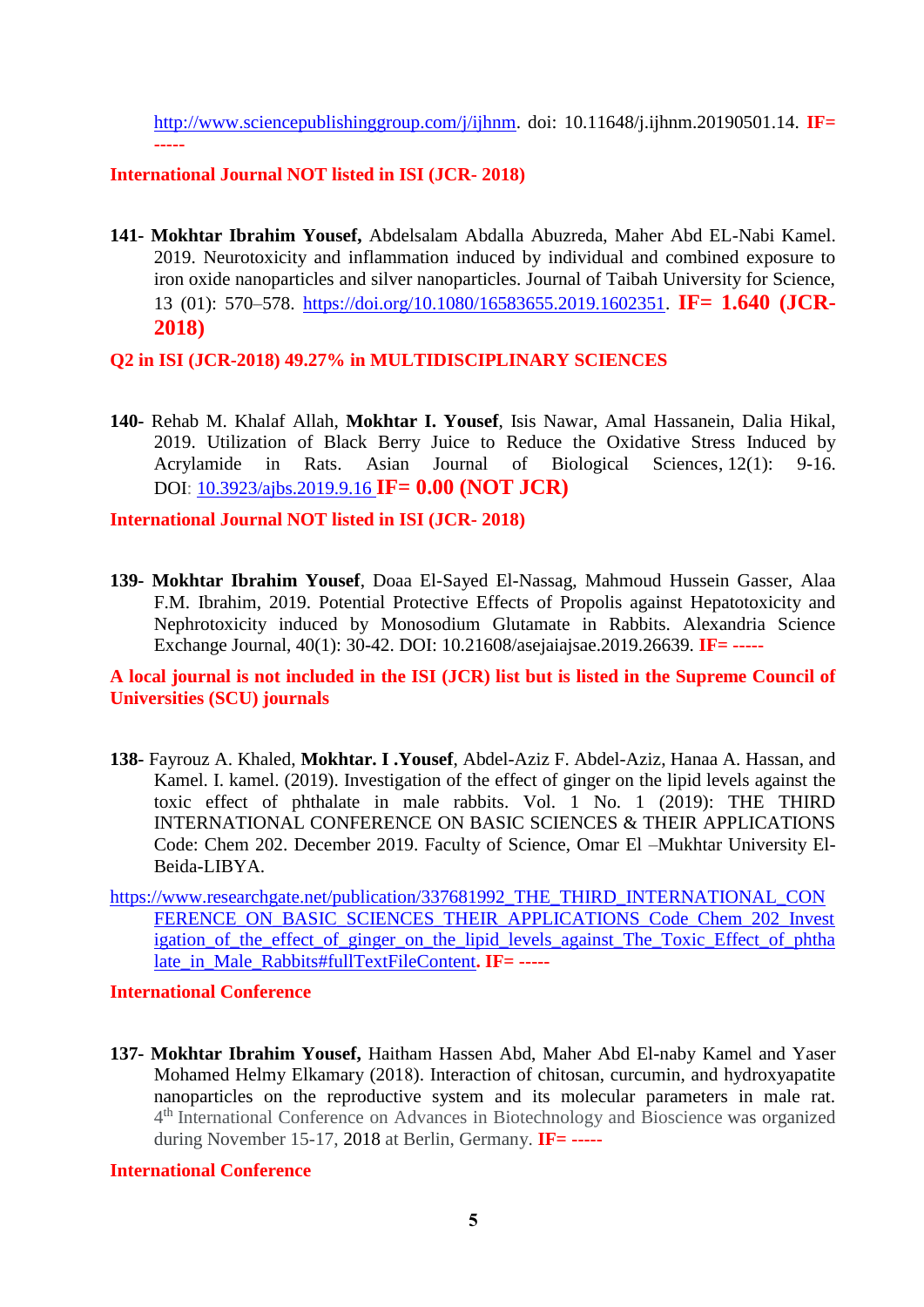**136-** Gehan Hassan Bisar, Ehab Khedr, **Mokhtar Yousef**, Khaled El saadany and Wedad El-Kholy, 2018. Antidiabetic activity and bioactive peptide of milk proteins. Egyptian Journal of Dairy Science, 46: (Supplement) pps 1-s 20. **IF= -----**

**A local journal is not included in the ISI (JCR) list but is listed in the Supreme Council of Universities (SCU) journals**

**135-** Heba Mohamed Abdou1, **Mokhtar Ibrahim Yousef** and Alsayeda Alsayed Newairy, 2018. Triton WR-1339-induced hyperlipidemia, DNA fragmentation, neurotransmitters inhibition, oxidative damage, histopathological and morphometric changes: the protective role of soybean oil. The Journal of Basic and Applied Zoology 79:51. [https://doi.org/10.1186/s41936-018-0065-z.](https://doi.org/10.1186/s41936-018-0065-z) Springer Open Access. **IF= -----**

**International Journal NOT listed in ISI (JCR- 2018)**

**134- Mokhtar, I. Yousef,** Fayrouz A. Khaled, Abdel-Aziz, F. Abdel-Aziz, Hanaa, A. Hassan, and Kamel, I. kamel. 2018. Ginger Suppress Di-(2-ethylhexyl) Phthalate Testicular Toxicity through Alleviating Hormonal Disturbances in Male Rabbits. Global Scientific Journal of Biochemistry 1: 6-10. [www.gsj-pub.com/GSJBC.](http://www.gsj-pub.com/GSJBC) **IF= -----**

**International Journal NOT listed in ISI (JCR- 2018)**

**133- Mokhtar Ibrahim Yousef**, Dina K.A.M. Khalil, Heba M. Abdou, 2018. Neuro- and nephroprotective effect of grape seed proanthocyanidin extract against carboplatin and thalidomide through modulation of inflammation, 0tumor suppressor protein p53, neurotransmitters, oxidative stress and histology. Toxicology Reports. 5, 568-578. DOI: [https://doi.org/10.1016/j.toxrep.2018.04.006.](https://doi.org/10.1016/j.toxrep.2018.04.006) Elsevier. **IF= -----**

**International Journal NOT listed in ISI (JCR- 2018)**

**132-** Gehan Hassan Bisar, Mokhtar Youssef, Khaled El Saadany, Wedad El-Kholy and Ehab Kheadr (2017). Effect of Lentil and Buffalo Whey Protein Hydrolysates on Histopathology of Liver and Kidney in Diabetic Rats. Journal of Cytology & Histology, 8(5): 489-494. DOI: 10.4172/2157-7099.1000489. **IF= -----**

#### **International Journal NOT listed in ISI (JCR- 2018)**

**131-** A.T. Mansour, E.A. Omar, T.M. Srour and M.I. Yousef (2018). Effect of three natural phytochemicals supplementation on growth performance, testosterone level and feed utilization of Nile tilapia (*Oreochromis niloticus*). Aquaculture Nutrition, 24:408-415. DOI: 10.1111/anu.12572. **IF= 2.098 (JCR-2018)**

#### **Q2 in ISI (JCR-2018) 34.61% in FISHERIES**

**130**- Mayssaa M. Wahbby, Zaynab M. Abdallah, **Mokhtar I. Yousef**, Heba M. Abdou, AL-Sayeda A. Newairy. 2017. Mitigating potential of *gingko biloba* extract and melatonin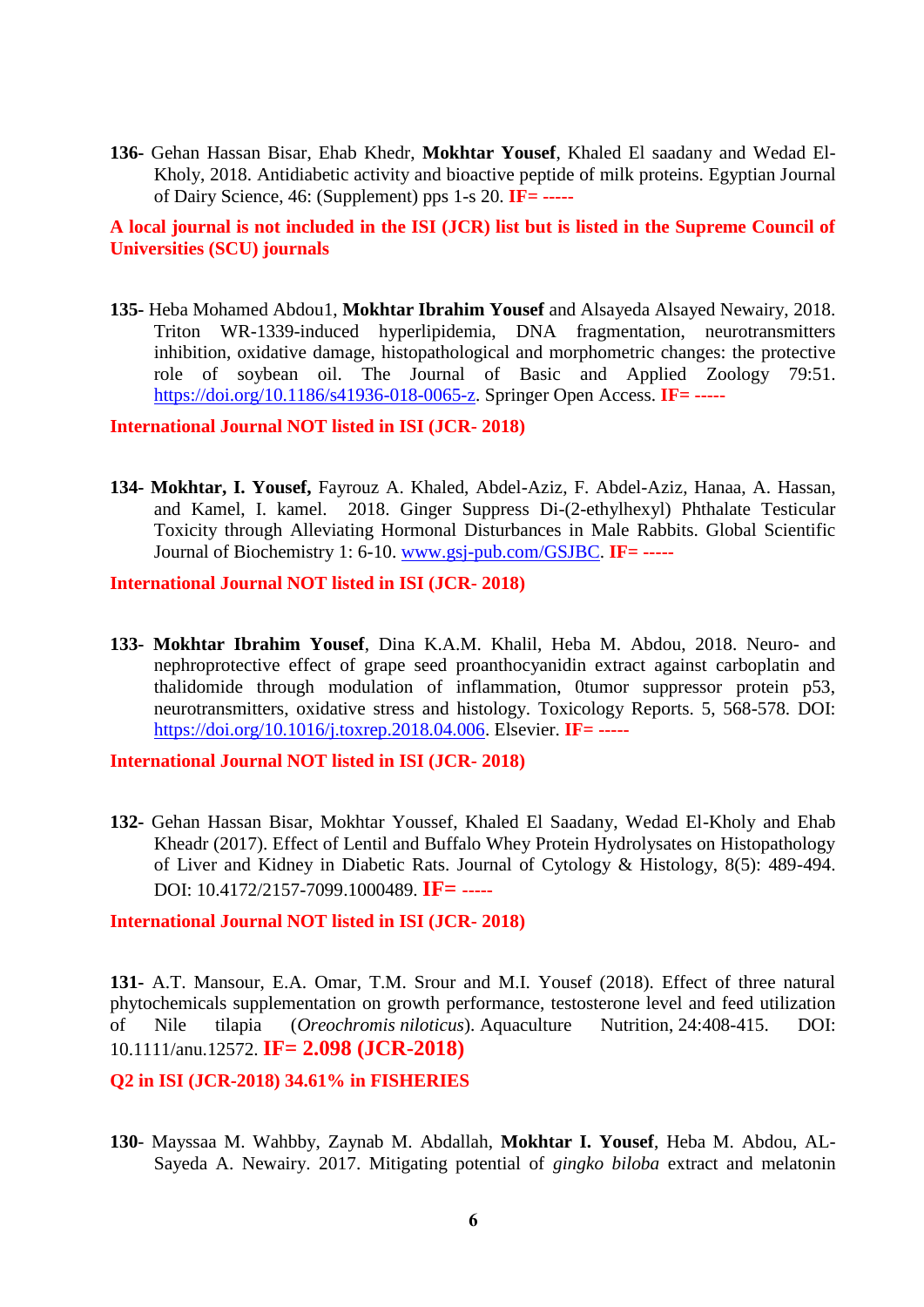against hepatic and nephrotoxicity induced by Bisphenol A in male rats. Egyptian Journal of Basic and Applied Sciences 4 (2017) 350–357. [https://doi.org/10.1016/j.ejbas.2017.04.004.](https://doi.org/10.1016/j.ejbas.2017.04.004) Elsevier. **IF= -----**

**International Journal NOT listed in ISI (JCR- 2018)**

**129- Mokhtar Ibrahim Yousef**, Thanaa I. Shalaby & Adil A. Kareem. 2016. Aluminium oxide nanoparticles-induced spermatotoxicity, oxidative stress and changes in reproductive hormones and testes histopathology in male rats: Possible protective effect of glutathione. 18th [European Congress of Endocrinology, M](http://www.ece2016.org/)unich, Germany 28 - 31 May 2016 [European](http://www.ese-hormones.org/)  [Society of Endocrinology.](http://www.ese-hormones.org/) *Endocrine Abstracts* (2016) 41 EP719- DOI:10.1530/endoabs.41.EP719. **IF= -----**

#### **International Conference**

**128-** Muna, M. Abdalla., Attia, M., **Yousef, M.I**. and Abd el-Aal, M.H., 2016. Effect of Cooking Nutritive Value of Jews Mallow (*Corchorus olitorius* L.) and Mallow (*Malva parviflora* L.) Leaves. *Alexandria Journal of Food Science and Technology,* 13(2), pp.1-10. **IF= -----**

**A local journal is not included in the ISI (JCR) list but is listed in the Supreme Council of Universities (SCU) journals**

**127-** Fayrouz A Khaled, **Mokhtar I Yousef**, Kamel I Kamel, 2016. The protective role of propolis against the reproductive toxicity of mono-sodium glutamine in male rabbits. International Journal of Chemical Studies, 4(2): 04-09. **IF= -----**

**International Journal NOT listed in ISI (JCR- 2018)**

**126-** Awad, S., El-Sayed, M.I., Wahba, A., El Attar, A., **Yousef, M.I**., Zedan, M., 2016. Antioxidant activity of milk protein hydrolysate in alloxan-induced diabetic rats. Journal of Dairy Science, 99: 8499-8510. [http://dx.doi.org/10.3168/jds.2015-10626.](http://dx.doi.org/10.3168/jds.2015-10626) **IF= 3.082**

**Q1 in ISI (JCR-2018) 6.55% in AGRICULTURE, DAIRY & ANIMAL SCIENCE**

**125-** Rachid Mosbah, Mokhtar Ibrahim Yousef, Francesca Maranghi and Alberto Mantovani, 2016. Protective role of *Nigella sativa* oil against reproductive toxicity, hormonal alterations, and oxidative damage induced by chlorpyrifos in male rats. *Toxicology and industrial health*, 32(7): 1266-1277. **IF= 1.635 (JCR 2018)**

**Q3 in ISI (JCR-2018) 61.82% in PUBLIC, ENVIRONMENTAL & OCCUPATIONAL HEALTH**

**124**- Turkez, H., Sönmez, E., Di Stefano, A. and **Yousef, M.I**., 2016. Health risk assessments of lithium titanate nanoparticles in rat liver cell model for its safe applications in nanopharmacology and nanomedicine. *Cytotechnology*, *68*(2), pp. 291-302. **IF= 1.672 (JCR 2018)**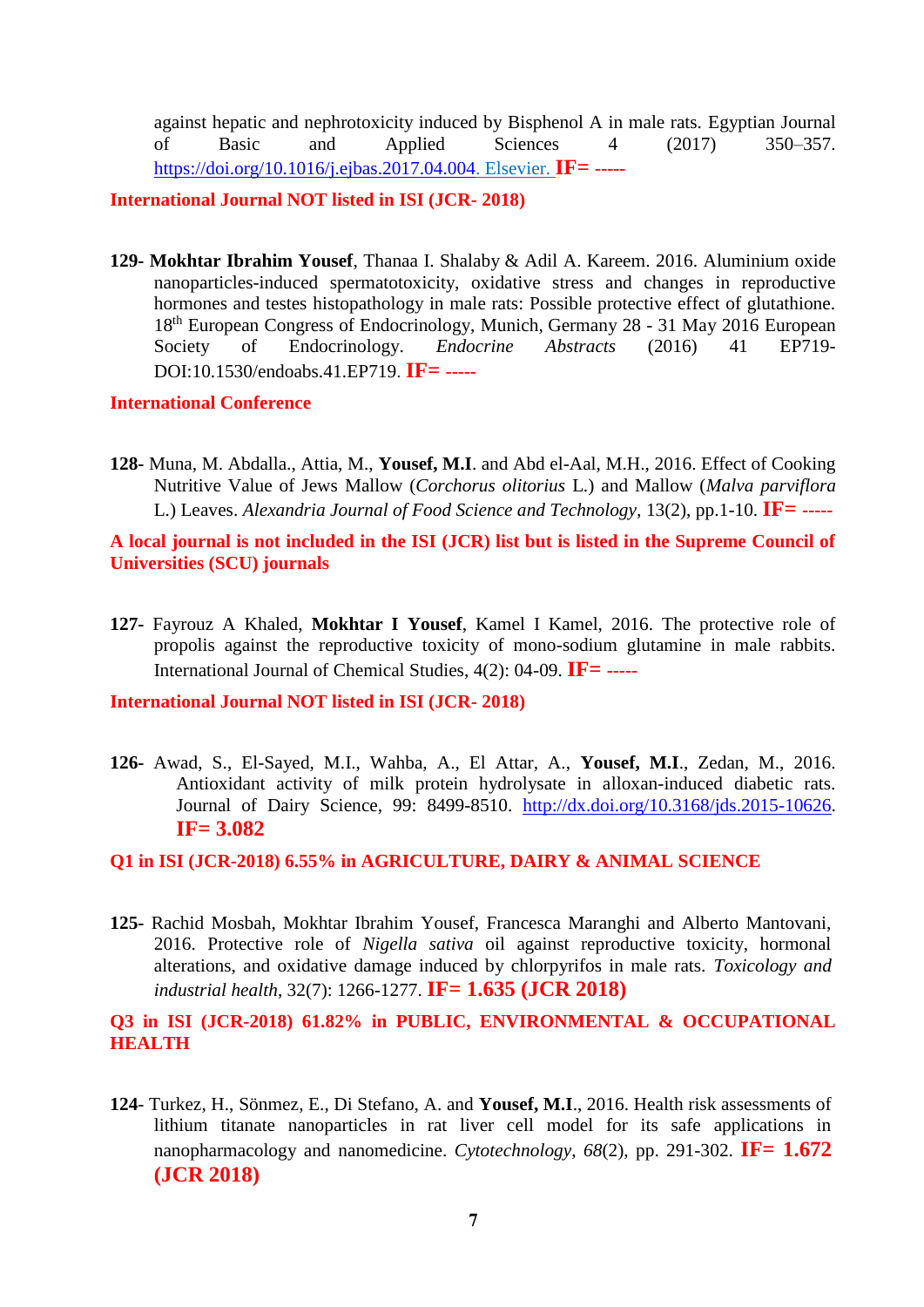#### **Q3 in ISI (JCR-2018) 73.45% in BIOTECHNOLOGY & APPLIED MICROBIOLOGY**

**123-** Turkez, H., Geyikoglu, F. and **Yousef, M.I**., 2016. Ameliorative effects of docosahexaenoic acid on the toxicity induced by 2,3,7,8-tetrachlorodibenzo-p-dioxin in cultured rat hepatocytes. *Toxicology and industrial health*,  $32(6)$ , pp. 1074-1085. **IF** = **1.635 (JCR 2018)**

### **Q3 in ISI (JCR-2018) 61.82% in PUBLIC, ENVIRONMENTAL & OCCUPATIONAL HEALTH**

**122-** El-Sayed, M.I., Awad, S., Wahba, A., El Attar, A., **Yousef, M.I.,** Zedan, M., 2016. *In Vivo* Anti-diabetic and Biological Activities of Milk Protein and Milk 1 Protein Hydrolyaste. Advances in Dairy Research, 4(1): 1-6. (http://dx.doi.org/10.4172/2329- 888X.1000154). **IF= -----**

#### **International Journal NOT listed in ISI (JCR- 2018)**

**121-** Heba M. Abdou, **Mokhtar I. Yousef**, Desouki A. El Mekkawy, Ahmed S. Al-Shami, 2016. Prophylactic neuroprotective efficiency of co-administration of Ginkgo biloba and Trifolium pretense against sodium arsenite-induced neurotoxicity and dementia in different regions of brain and spinal cord of rats. Food and Chemical Toxicology, 94: 112-127. **IF = 3.775 (JCR 2018)**

#### **Q1 in ISI (JCR-2018) 16.29% in FOOD SCIENCE & TECHNOLOGY**

**120**- Abo Elnaga, N.I.E., Mona. I. Massoud, **Yousef, M.I.** and Mouhamed, H.H.A. 2016. Effect of stevia sweetener consumption as non-caloric sweetening on body weight and biochemical parameters in overweight female rats. Annals of Agricultural Science. 61(1):155-163. DOI: 10.1016/j.aoas.2015.11.008. [www.elsevier.com/locate/aoas.](http://www.elsevier.com/locate/aoas) **IF = - ----**

#### **International Journal NOT listed in ISI (JCR- 2018)**

**119- Yousef, M. I**., Ismail, H. M., Abd-Elfattah, A. E. H., & Agamy, N. F. (2016, April). Zearalenone-induced Deterioration in Reproductive Performance and Seminal Plasma Biochemistry of Male Rabbits. In *The International Conference on Chemical and Environmental Engineering* (Vol. 8, No. 8th International Conference on Chemical & Environmental Engineering, pp. 78-99). Military Technical College. **IF= -----**

#### **International Conference**

**118-** Abo Elnaga, N.I.E., Mona I. Massoud, **Yousef, M.I.,** Mohamed, H.H.A. 2015. Effect of stevia sweetener consumption as low calorie sweetening on overweight and obesity in female rats. International Conference on Food Chemical Technology. November 16-18, 2015, San Francisco, USA, UNITED Scientific Group. **IF= -----**

#### **International Conference**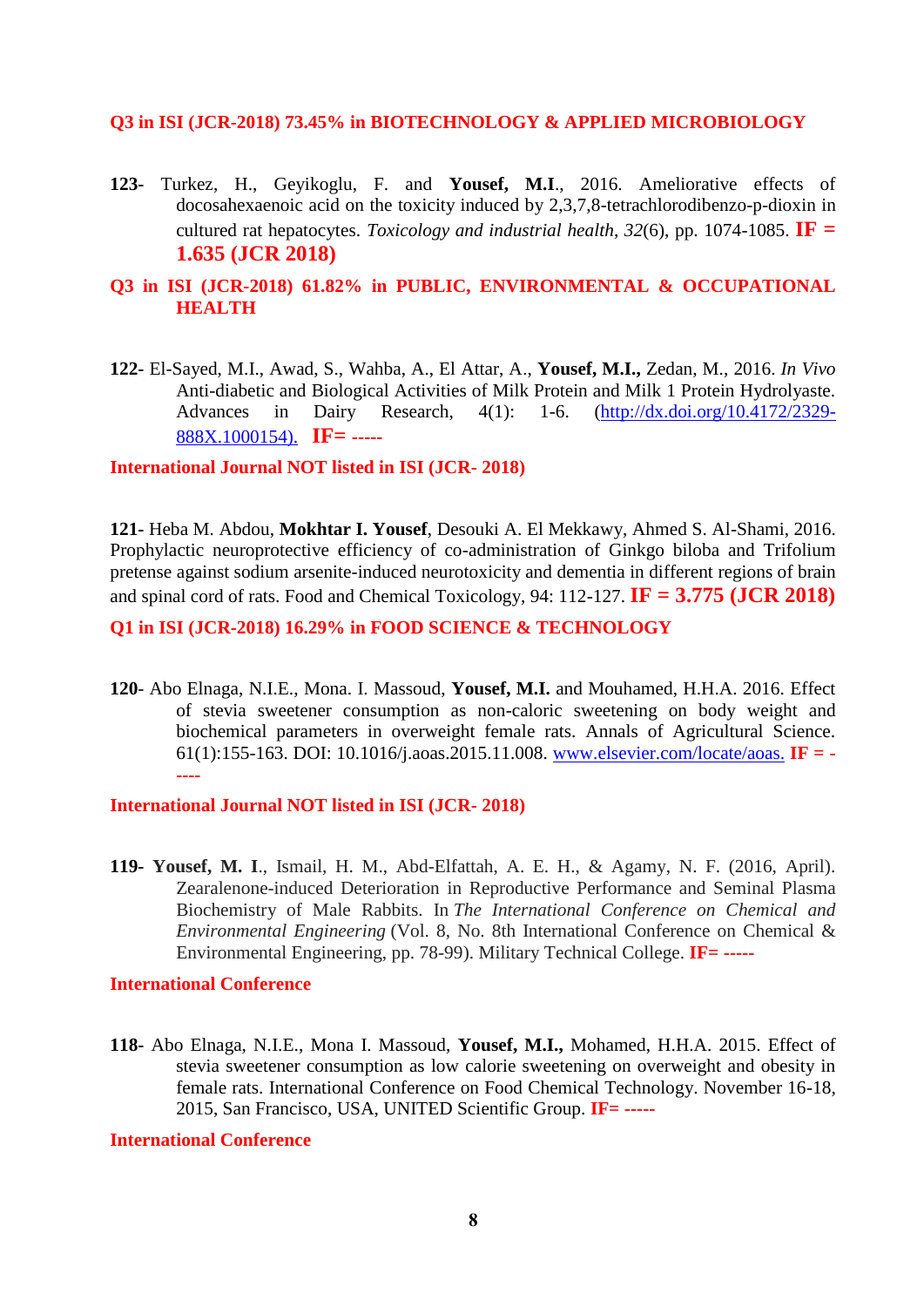**117- Mokhtar I. Yousef**, Naglaa F. Soliman, Fatma M. El-Demerdash, 2015. Aluminium Phosphide-induced Hepato-nephrotoxicity and Oxidative Damage in Rats: The Protective Effect of  $\alpha$ -lipoic Acid. The Open Conference Proceedings Journal, 6, 18-23. **IF= -----**

#### **International Conference**

**116-** Tesby Mohamed Rashad Lotfy, **Mokhtar Ibrahim Yousef**, Heba Allah Mohamed Abdou, Asteer Vector Abd-Elnoor, 2015. Effects of pomegranate juice and peel on liver function and antioxidant enzymes in rats treated with Carbon Tetrachloride. 2nd International Conference of Specific Education, 1<sup>st</sup> International Scientific Conference of Home Economics, 7th IFHE Africa Regional Meeting, Alexandria, Egypt. 25-26 October, 2015. **IF= -----**

#### **International Conference**

**115- Mokhtar I. Yousef,** Malak Mahmoud Reda, Ebetsam Fath M. Omar, Zeinab Hassan El-Shazly, 2015. Gibberellic acid induced hepatotoxicity, nephrotoxicity, oxidative stress, and histopathological changes in male rats: protective effect of soybean. 2nd International Conference of Specific Education, 1<sup>st</sup> International Scientific Conference of Home Economics, 7th IFHE Africa Regional Meeting, Alexandria, Egypt. 25-26 October, 2015. **IF= -----**

#### **International Conference**

**114.** Tesby Mohamed Rashad Lotfy, **Mokhtar Ibrahim Yousef**, Neveen F. Agamy, Asteer Vector Abd-Elnoor. 2014. Effect of Adding Pomegranate Juice and Peels on the Nutritional Quality of Some Food Products and their impact on Antioxidant Enzymes and Lipid profile of Rats. International Conference of Faculty of Home Economics – Hellwan University. 5-7 May 2014**. IF= -----**

#### **International Conference**

**113. Mokhtar Ibrahim Yousef**, Al-Sayeda A Newairy, Afrah F Salama & Shaimaa E M Saber. 2015. Ameliorated effects of allium sativum against bisphenol A-induced reproductive toxicity in male rats. Endocrine Abstracts (2015) 37 EP181. DOI:10.1530/endoabs.37.EP181. Endocrine Abstracts (ISSN 1470-3947 (print)- ISSN 1479-6848 (online)). **IF= -----**

#### **International Conference**

**112. Mokhtar I. Yousef**, Tesby M.R. Lotfy, Malak Mahmoud Reda, Said abd El-Moniem Hassan, Mahmoud H. Gasser. 2015. The protective role of some dietary antioxidants against the hepatotoxicity, nephrotoxicity and oxidative stress induced by di-(2 ethylhexyl) phthalate in male rats. The International Toxicology Conference. Risk Assessment Application in Food Matrix and Feeds and its Impact on Human and Animal Health. EGY-Tox 2015. Regional Center for Food and Feed (RCFF), Agriculture Research Center, Conference Hall, Cairo, Egypt. May 3-4, 2015. **IF= -----**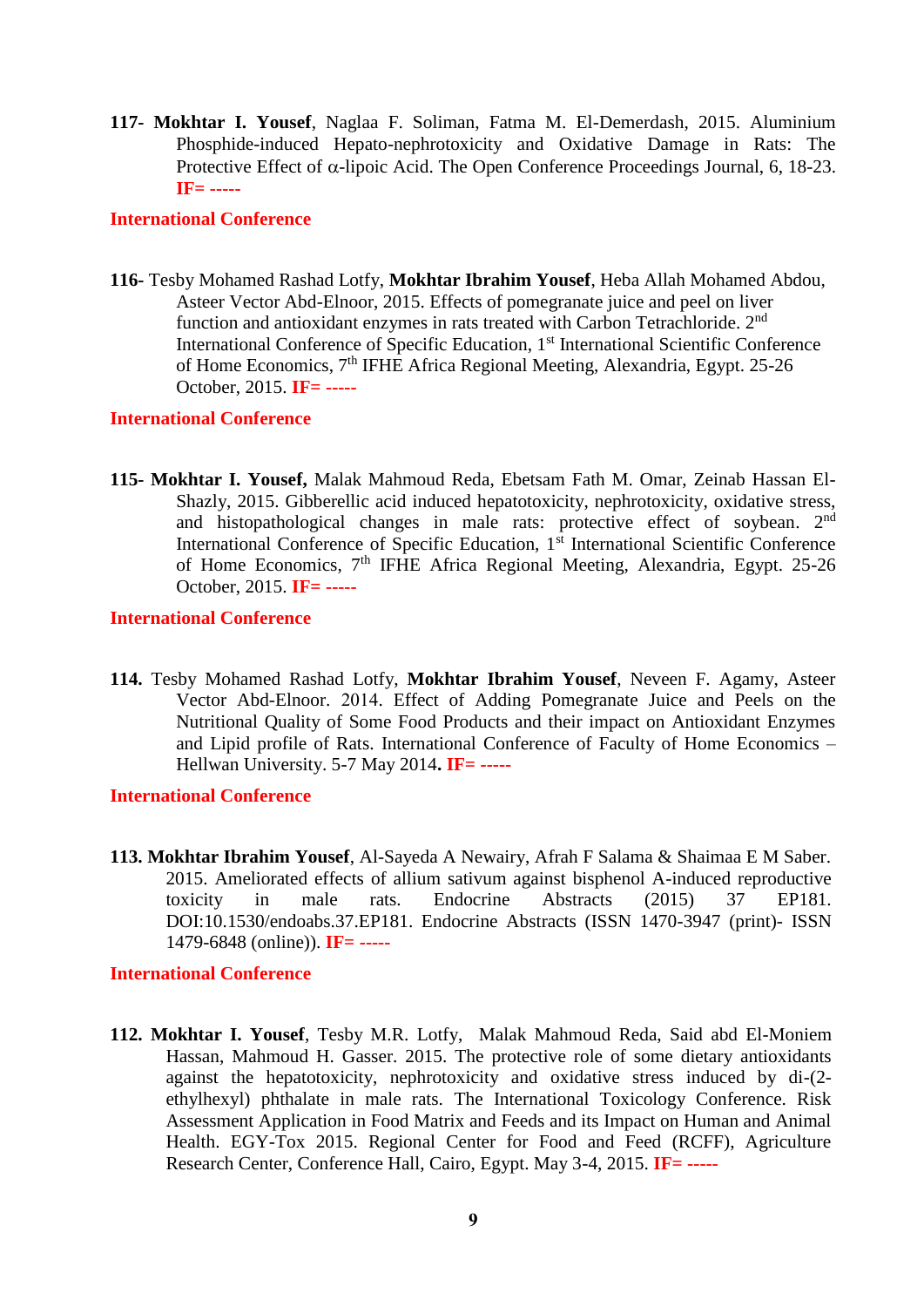#### **International Conference**

**111. Mokhtar I. Yousef**, Tesby M.R. Lotfy, Malak Mahmoud Reda, Said abd El-Moniem Hassan, Mahmoud H. Gasser. 2015. Oxidative stress of di-(2-ethylhexyl) phthalate in male rats: The protective role of Grape seed proanthocyanidin extract and pomegranate juice. The International Toxicology Conference. Risk Assessment Application in Food Matrix and Feeds and its Impact on Human and Animal Health. EGY-Tox 2015. Regional Center for Food and Feed (RCFF), Agriculture Research Center, Conference Hall, Cairo, Egypt. May 3-4, 2015. **IF= -----**

#### **International Conference**

**110. Mokhtar I. Yousef**, Tesby M.R. Lotfy, Malak Mahmoud Reda, Ahmed M. El-Okazy, Alaa F. M. Ibrahim. 2015. Oxidative stress of butyl benzyl phthalate in male rats: The protective role of strawberry juice and blackberry juice. The International Toxicology Conference. Risk Assessment Application in Food Matrix and Feeds and its Impact on Human and Animal Health. EGY-Tox 2015. Regional Center for Food and Feed (RCFF), Agriculture Research Center, Conference Hall, Cairo, Egypt. May 3-4, 2015. **IF= -----**

#### **International Conference**

**109. Mokhtar I. Yousef**, Tesby M.R. Lotfy, Malak Mahmoud Reda, Ahmed M. El-Okazy, Alaa F. M. Ibrahim. 2015. The protective effect of strawberry juice and blackberry juice gainst the hepatotoxicity, nephrotoxicity and oxidative stress induced by butyl benzyl phthalate in male rats. The International Toxicology Conference. Risk Assessment Application in Food Matrix and Feeds and its Impact on Human and Animal Health. EGY-Tox 2015. Regional Center for Food and Feed (RCFF), Agriculture Research Center, Conference Hall, Cairo, Egypt. May 3-4, 2015. **IF= -----**

#### **International Conference**

**108. [Mokhtar I. Yousef,](http://www.sciencedirect.com/science/article/pii/S0278691515000198)** [Hend M. Hussien,](http://www.sciencedirect.com/science/article/pii/S0278691515000198) 2015. Cisplatin-induced renal toxicity via tumor necrosis factor-α, interleukin 6, tumor suppressor P53, DNA damage, xanthine oxidase, histological changes, oxidative stress and nitric oxide in rats: Protective effect of ginseng. Food and Chemical Toxicology, 78: 17–25. **IF = 3.775 (JCR 2018)**

### **Q1 in ISI (JCR-2018) 16.29% in FOOD SCIENCE & TECHNOLOGY**

**107.** Rachid Mosbah, **Mokhtar Ibrahim Yousef**, Alberto Mantovani, 2015. Nicotine-induced reproductive toxicity, oxidative damage, histological changes and haematotoxicity in male rats: The protective effects of green tea extract. Experimental and Toxicologic Pathology, 67: 253–259. journal homepage: [www.elsevier.de/etp.](http://www.elsevier.de/etp) [http://dx.doi.org/10.1016/j.etp.2015.01.001.](http://dx.doi.org/10.1016/j.etp.2015.01.001) **IF = 0.**03

#### **International Journal NOT listed in ISI (JCR- 2018)**

**106. Mokhtar Ibrahim Yousef**, Ebetsam Fath Mahmoud Omar, Heba Mohamed El-sayed, Malak Mahmoud Reda, 2014. Oxidative Stress, Hepatotoxicity and Nephrotoxicity of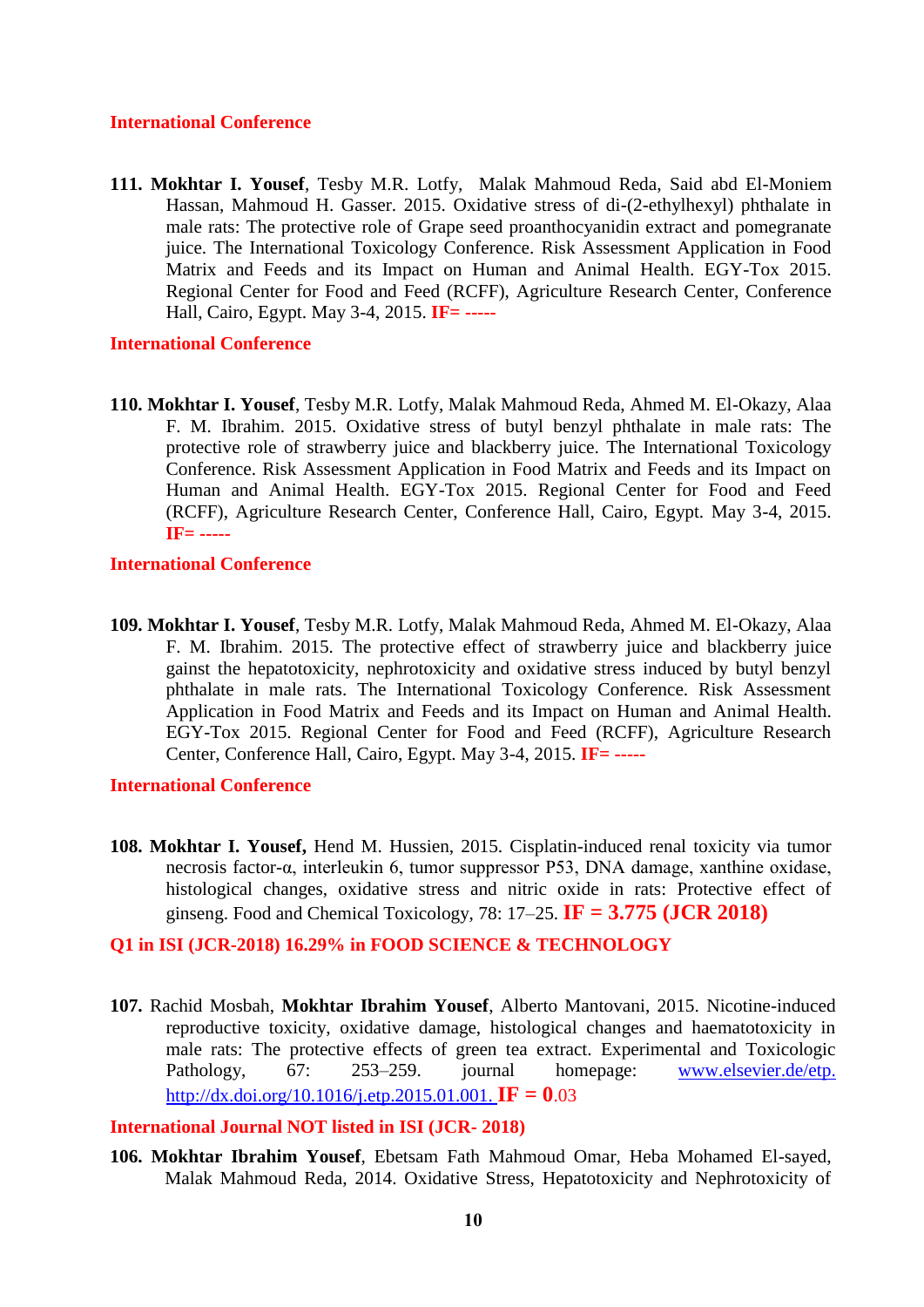Aluminum Sulfate: The Possible protective Role of Bee-Propolis. 1st International Conference of Faculty of Specific Education, Specific Education for Sustainable Development. Alexandria, Egypt. 12-13 November 2014. **IF=** -----

#### **International Conference**

**105**. Lotfy, T.M.R., **Yousef, M.I**., Reda, M.M., Shallan, H., 2014. Carob alleviates malathioninduced oxidative stress, hepatotoxicity and nephrotoxicity in rats. The first International Conference of Faculty of Specific Education "Specific Education for Sustainable Development". Alexandria, Egypt. 12-13 November 2014. **IF= -----**

#### **International Conference**

- **104**. Türkez, H., Geyikoglu, F., **Yousef, M.I.,** Togar, B., Gürbüz, H., Celik, K., Akbaba, G.B., Polat, Z., 2014. Hepatoprotective potential of astaxanthin against 2,3,7,8 tetrachlorodibenzo-p-dioxin in cultured rat hepatocytes. Toxicology and Industrial Health 30(2):101-112. **IF = 1.635 (JCR 2018)**
- **Q3 in ISI (JCR-2018) 61.82% in PUBLIC, ENVIRONMENTAL & OCCUPATIONAL HEALTH**
- **103**. Hasan Türkez, **Mokhtar I. Yousef**, Erdal Sönmez, Başak Togar, Feray Bakan, Piera Sozio and Antonio Di Stefano, 2014. Evaluation of cytotoxic, oxidative stress and genotoxic responses of hydroxyapatite nanoparticles on human blood cells. Journal of Applied Toxicology 34(4):373-379. (wileyonlinelibrary.com) DOI 10.1002/jat.2958. **IF = 3.065 (JCR 2018)**

#### **Q2 in ISI (JCR-2018) 39.78% in TOXICOLOGY**

**102-** Eglal Ali Omar, **Mokhtar Ibrahim Yousef**, Tarek Mohamed Srour, Abdallah Tag-Eldein Mansour (2014). Effect of dietary natural phytochemicals on sex-reversal, growth performance, feed utilization and body composition of Nile tilapia (Oreochromis niloticus) fry. Journal of Advanced Agriculture Research (Fac. Agric. Saba Basha), 19: 428-441. **IF= 0.00**

**A local journal is not included in the ISI (JCR) list but is listed in the Supreme Council of Universities (SCU) journals**

**101- Mokhtar Ibrahim Yousef,** Malak Mahmoud Reda, Sabry Ahmed El-Agizy, Neveen Fahmy Agamy, Doaa El-Sayed El-Nassag, 2014. Study the effect of fish oil and some of its components (Docosahexaenoic acid and Eicosapentaenoic acid) as hypoglycemic agents in rats. 3<sup>rd</sup> International-17<sup>th</sup> Arab Conference of Home Economics "*Home Economics in the service of science, industry and society issues*". Minoufia University, Shebin El-Kom, Egypt, 9-11 September, 2014. Journal of Home Economics. [http://menofia.edu.eg.](http://menofia.edu.eg/) **IF= -----**

#### **International Conference**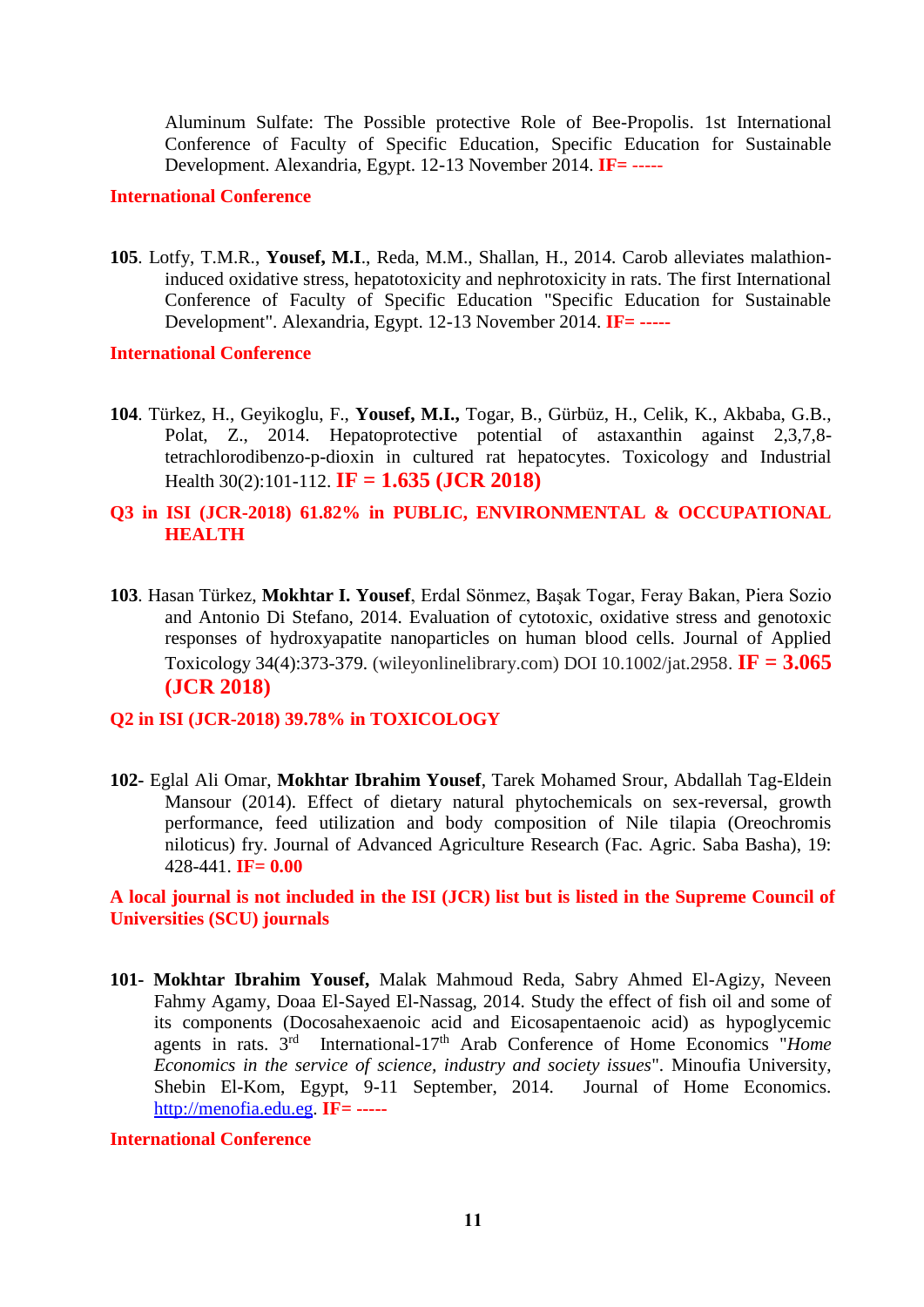**100- Mokhtar I. Yousef,** Fatma M. El-Demerdash, Naglaa F. Soliman. 2014. Aluminium phosphide-induced hepato-nephrotoxicity and oxidative damage in rats: The protective effect of  $\alpha$ -lipoic acid.  $2^{nd}$  International Conference on Biotechnology and Environmental Safety, National Research Centre, Cairo, Egypt, May 6-8, 2014. **IF= -----**

#### **International Conference**

**99- Mokhtar I. Yousef**, Sahar A.M. Omar, Marwa I. El-Guendi, Laila A. Abdelmegid. 2014. Diclofenac-induced liver damage, renal insufficiency, haematotoxicity and oxidative stress in rats: Ameliorating effects of N-acetylcysteine, curcumin and quercetin. The International Conference – Towards Sustainable Environment, Alexandria, Egypt, 11-12 August, 2014. **IF= -----**

#### **International Conference**

**98- Mokhtar I. Yousef**, Medhat A. Haroun, Sarah S. Othman. 2014. The protective role of quercetin against the polychlorinated biphenyls (mixture of aroclor 1242 and 1254) in male rats. The International Conference – Towards Sustainable Environment, Alexandria, Egypt, 11-12 August, 2014. **IF= -----**

#### **International Conference**

**97-** Tesby M.R. Lotfy, **Mokhtar I. Yousef**, Amera S.I. Mabrouk. 2014. The protective role of ginseng against the harmful effects of acrylamide in rats. The International Conference – Towards Sustainable Environment, Alexandria, Egypt, 11-12 August, 2014. **IF= -----**

### **International Conference**

**96- Mokhtar I. Yousef,** Abier K. M. Abdo, Ebetsam F. M. Omar, Sabry A. E. El-Agizy. 2014. Protective effect of ginger on carbon tetrachloride induced liver injury, oxidative stress, hematotoxicity and changes in biochemical parameters in rats. The International Conference – Towards Sustainable Environment, Alexandria, Egypt, 11-12 August, 2014. **IF= -----**

#### **International Conference**

**95- Mokhtar I. Yousef**, Zeinab H. El-Shazly, Malak Mahmoud Reda, Ebetsam F. M. Omar. 2014. Doxorubicin induced hepatotoxicity, nephrotoxicity and oxidative stress in rats: The protective effects of curcumin. The International Conference – Towards Sustainable Environment, Alexandria, Egypt, 11-12 August, 2014. **IF= -----**

#### **International Conference**

**94-** Azza A. El-Masry, **Mokhtar I. Yousef,** Hussein K. Hussein, Nessrin A.M. Kheirallah and Nico M. van Straalen. 2014. L-carnitine protects against oxidative stress induced by sublethal exposure to the synthetic pyrethroid, lambda cyhalothrin, in rats. Global Advanced Research Journal of Environmental Science and Toxicology (ISSN: 2315-5140)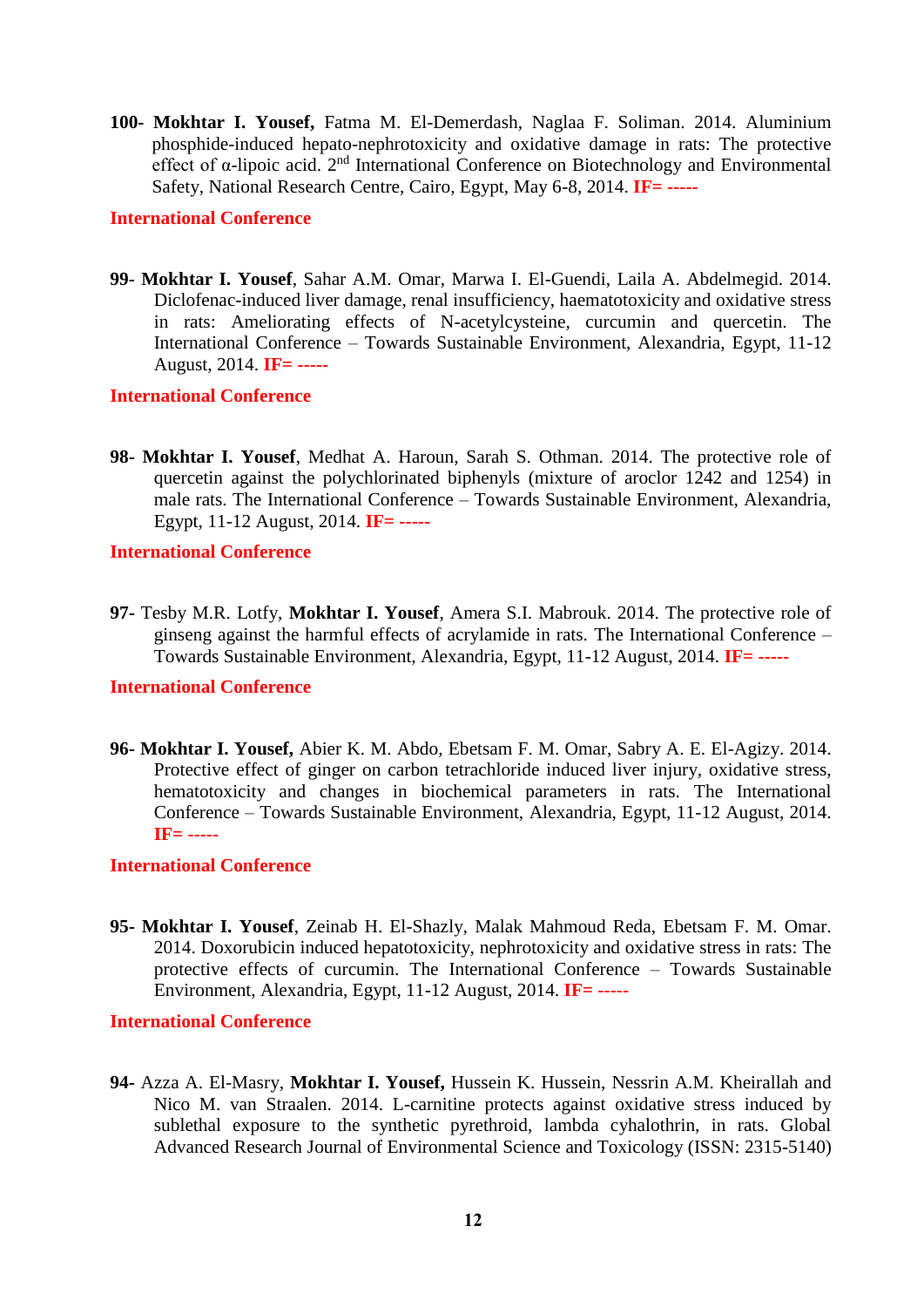Vol. 3(2) pp. 012-024, July 2014. Available online http://garj.org/garjest/index.htm Copyright © 2014 Global Advanced Research Journals. **IF= -----**

**International Journal NOT listed in ISI (JCR- 2018)**

**93-** Mosbah Rachid, **Mokhtar Ibrahim Yousef**, 2013. Nigella sativa oil protects against reproductive toxicity of acetamiprid insecticide in male rats. Abstract/Toxicology Letters, Volume 221S, Supplement, 28 August 2013, Page S218 (S59-S256). [http://www.sciencedirect.com.](http://www.sciencedirect.com/) **IF =3.499 (JCR 2018)**

**Q2 in ISI (JCR-2018) 27.95% in TOXICOLOGY**

**92-** Hasan Türkez, Fatime Geyikoglu, **Mokhtar I Yousef**, 2013. Beneficial effect of astaxanthin on 2,3,7,8-tetrachlorodibenzop-dioxin-induced liver injury in rats. Toxicology and Industrial Health. Aug; 29(7): 591-599. **IF = 1.635 (JCR 2018)**

### **Q3 in ISI (JCR-2018) 61.82% in PUBLIC, ENVIRONMENTAL & OCCUPATIONAL HEALTH**

**91-** Rachid Mosbah and **Mokhtar Ibrahim Yousef**, 2013. Vitamin E protects against methomyl-induced reproductive toxicity in pregnant female rats.  $15<sup>th</sup>$  European Congress of Endocrinology (ECE), Copenhagen, Denmark, 27 April 2013 - 01 May 2013. European Society of Endocrinology. *Endocrine Abstracts* (2013) **32** P501 DOI:10.1530/endoabs.32.P501. **IF= -----**

#### **International Conference**

- **90-** Hend M. Hussien, Heba M. Abdou, **Mokhtar I. Yousef**, 2013. Cypermethrin induced damage in genomic DNA and histopathological changes in brain and haematotoxicity in rats: The protective effect of sesame oil. Brain Research Bulletin, [92,](http://www.sciencedirect.com/science/journal/03619230/86/5-6) 76-83. **IF = 3.103 (JCR 2018)**
- **Q2 in ISI (JCR) 44.56% in NEUROSCIENCES**
- **89-** Hasan Türkez, **Mokhtar I. Yousef**, Fatime Geyikoglu, Basak Togar, Serhat Vancelik 2013. Propolis alleviates 2,3,7,8-Tetrachlorodibenzo-P-Dioxin-induced histological changes, oxidative stress and DNA damage in rat liver. Toxicology and Industrial Health 29(8): 677-85. **IF = 1.635 (JCR 2018)**

### **Q3 in ISI (JCR-2018) 61.82% in PUBLIC, ENVIRONMENTAL & OCCUPATIONAL HEALTH**

**88- M. I. Yousef**, H. Hassan, A. Mohammed, K. Kamel & F. Khaled. 2012. The protective role of ginger against Di-(2-ethylhexyl) phthalate-induced reproductive toxicity and oxidative stress in male rabbits. Endocrine Abstracts (2012) 29 P1037. [ICE/ECE 2012.](file://///ea/0029/default.htm) Florence, Italy, 05 May 2012 - 09 May 2012, European Society of Endocrinology. **IF= -----**

**International Conference**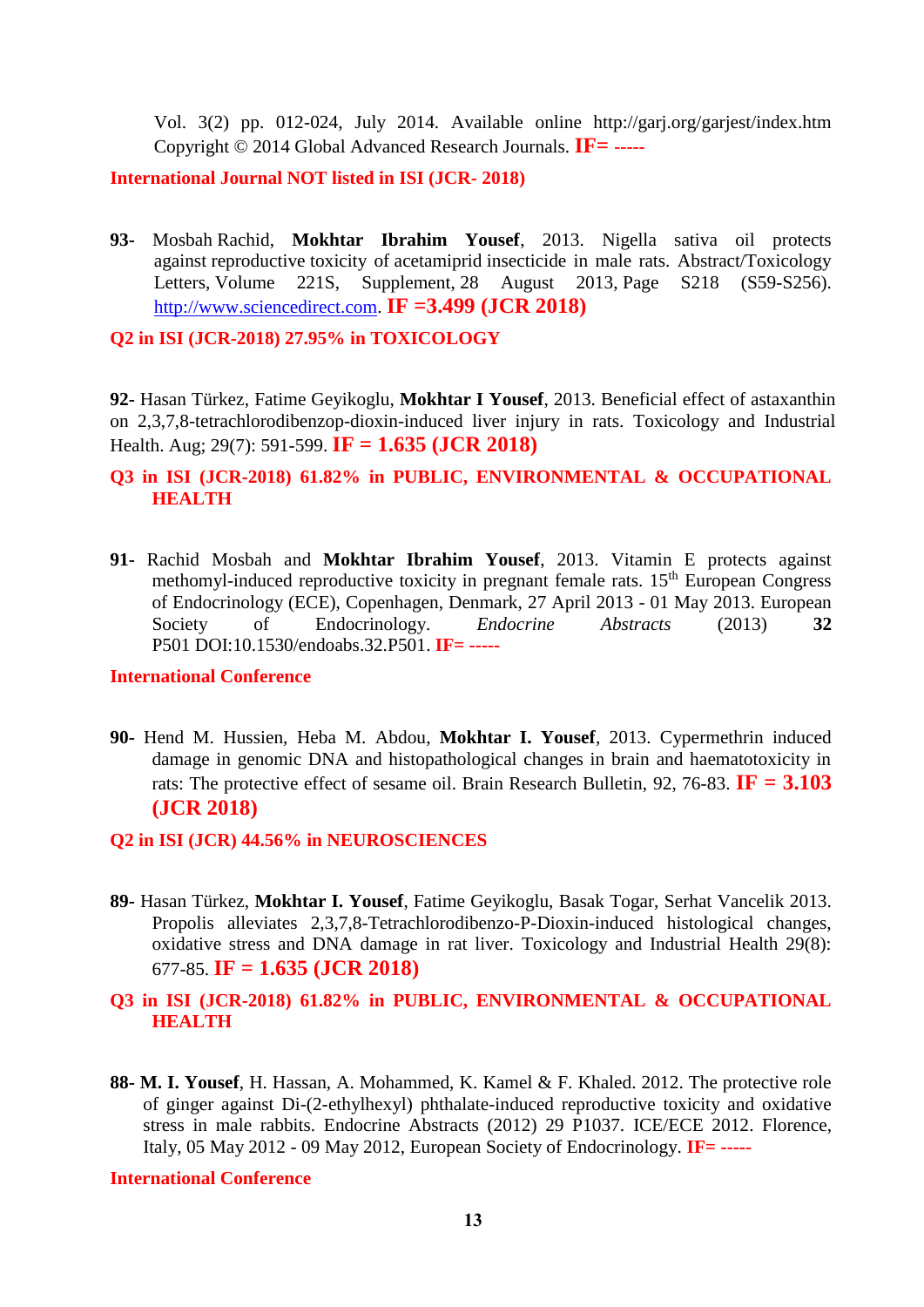**87-** Hasan Türkez, Fatime Geyikoglu, **Mokhtar I Yousef**, Kubra Celik, Tulay O. Bakir. 2012. Ameliorative effect of supplementation with L-glutamine on oxidative stress, DNA damage, cell viability and hepatotoxicity induced by 2,3,7,8-tetrachlorodibenzop-dioxin in rat hepatocyte cultures. Cytotechnology, 64(6):687-99. **IF = 1.672 (JCR 2018)**

**Q3 in ISI (JCR-2018) 73.45% in BIOTECHNOLOGY & APPLIED MICROBIOLOGY**

**86-** Hasan Türkez, Fatime Geyikoglu, **Mokhtar I. Yousef** and Basak Togar. 2012. Eicosapentaenoic acid protects against 2,3,7,8-tetrachlorodibenzo-p-dioxin-induced hepatic toxicity in cultured rat hepatocytes. Cytotechnology,  $64(1):15-25$ . **IF = 1.672 (JCR 2018)**

### **Q3 in ISI (JCR-2018) 73.45% in BIOTECHNOLOGY & APPLIED MICROBIOLOGY**

**85-** Sheweita, S.A., **Yousef, M.I**., Baghdadi, H.H., Elshemy, A.G., **2012**. Changes of Drug Metabolizing Enzymes in the Liver of Male Sheep Exposed to either Cypermethrin or Dimethoate. Drug Metabolism Letters, Volume 6 (1): 2-6. **IF= -----**

**International Journal NOT listed in ISI (JCR- 2018)**

**84-** Heba M. Abdou, Hend M. Hussien, **Mokhtar I. Yousef. 2012.** Deleterious effects of cypermethrin on rat liver and kidney: Protective role of sesame oil. Journal of Environmental Science and Health, Part B.47 (4): 306-314. **IF = 1.463 (JCR 2018)**

**Q3 in ISI (JCR-2018) 73.70% in ENVIRONMENTAL SCIENCES**

**83**- **M.I. Yousef ,** A. A. Saad, L.K. El-Shennawy. **2012**. Grape seed proanthocyadin extract prevents doxorubicin-induced oxidative stress in rats. 10<sup>th</sup> [International Conference,](http://cts.vresp.com/c/?FunctionalFoodsCente/ec1773382b/4cf2fed507/1a04d91d1f/utm_content=&utm_source=VerticalResponse&utm_medium=Email&utm_term=International%20Conference&utm_campaign=Preliminary%20Conference%20Program) [Functional Foods and Bioactive Compounds in Health and Disease: Science and Practice,](http://cts.vresp.com/c/?FunctionalFoodsCente/ec1773382b/4cf2fed507/238d5d972a/utm_content=&utm_source=VerticalResponse&utm_medium=Email&utm_term=Functional%20Foods%20and%20Bioactive%20Compounds%20in%20Health%20and%20Disease%3A%20Science%20and%20Practice&utm_campaign=Preliminary%20Conference%20Program) March 13-15, 2012, University of California Santa Barbara, California, USA. **IF= -----**

#### **International Conference**

**82- M.I. Yousef,** A. A. Saad, L.K. El-Shennawy. **2012**. Grape seed proanthocyanidin extract protects against doxorubicin induced damage in heart genomic DNA and cardiotoxicity in rats. 10<sup>th</sup> [International Conference,](http://cts.vresp.com/c/?FunctionalFoodsCente/ec1773382b/4cf2fed507/1a04d91d1f/utm_content=&utm_source=VerticalResponse&utm_medium=Email&utm_term=International%20Conference&utm_campaign=Preliminary%20Conference%20Program) Functional Foods and Bioactive Compounds in Health [and Disease: Science and Practice,](http://cts.vresp.com/c/?FunctionalFoodsCente/ec1773382b/4cf2fed507/238d5d972a/utm_content=&utm_source=VerticalResponse&utm_medium=Email&utm_term=Functional%20Foods%20and%20Bioactive%20Compounds%20in%20Health%20and%20Disease%3A%20Science%20and%20Practice&utm_campaign=Preliminary%20Conference%20Program) March 13-15, 2012, University of California Santa Barbara, California, USA. **IF= -----**

**International Conference**

**81-** Hasan Türkez, **Mokhtar I. Yousef**, Fatime Geyikoglu. 2012. Propolis protects against 2,3,7,8-tetrachlorodibenzo-p-dioxin-induced toxicity in rat hepatocytes. Food and Chemical Toxicology, 50(6): 2142-2148. **IF = 3.775 (JCR** 2018**)**

#### **Q1 in ISI (JCR) 16.29% in FOOD SCIENCE & TECHNOLOGY**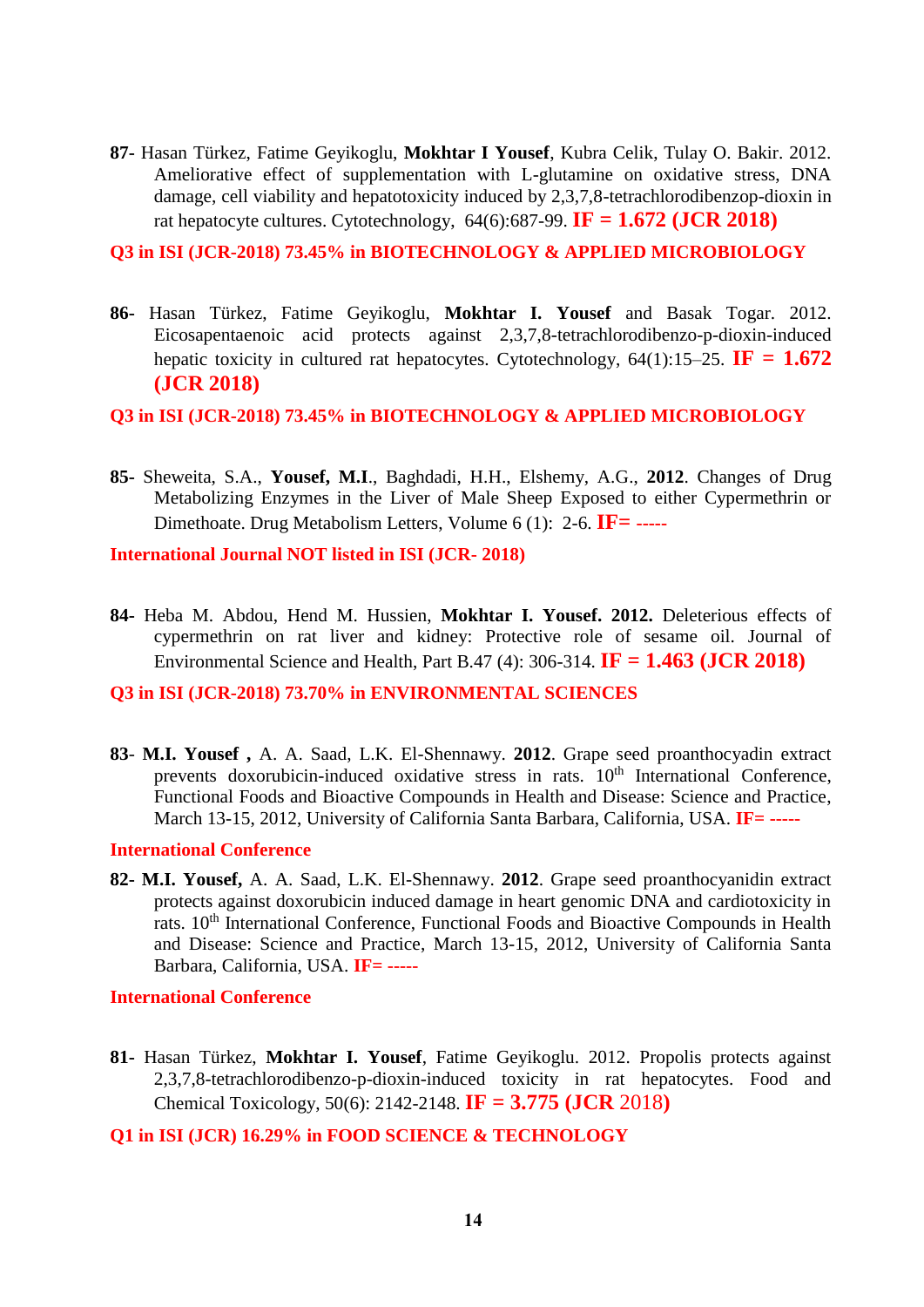- **80-** Hasan Türkez, Fatime Geyikoglu, **Mokhtar I. Yousef**. 2012. Modulatory effect of Lglutamine on 2,3,7,8 tetrachlorodibenzo-p-dioxin induced liver injury in rats. Toxicology and industrial health 28(7): 663-672. **IF= 1.635 (JCR 2018)**
- **Q3 in ISI (JCR-2018) 61.82% in PUBLIC, ENVIRONMENTAL & OCCUPATIONAL HEALTH**
- **79-** Hasan Türkez and **Mokhtar I. Yousef**. 2012. Ameliorative effect of docosahexaenoic acid on 2,3,7,8-tetrachlorodibenzo-p-dioxin-induced histological changes, oxidative stress and DNA damage in rat liver. Toxicology and Industrial Health. 28(8): 687-696. **IF = 1.635 (JCR 2018)**
- **Q3 in ISI (JCR-2018) 61.82% in PUBLIC, ENVIRONMENTAL & OCCUPATIONAL HEALTH**
- **78- Mokhtar I. Yousef**, Kamel I. Kamel, Mervat S. Hassan, Ahmed M. A. El-Morsy (2010). Protective role of propolis against reproductive toxicity of triphenyltin in male rabbits. Food and Chemical Toxicology, 48, 1846-1852. **IF = 3.775 (JCR 2018)**

**Q1 in ISI (JCR-2018) 16.29% in FOOD SCIENCE & TECHNOLOGY**

- **77- Mokhtar I. Yousef** (2010). Vitamin E modulates reproductive toxicity of pyrethroid lambda-cyhalothrin in male rabbits. Food and Chemical Toxicology, 48, 1152-1159. **IF = 3.775 (JCR 2018)**
- **Q1 in ISI (JCR-2018) 16.29% in FOOD SCIENCE & TECHNOLOGY**
- **76-** Hanaa A. Hassan, **Mokhtar I. Yousef** (2010). Ameliorating effect of chicory (Cichorium intybus L.)-supplemented diet against nitrosamine precursors-induced liver injury and oxidative stress in male rats. Food and Chemical Toxicology, 48 (8-9): 2163–2169. **IF = 3.775 (JCR 2018)**
- **Q1 in ISI (JCR-2018) 16.29% in FOOD SCIENCE & TECHNOLOGY**
- **75-** Hasan Türkez, **Mokhtar I. Yousef**, Fatime Geyikoglu, 2010. Propolis prevents aluminuminduced genetic and hepatic damages in rat liver. Food and Chemical Toxicology, 48 (10), 2741-2746. **IF = 3.775 (JCR 2018)**
- **Q1 in ISI (JCR-2018) 16.29% in FOOD SCIENCE & TECHNOLOGY**
- **74- Mokhtar I. Yousef**, Sahar A.M. Omar, Marwa I. El-Guendi, Laila A. Abdelmegid, 2010. Potential protective effects of quercetin and curcumin on paracetamol-induced histological changes, oxidative stress, impaired liver and kidney functions and haematotoxicity in rat. Food and Chemical Toxicology, 48, 3246–3261. **IF = 3.775 (JCR 2018)**
- **Q1 in ISI (JCR-2018) 16.29% in FOOD SCIENCE & TECHNOLOGY**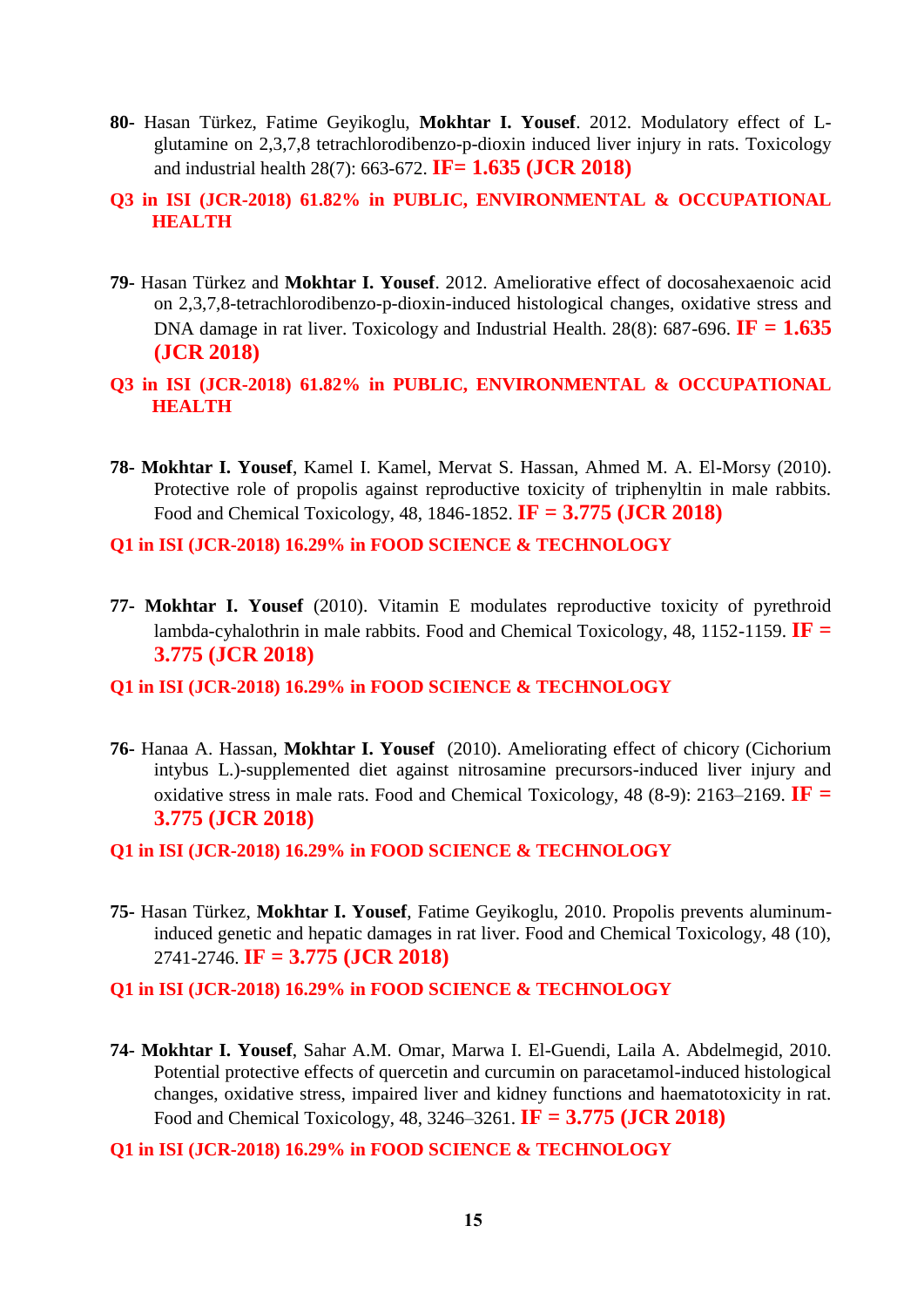**73-** Mosbah Rachid, Boulakoud Mohamed-alah & **Yousef Ibrahim Mokhtar**, 2010. Effects of lambda-cyhalothrin on hematological parameters and testicular functions in male rat. European Society of Endocrinology "European Congress of Endocrinology 2010", Prague, Czech Republic, 24 April 2010 - 28 April 2010. Endocrine Abstracts (2010) =STRONG-22 P371. **IF= -----**

#### **International Conference**

**72-** Hasan Türkez and **Mokhtar I. Yousef**. 2009. Propolis Ameliorates Human Peripheral Blood Lymphocytes from DNA damage caused by Aflatoxin  $B_1$ . Journal of Biological & Environmental Sciences. 3(9): 77-80. **IF= 0.03**

#### **International Journal NOT listed in ISI (JCR- 2018)**

**71-** Hasan Türkez, **Mokhtar Ibrahim Yousef** (2009). The Effect of Propolis on Aluminum-Induced Genotoxicity in Human Lymphocytes. AKÜ Fen Bilimleri Dergisi, 2, 15-21. **IF = -----**

#### **International Journal NOT listed in ISI (JCR- 2018)**

**70-** Ahmed Fathy A.H. Hanafy, Adel M. El-Egaky, **Mokhtar I. Yousef,** Sana A.M. Mortada, Abdulla M. Molokhia (2009). Developmental of biodegradable micro and nanoparticles for local and sustained delivery of 5-Fluorouracil to improve liver cancer treatment in rats. 30th Annual Scientific Congress of Faculty of Medicine, University of Alexandria, Egypt, In Collaboration with Northwestrern University-USA. Nanomedicine from Theory to Therapy. 11-12 June 2009. Convention Center, Faculty of Medicine, University of Alexandria. **IF= ------**

#### **International Conference**

**69-** Hanaa A. Hassan, **Mokhtar I. Yousef**, 2009. Mitigating effects of antioxidant properties of black berry juice on sodium fluoride induced hepatotoxicity and oxidative stress in rats. Food and Chemical Toxicology, 47 (9), 2332-2337. **IF = 3.775 (JCR 2018)**

#### **Q1 in ISI (JCR-2018) 16.29% in FOOD SCIENCE & TECHNOLOGY**

**68-** Fatma M. El-Demerdash, **Mokhtar I. Yousef**, Fatma M.E. Radwan, 2009. Ameliorating effect of curcumin on sodium arsenite-induced oxidative damage and lipid peroxidation in different rat organs. Food and Chemical Toxicology, 47, 249-254. **IF = 3.775 (JCR 2018)**

#### **Q1 in ISI (JCR-2018) 16.29% in FOOD SCIENCE & TECHNOLOGY**

- 67- **M.I. Yousef,** A. A. Saad, L.K. El-Shennawy. 2009. Protective effect of grape seed proanthocyanidin extract against oxidative stress induced by cisplatin in rats. Food and Chemical Toxicology, 47, 1176-1183. **IF = 3.775 (JCR 2018)**
- **Q1 in ISI (JCR-2018) 16.29% in FOOD SCIENCE & TECHNOLOGY**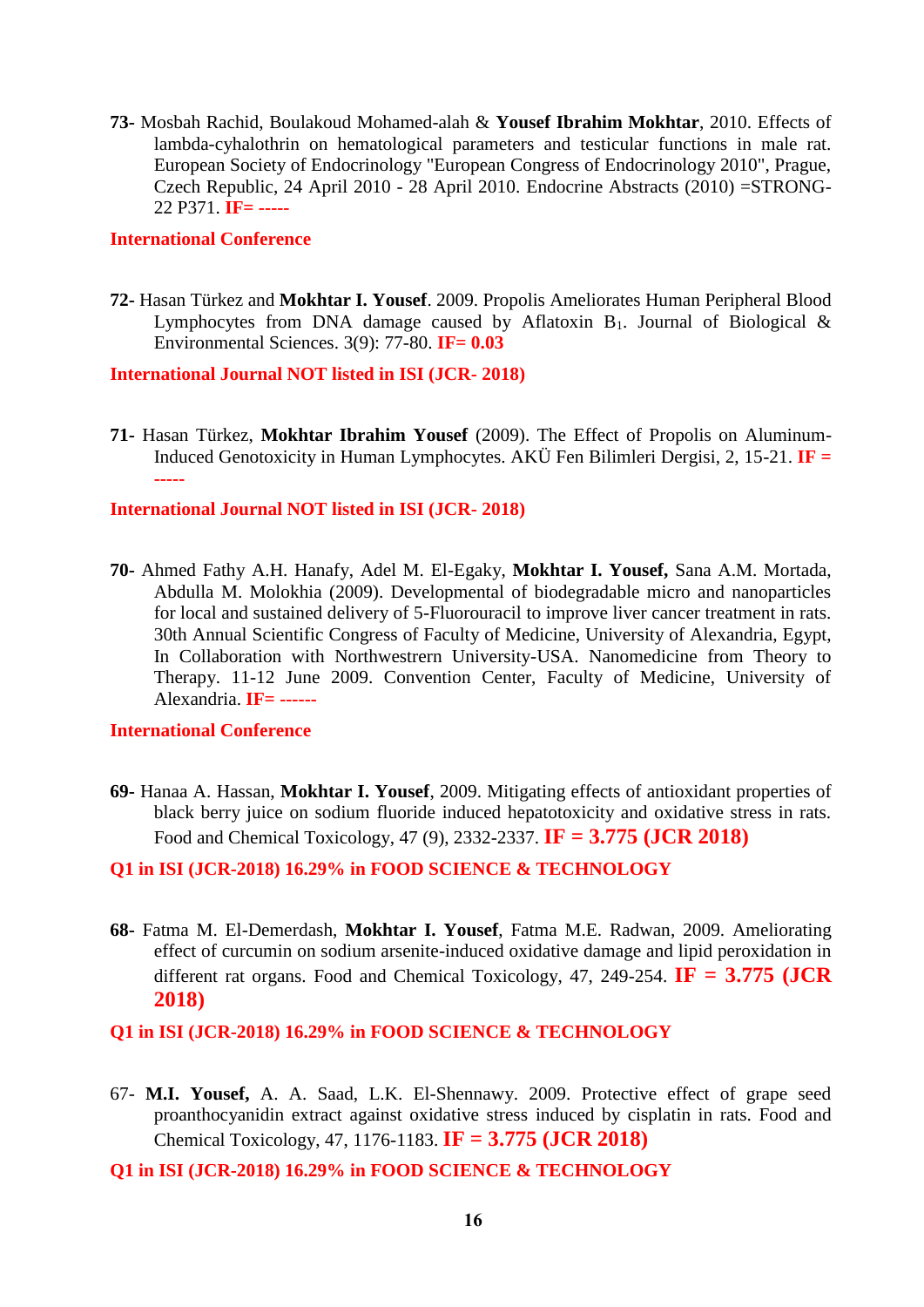- 66- Al-Sayeda A. Newairy, Afrah F. Salama, Hend M. Hussien, **Mokhtar I. Yousef**, 2009. Propolis alleviates aluminium induced lipid peroxidation and biochemical parameters in male rats. Food and Chemical Toxicology, 47, 1093-1098. **IF = 3.775 (JCR 2018)**
- **Q1 in ISI (JCR-2018) 16.29% in FOOD SCIENCE & TECHNOLOGY**
- 65- **Mokhtar I. Yousef**, Afrah F. Salama. 2009. Propolis protection from reproductive toxicity caused by aluminium chloride in male rats. Food and Chemical Toxicology, 47, 1168- 1175. **IF = 3.775 (JCR 2018)**
- **Q1 in ISI (JCR-2018) 16.29% in FOOD SCIENCE & TECHNOLOGY**
- **64-** A. A. Saad, **M.I. Yousef,** L.K. El-Shennawy. 2009. Cisplatin induced damage in kidney genomic DNA and nephrotoxicity in male rats: The protective effect of grape seed proanthocyanidin extract. Food and Chemical Toxicology, 47, 1499-1506. **IF = 3.775 (JCR 2018)**
- **Q1 in ISI (JCR-2018) 16.29% in FOOD SCIENCE & TECHNOLOGY**
- **63-** Rasha M. Omar, Hanaa M. Ismail, Bothyna M. Abd El-Lateef, **Mokhtar I. Youssif**, Naglaa Farouk Gomaa, Manal Sheta, 2009. Effect of processing on folic acid fortified Baladi bread and its possible effect on the prevention of colon cancer. Food and Chemical Toxicology, 47, 1626-1635. **IF = 3.775 (JCR 2018)**

#### **Q1 in ISI (JCR-2018) 16.29% in FOOD SCIENCE & TECHNOLOGY**

**62-** Mosbah Rachid, Boulakoud M. Salah & **Mokhtar I.Yousef,** 2009. Reproductive and haematological toxicity of Nurelle D 220 EC in male rats. European Society of Endocrinology, [European Congress of Endocrinology 2009,](http://www.endocrine-abstracts.org/ea/0020/default.htm) 25 - 29 April 2009. **IF= ------**

#### **International Conference**

**61-** Hasan Türkez, **Mokhtar I. Yousef** (2009). Propolis Ameliorates Human Peripheral Blood Lymphocytes from DNA damage. Journal of Biological and Environmental Sciences, 3(9), 77-80. **IF= 0.03**

#### **International Journal NOT listed in ISI (JCR- 2018)**

**60- Mokhtar I. Yousef**, Fatma M. El-Demerdash, Fatma M.E. Radwan, 2008. Sodium arseniteinduced biochemical perturbations in rats: Ameliorating effect of curcumin. Food and Chemical Toxicology, 46, 3506-3511. **IF = 3.775 (JCR 2018)**

#### **Q1 in ISI (JCR-2018) 16.29% in FOOD SCIENCE & TECHNOLOGY**

**59- Yousef, M.I.,** El Hendy, H.A., Abu Talib, M.S., Ibrahim, R.M.A., 2008. Acrylamideinduced changes in hemato–biochemical parameters and lipid peroxidation in rats. The First Arab Conference on Food Safety and Hygiene, 2088. 22-24 December, 2008, El-Manama, Al-Bahrain. **IF= -----**

**International Conference**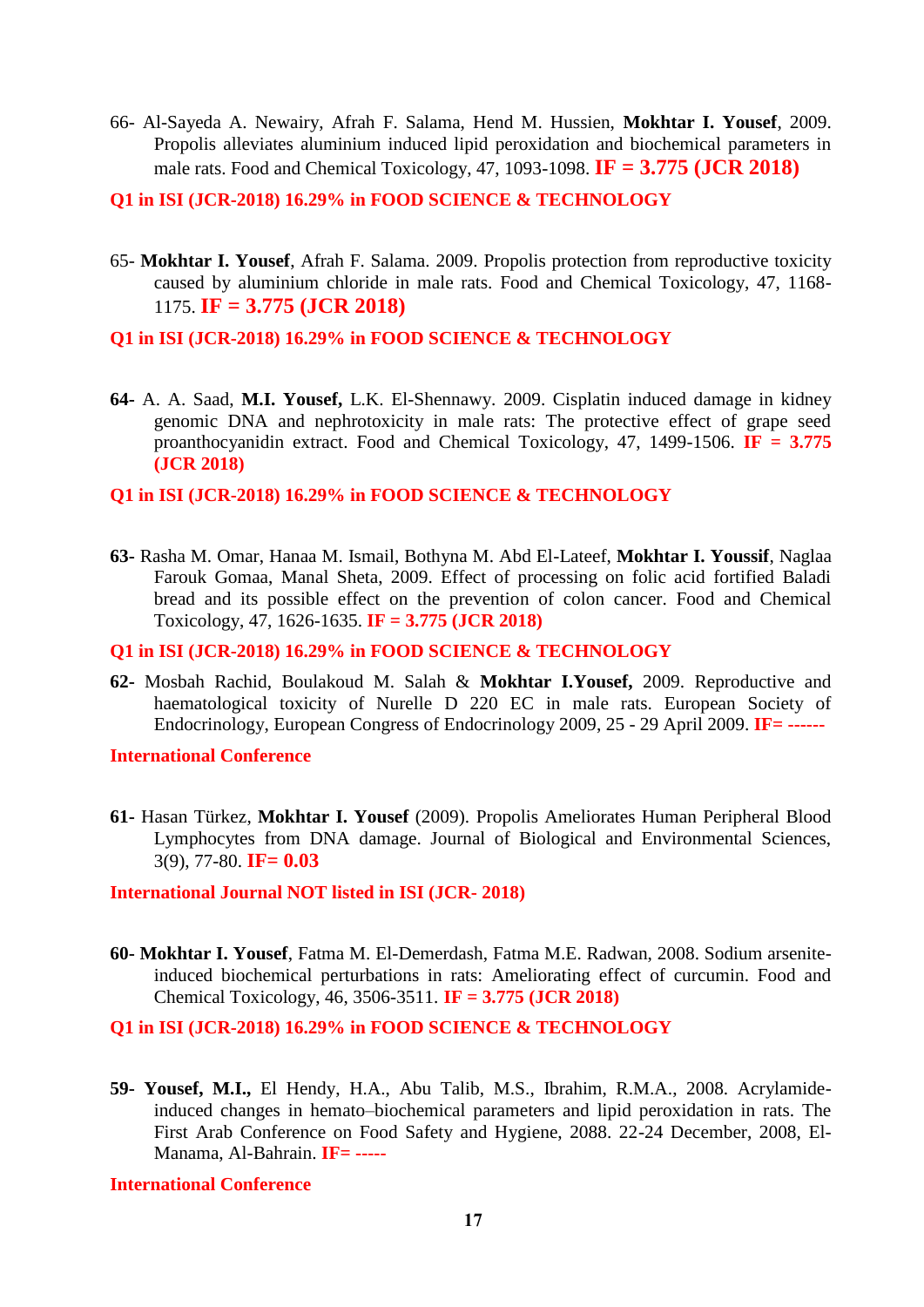**58- Yousef, M.I.,** Awad, T.I., Elhag, F.A., Khaled. F.A., 2007. Study of the protective effect of ascorbic acid against the toxicity of stannous chloride on oxidative damage, antioxidant enzymes and biochemical parameters in rabbits. Toxicology 235(3): 194-202. **IF =3.547 (JCR 2018)**

**Q2 in ISI (JCR-2018) 24.73% in TOXICOLOGY**

**57- Mokhtar I. Yousef**, Kamel I. Kamel, Marwa I. El-Guendi and Fatma M. El-Demerdash, 2007. An in vitro study on reproductive toxicity of aluminium chloride on rabbit sperm: The protective role of some antioxidants. Toxicology 239(3): 213-223. **IF =3.547 (JCR 2018)**

**Q2 in ISI (JCR-2018) 24.73% in TOXICOLOGY**

**56-** Agamy, N.F., Ismail, H**., Youssef, M.**I., Fawzi, M., 2008. Comparative study on the effects of stevioside and aspartame on glucose, urea and creatinine levels of normal and type 2 diabetic rats. The Bulletin of the High Institute of Public Health, 38, 102-109. **IF = -----**

**A local journal is not included in the ISI (JCR) list but is listed in the Supreme Council of Universities (SCU) journals**

**55- Mokhtar I. Yousef**, Mahmoud E.A. Mohammed, Malak A. Zoheir, Mervat A. El Toukhy, Nabila G. A. Hussein, 2007. Cannabis and wormwood extracts protect liver against carbon tetrachloride toxicity in rats. German Egyptian Science week,  $17<sup>th</sup>$  Symposium of the Egyptian Germany Society of Zoology, Dresden – DÜsseldorf, Germany.  $25<sup>th</sup>$  July –  $1<sup>st</sup>$ August 2007. **IF= -----**

#### **International Conference**

**54- Yousef, M.I.,** Lotfy,T.M.R., 2007. Lorsban-induced changes in haematological and some reproductive parameters of male rats. Alexandria Science Exchange Journal 28(4): 216- 223. **IF = -----**

**A local journal is not included in the ISI (JCR) list but is listed in the Supreme Council of Universities (SCU) journals**

**53- Mokhtar I. Yousef**, Talaat I. Awad, Edriss H. Mohamed. (2006). Deltamethrin-induced oxidative damage and biochemical alterations in rats and its attenuation by Vitamin E. Toxicology, 227, 240-247. **IF =3.547 (JCR 2018)**

#### **Q2 in ISI (JCR-2018) 24.73% in TOXICOLOGY**

**52- Yousef, M.I.,** El-Demerdash, F.M. (2006). Acrylamide-induced oxidative stress and biochemical perturbations in rats. Toxicology, 219, 133-141**. IF =3.547 (JCR 2018)**

**Q2 in ISI (JCR-2018) 24.73% in TOXICOLOGY**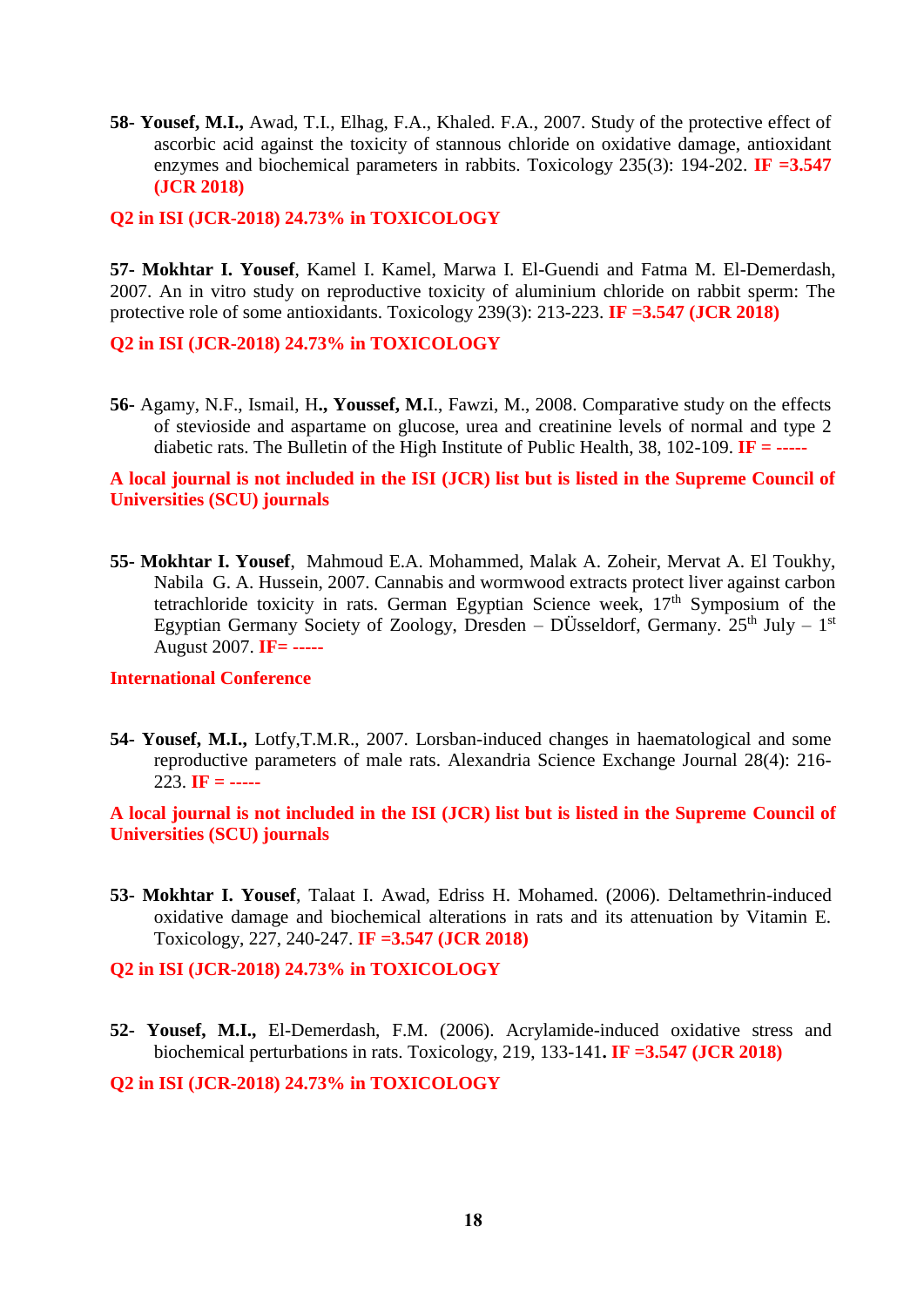**51**- Fatma M. El-Demerdash, **Mokhtar I. Yousef**, Fathia A. M. Elaswad (2006). Biochemical Study on the Protective Role of Folic Acid in Rabbits Treated with Chromium (VI). Journal of Environmental Science and Health Part B, 41, 1–16. **IF =1.463 (JCR 2018)**

**Q3 in ISI (JCR-2018) 73.70% in ENVIRONMENTAL SCIENCES**

**50-** Fatma M. El-Demerdash, **Mokhtar I. Yousef** (2006) Effect of fluoride intoxication on enzyme activities and lipid peroxidation in rats: role of curcumin as antioxidant.  $7<sup>th</sup>$ National Conference of Biochemistry and Molecular Biology and their Role in Development and Environment, March 5-7, 2006, Cairo, Egypt. **IF= -----**

**International Conference**

**49- Yousef, M.I.**, Haroun, M., El-Masry, M.H.A., Ateia, R.E.E. (2006). Biochemical and immunological study on the effects of barley and its components as hypoglycemic agents in diabetic rats. American Journal of Biochemistry and Biotechnology, 2(1): 234-241. **IF= -----**

**International Journal NOT listed in ISI (JCR- 2018)**

**48- Mokhtar I. Yousef**, Fatma M. El-Demerdash, Kamil I. Kamil, Fathia A.M. Elaswad (2006). Ameliorating effect of folic acid on chromium(VI)-induced changes in reproductive performance and seminal plasma biochemistry in male rabbits. Reproductive Toxicology, 21, 322-326. **IF =3.200 (JCR 2018)**

#### **Q1 in ISI (JCR-2018) 17.24% in REPRODUCTIVE BIOLOGY**

**47- Mokhtar I. Yousef** (2005). Reproductive performance, blood testosterone, lipid peroxidation and seminal plasma biochemistry of rabbits as affected by feeding *Acacia saligna* under subtropical conditions. Food and Chemical Toxicology, 43: 333-339. **3.775 (JCR 2018)**

### **Q1 in ISI (JCR-2018) 16.29% in FOOD SCIENCE & TECHNOLOGY**

**46- Mokhtar I. Yousef,** Ahmed M. A. El-Morsy, Mervat E. Hassan. **(2005).** Aluminiuminduced deterioration in reproductive performance and seminal plasma biochemistry of male rabbits: Protective role of ascorbic acid. Toxicology, 215, 97-107. **IF =3.547 (JCR 2018)**

#### **Q2 in ISI (JCR-2018) 24.73% in TOXICOLOGY**

**45-** Sallam, S.M.A., Nasser, M. E. A., **Yousef, M. I.** (2005). Effect of recombinant bovine somatotropin on sheep milk production, composition and some hemato-biochemical parameters. Small Ruminant Research, 56: 165-171. **IF =1.210 (JCR 2018)**

### **Q2 in ISI (JCR-2018) 49.18% in AGRICULTURE, DAIRY & ANIMAL SCIENCE**

**44-** Sallam, S.M.A., Nasser, M. E. A., **Yousef, M. I.** (2005). Effect of recombinant bovine somatotropin administartion on milk production, composition and some hematobiochemical parameters of lactating goats. Options Mediterraneennes, Series A, No. 74,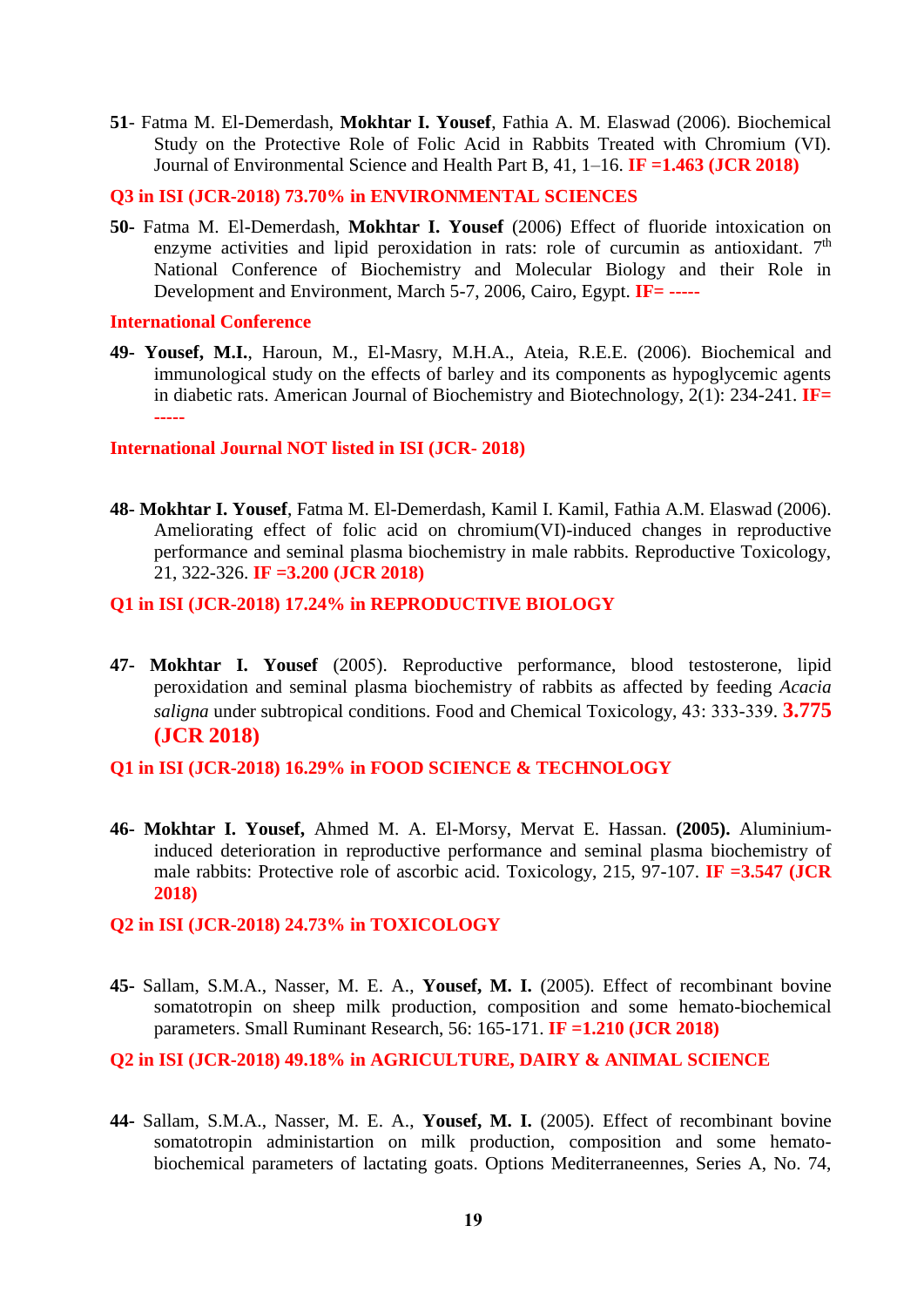291-297. **IF =------**

#### **International Journal NOT listed in ISI (JCR- 2018)**

43**-** El-Demerdash, F.M., **Yousef, M.I.,** Abou El-Naga, N. I. (2005). Biochemical study on the hypoglycemic effects of onion and garlic in alloxan-induced diabetic rats. Food and Chemical Toxicology 43: 57-63. **3.775 (JCR 2018)**

**Q1 in ISI (JCR-2018) 16.29% in FOOD SCIENCE & TECHNOLOGY**

**42**- El-Demerdash, F.M., **Yousef, M.I**., Malak A. Zoheir (2005). Stannous chloride induces alterations in enzyme activities, lipid peroxidation and histopathology in male rabbit: antioxidant role of vitamin C. Food and Chemical Toxicology, 43, 1743-1752.  $\mathbf{IF} =$ **3.775 (JCR 2018)**

#### **Q1 in ISI (JCR-2018) 16.29% in FOOD SCIENCE & TECHNOLOGY**

**41**- Sallam, S.M.A., Nasser, M.E.A., **Yousef, M.I**.,S.H., El-Morsy, A.M., Mahmoud, S.A.S., Yousef, M.I. (2005). Influence of aluminum chloride and ascorbic acid on performance, digestibility, caecal microbial activity and biochemical parameters of rabbits. Research Journal of Agriculture and Biological Sciences 1 (1): 10-16. **IF = -----**

**A local journal is not included in the ISI (JCR) list but is listed in the Supreme Council of Universities (SCU) journals**

**40-** Sallam, S.M.A., A.Nasser, M.E., El-Wazirya, A.M., **Yousef, M.I.** (2005). Economics of Using Recombinant Bovine Somatotropin in Small Ruminants. Journal of Applied Sciences Research 1(2): 156-160. **IF = -----**

**International Journal NOT listed in ISI (JCR- 2018)**

**39- Yousef**, **M.I.,** Zeitoun, M. M., Zeinab, K. El-Awamry and Ibrahim, A.F.M. (2004). Growth performance and physiological responses of male rabbits as influenced by drinking saline well water. Journal of King Saud University, Vol. 16, Agric. Sci. (2): 103-115. **IF = 2.835 (JCR 2018)**

#### **Q2 in ISI (JCR-2018) 31.88% in MULTIDISCIPLINARY SCIENCES**

**38- Mokhtar I. Yousef** (2004). Aluminium-induced changes in hemato-biochemical parameters, lipid peroxidation and enzyme activities of male rabbits: Protective role of ascorbic acid. Toxicology 199(1): 47-57. **IF =3.547 (JCR 2018)**

**Q2 in ISI (JCR-2018) 24.73% in TOXICOLOGY**

**37- Mokhtar I. Yousef**, Alshaimaa M. Esmail and Hoda H. Baghdadi (2004). Effect of isoflavones on reproductive performance, testosterone levels, lipid peroxidation and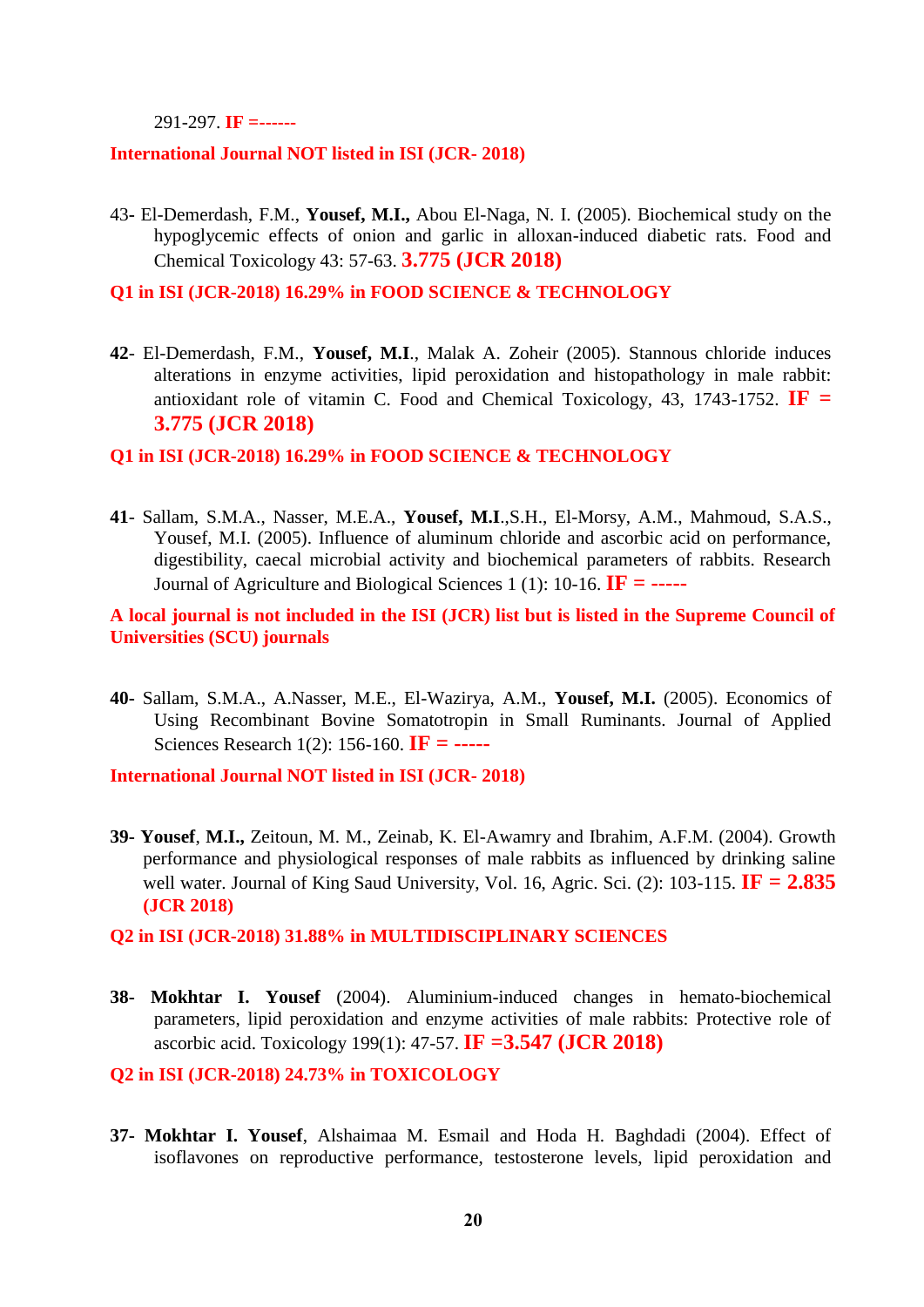seminal plasma biochemistry of male rabbits. Journal of Environmental Science and Health, part B39(5): 819-833. **IF = 1.463 (JCR 2018)**

**Q3 in ISI (JCR-2018) 73.70% in ENVIRONMENTAL SCIENCES**

**36- Mokhtar I. Yousef** (2004). Protective role of ascorbic acid to enhance reproductive performance of male rabbits treated with stannous chloride. Toxicology, 207: 81-89. **IF =3.547 (JCR 2018)**

**Q2 in ISI (JCR-2018) 24.73% in TOXICOLOGY**

**35- Mokhtar I. Yousef**, Kamel I. Kamel, Alshaimaa M. Esmail and Hoda H. Baghdadi (2004). Antioxidant activities and lipid lowering effects of isoflavone in male rabbits. Food and Chemical Toxicology, 42: 1497-1503. **IF = 3.775 (JCR 2018)**

#### **Q1 in ISI (JCR-2018) 16.29% in FOOD SCIENCE & TECHNOLOGY**

**34-** Fatma M. El-Demerdash, **Mokhtar I. Yousef,** Fatma S. Kedwany, Hoda H. Baghdadi (2004). Cadmium-induced changes in lipid peroxidation, blood hematology, biochemical parameters and semen quality of male rats: protective role of vitamin  $E$  and  $\beta$ - carotene. Food and Chemical Toxicology, 42, 1563-1571. **IF = 3.775 (JCR 2018)**

#### **Q1 in ISI (JCR-2018) 16.29% in FOOD SCIENCE & TECHNOLOGY**

**33-** El-Demerdash, F.M., **Yousef, M.I.,** Kedwany, F.S. and Baghdadi, H.H. (2004). Role of ∞tochopherol and B-carotene in ameliorating the fenvalerate-induced changes in oxidative stress, hemato-biochemical parameters and semen quality of male rats. Journal of Environmental Science and Health, B39, 443-459. **IF = 1.463 (JCR 2018)**

**Q3 in ISI (JCR-2018) 73.70% in ENVIRONMENTAL SCIENCES**

**32- Yousef, M.I**., Zeitoun, M. M., Zeinab, K. El-Awamry and Ibrahim, A.F.M. (2003). Effect of drinking saline well water on blood testosterone, seminal plasma enzymes and reproductive performance of rabbits. Egyptian Journal of Andrology and Reproduction, 17: 67-78. **IF = -----**

**A local journal is not included in the ISI (JCR) list but is listed in the Supreme Council of Universities (SCU) journals**

**31- Yousef, M.I**., Salem, M.H., Kamel, K. I., Hassan, G. A. and EL-Nouty, F. D. (2003). Influence of ascorbic acid supplementation on the haematological and clinical biochemistry parameters of male rabbits exposed to aflatoxin B<sub>1</sub>. Journal of Environmental Science and Health, B38 (2): 193- 209. **IF = 1.463 (JCR 2018)**

**Q3 in ISI (JCR-2018) 73.70% in ENVIRONMENTAL SCIENCES**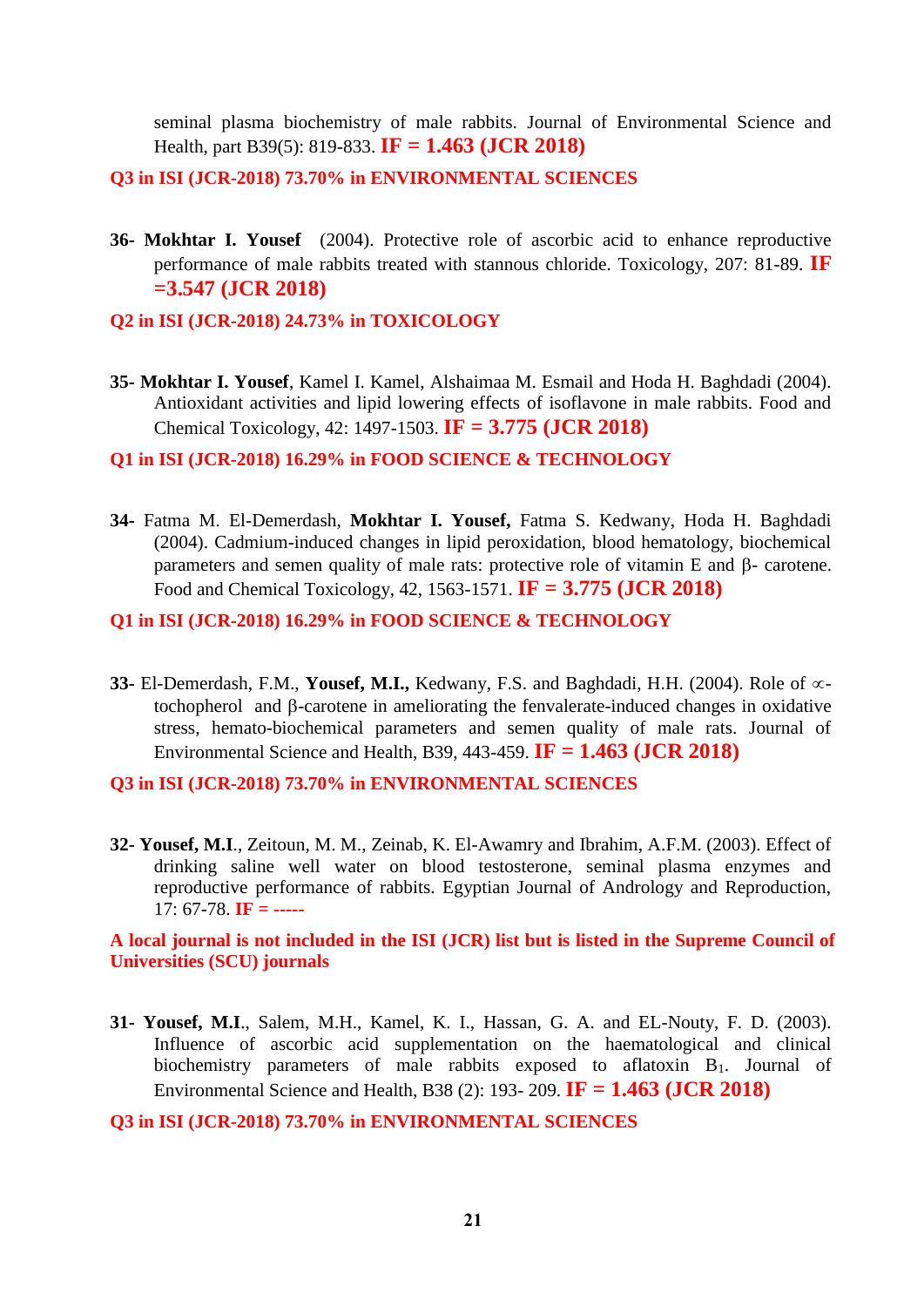**30- Yousef, M.I**., El-Demerdash, F. M. and Al-Salhen, K. S. (2003). Protective role of isoflavones against the toxic effect of cypermethrin on semen quality and testosterone levels of rabbits. Journal of Environmental Science and Health, B38 (4): 463-478. **IF = 1.463 (JCR 2018)**

#### **Q3 in ISI (JCR-2018) 73.70% in ENVIRONMENTAL SCIENCES**

**29- Yousef, M.I**., El-Demerdash, F.M., Kamel, K.I. and Al-Salhen, K. S. (2003). Changes in some hematological and biochemical indices of rabbits induced by isoflavones and cypermethrin. Toxicology, 189: 223-234. **IF =3.547 (JCR 2018)**

**Q2 in ISI (JCR-2018) 24.73% in TOXICOLOGY**

**28- Yousef, M. I**., Abdallah, G. A. and Kamel K. I. (2003). Effect of ascorbic acid and vitamin E supplemintation on semen quality and biochemical parameters of male rabbits. Animal Reproduction Science, 76: 99-111. **IF = 1.817 (JCR 2018)**

#### **Q1 in ISI (JCR-2018) 15.67% in AGRICULTURE, DAIRY & ANIMAL SCIENCE**

**27-** El-Demerdash, F.M., **Yousef, M.I**. and Al-Salhen K. S. (2003). Protective effects of isoflavone on some biochemical parameters affected by cypermethrin in male rabbits. Journal of Environmental Science and Health, B38 (3): 365-378. **IF = 1.463 (JCR 2018)**

#### **Q3 in ISI (JCR-2018) 73.70% in ENVIRONMENTAL SCIENCES**

**26-** Yacout, M.H.M., Kamel, I.K. and **Yousef, M.I**. (2003). Effect of aflatoxin and ascorbic acid on the growth performance of rabbits. 3rd Science Congress on Rabbit Production in Hot Climates, 8-11 Oct., 731-749. **IF= ----**

**International Conference**

**25- Yousef, M. I.,** El Hendy, H. A., El-Demerdash, F. M. and El-Agamy, E. I. (2002). Dietary zinc deficiency induced-changes in the activity of enzymes and the levels of free radicals, lipids and protein electrophoretic behaviour in growing rats. *Environmental and Nutritional Interactions*' Section of Toxicology 175, 223-234. **IF =3.547 (JCR 2018)**

#### **Q2 in ISI (JCR-2018) 24.73% in TOXICOLOGY**

**24- Yousef, M.I.,** Zeinab, K. El-Awamry, Zeitoun, M.M., Hassan S.A. and Ibrahim, A.F.M. (2002). Mineral profile and aldosterone level of male rabbits as influenced by drinking natural saline well water. Alexandria Journal of Agricultural Research, 47(1), 27-33. **IF= - ---**

**A local journal is not included in the ISI (JCR) list but is listed in the Supreme Council of Universities (SCU) journals**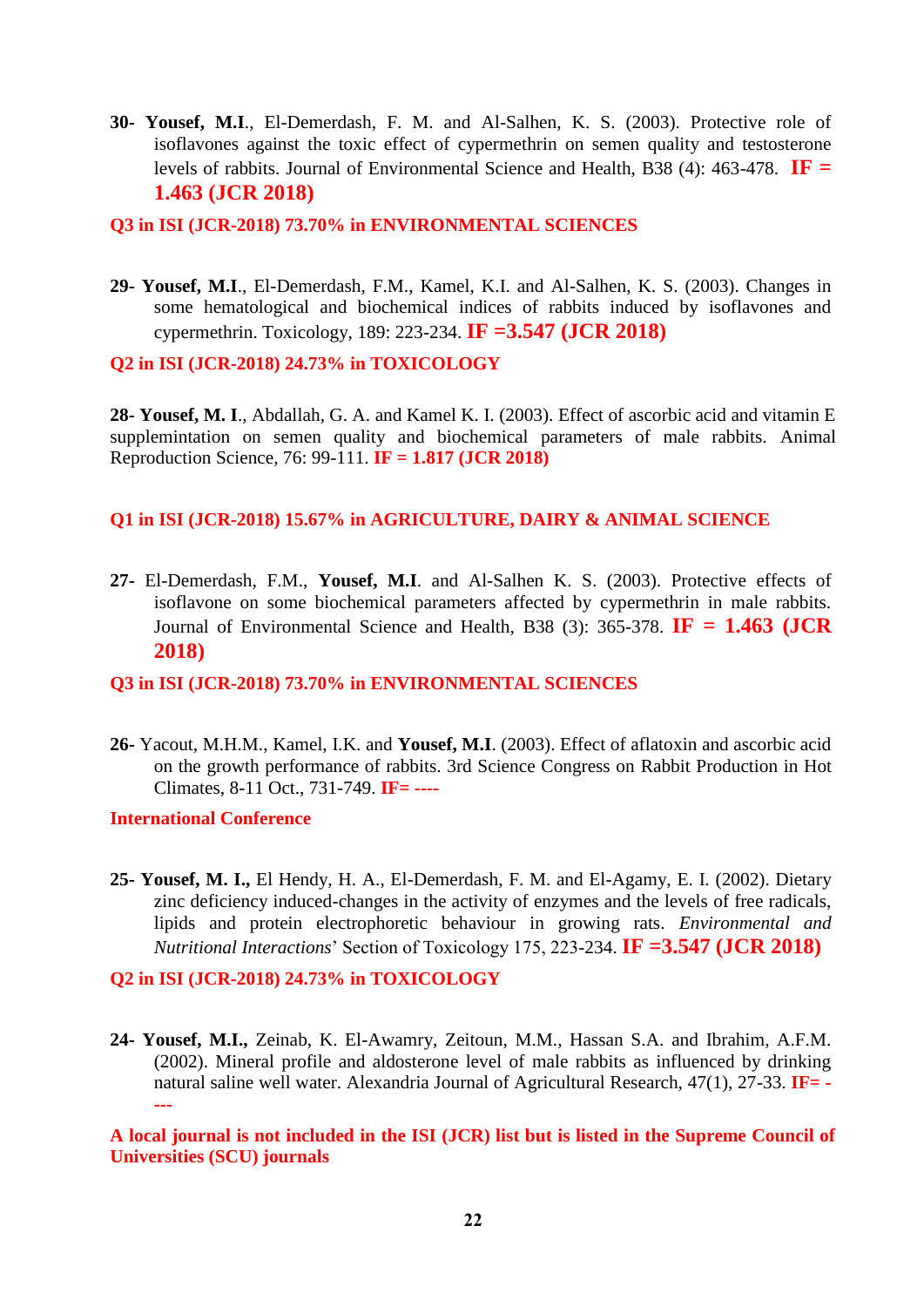**23- Yousef, M.I.**, Ibrahim, H. Z., Yacout, M. H. M. and Hassan, A. A. (2002). Effects of lindane and zinc on reproductive performance of rabbits. 9th International Symposium on Spermatology, Cape Town, South Africa, October 6-11, 2002. **IF= ----**

#### **International Conference**

**22-** Hamdy A. Mansour, Al-Sayeda A. Newairy, **Yousef, M. I.** and Sheweita, S. A. (2002). Biochemical study on the effects of some Egyptian herbs in alloxan-induced diabetic rats. *Environmental and Nutritional Interactions*' Section of Toxicology 170, 221-228. **IF =3.547 (JCR 2018)**

#### **Q2 in ISI (JCR-2018) 24.73% in TOXICOLOGY**

- **21-** Al-Sayeda A. Newairy, Hamdy A. Mansour, **Yousef, M. I**. and Sheweita, S. A. (2002). Alterations of lipid profile in plasma and liver of diabetic rats: effect of hypoglycemic herbs. Journal of Environmental Science and Health, B37(5), 475-484.  $IF = 1.463$ **(JCR 2018)**
- **Q3 in ISI (JCR-2018) 73.70% in ENVIRONMENTAL SCIENCES**
- **20** Sheweita, S. A., Newairy, A.A., Mansour, H.A. and **Yousef, M. I.** (2002). Effect of some hypoglycemic herbs on the activity of phase I and II drug-metabolizing enzymes in alloxan-induced diabetic rats. *Environmental and Nutritional Interactions*' Section of Toxicology 174, 131-139. **IF =3.547 (JCR 2018)**

#### **Q2 in ISI (JCR) 24.73% in TOXICOLOGY**

**19- Yousef, M. I**., Zeitoun, M. M., Abaza, M. A. and El-Raffa, A. (2001). Total motile sperm output as a combining parameter for fertility prediction in rabbits. Egyptian Society for Animal Reproduction and Fertility, Thirteenth Annual Congress, Giza 22-26 January 2001, pp. 227-234. **IF= -----**

#### **International Conference**

**18-** El-Demerdash, F. M., **Yousef, M. I.** and Elagamy, E. I. (2001). Influence of paraquat, glyphosate and cadmium on the activity of some serum enzymes and protein electrophoretic behaviour (in vitro). Journal of Environmental Science and Health, B 36 (1): 29-42. **IF = 1.463 (JCR 2018)**

#### **Q3 in ISI (JCR-2018) 73.70% in ENVIRONMENTAL SCIENCES**

**17-** Salem, M. H., Kamel, K. I., **Yousef, M. I.**, Hassan, G. A. and El-Nouty, F. D. (2001). Protective role of ascorbic acid to enhance semen quality of rabbits treated with sublethal doses of aflatoxin B1. *Environmental and Nutritional Interactions*' Section of Toxicology 162(3): 209-218. **IF =3.547 (JCR 2018)**

**Q2 in ISI (JCR-2018) 24.73% in TOXICOLOGY**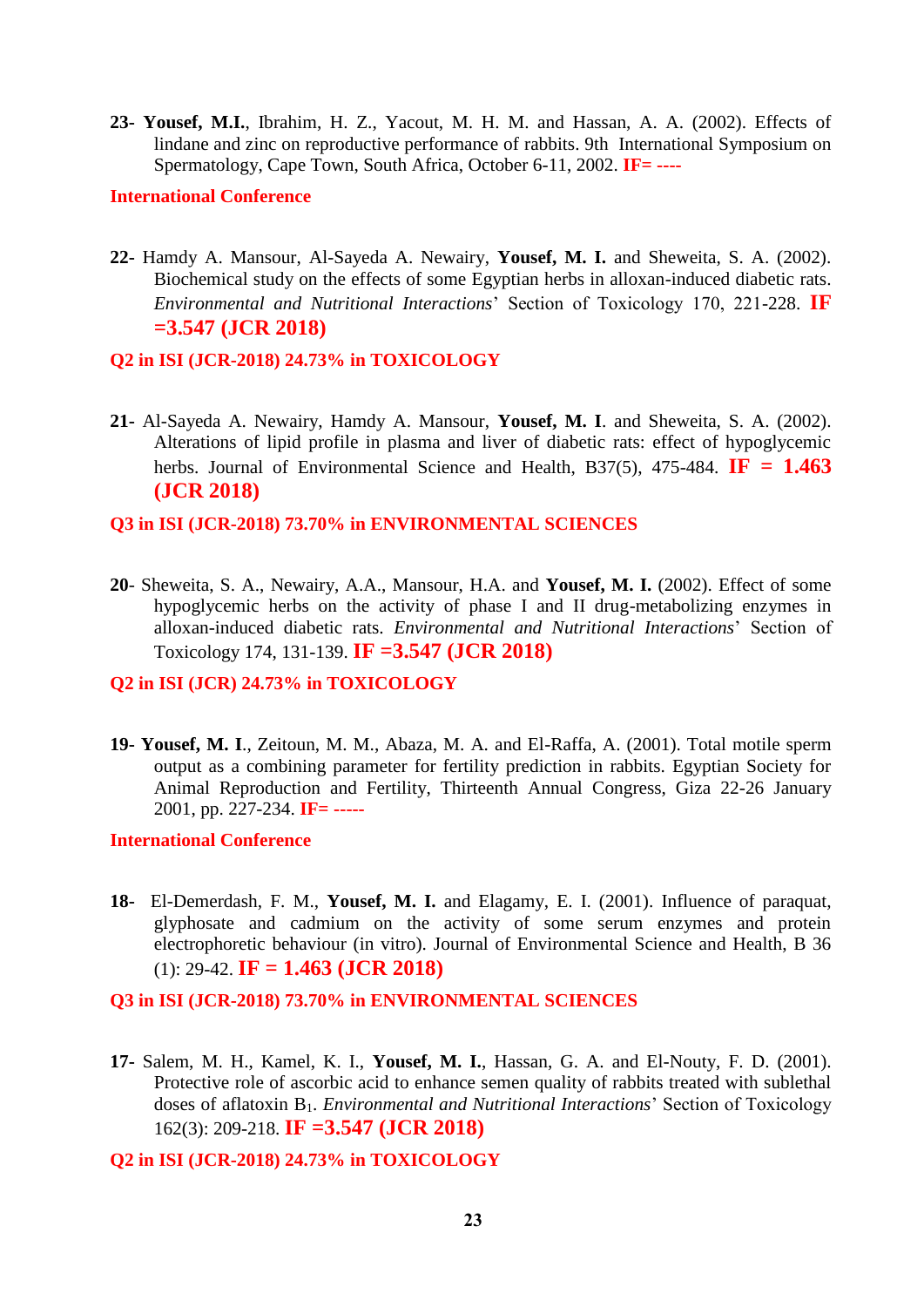**16-** El Hendy, H. A., **Yousef, M. I.** and Abou El-Naga, N. I. (2001**).** Effect of dietary zinc deficiency on hematological and biochemical parameters and concentrations of zinc, copper, and iron in growing rats. *Environmental and Nutritional Interactions*' Section of Toxicology 167(2): 163 - 170. **IF =3.547 (JCR 2018)**

**Q2 in ISI (JCR-2018) 24.73% in TOXICOLOGY**

**15-** Zeitoun, M.M., Yousef, M.I., Abdallah, G.A. and Kamel, K.I. (2001). Tramadol hydrochloride enhances libido, semen characteristics and testosterone production of subfertile male rabbits. Mansoura University Journal of Agricultural Sciences, 26(12), 7595-7606. **IF= -----**

**A local journal is not included in the ISI (JCR) list but is listed in the Supreme Council of Universities (SCU) journals**

**14- Yousef, M. I.,** El-Demerdash, F. M. and El-Agamy, E. I. (1999). Eeffect of ascorbic acid on some biochemical parameters of rabbits affected by aflatoxin B<sub>1</sub>. Environmental and Nutritional Interactions 3(3): 141-153. **IF= -----**

**International Journal NOT listed in ISI (JCR- 2018)**

**13- Yousef, M. I.**, Ibrahim, H. Z., Salem, M. H., Hassan, G. A., Helmi, S. and Bertheussen, K. (1999) Hematological and biochemical changes induced by carbofuran and glyphosate in rabbits. Environmental and Nutritional Interactions 3(3): 179-194. **IF= -----**

**International Journal NOT listed in ISI (JCR- 2018)**

**12- Yousef, M. I.**, Abbassy, M. S. and Yacout, M. H. M. (1999). Assessment of cypermethrin and dimethoate toxicity in Barki sheep: biochemical and histological changes, and tissue residues. Egyptian Journal of Animal Production 36(1): 25-41. **IF= 0.00**

**A local journal is not included in the ISI (JCR) list but is listed in the Supreme Council of Universities (SCU) journals**

**11-** El-Demerdash, F. M., **Yousef, M. I.** and Sheweita, S. A. (1999). Ameliorating effect of some antioxidants on carbon tetrachloride-induced biochemical alterations in rats. Environmental and Nutritional Interactions 3: 245-255. **IF= ----**

**International Journal NOT listed in ISI (JCR- 2018)**

**10- Yousef, M. I.**, El Hendy, H. A., Yacout, M. H. M. and Ibrahim, H. Z. (1999). Changes in some hematological and biochemical parameters of rats induced by pesticides residues in mutton. Alexandria Journal of Agricultural Research 44(2): 101-114. **IF= ----**

**A local journal is not included in the ISI (JCR) list but is listed in the Supreme Council of Universities (SCU) journals**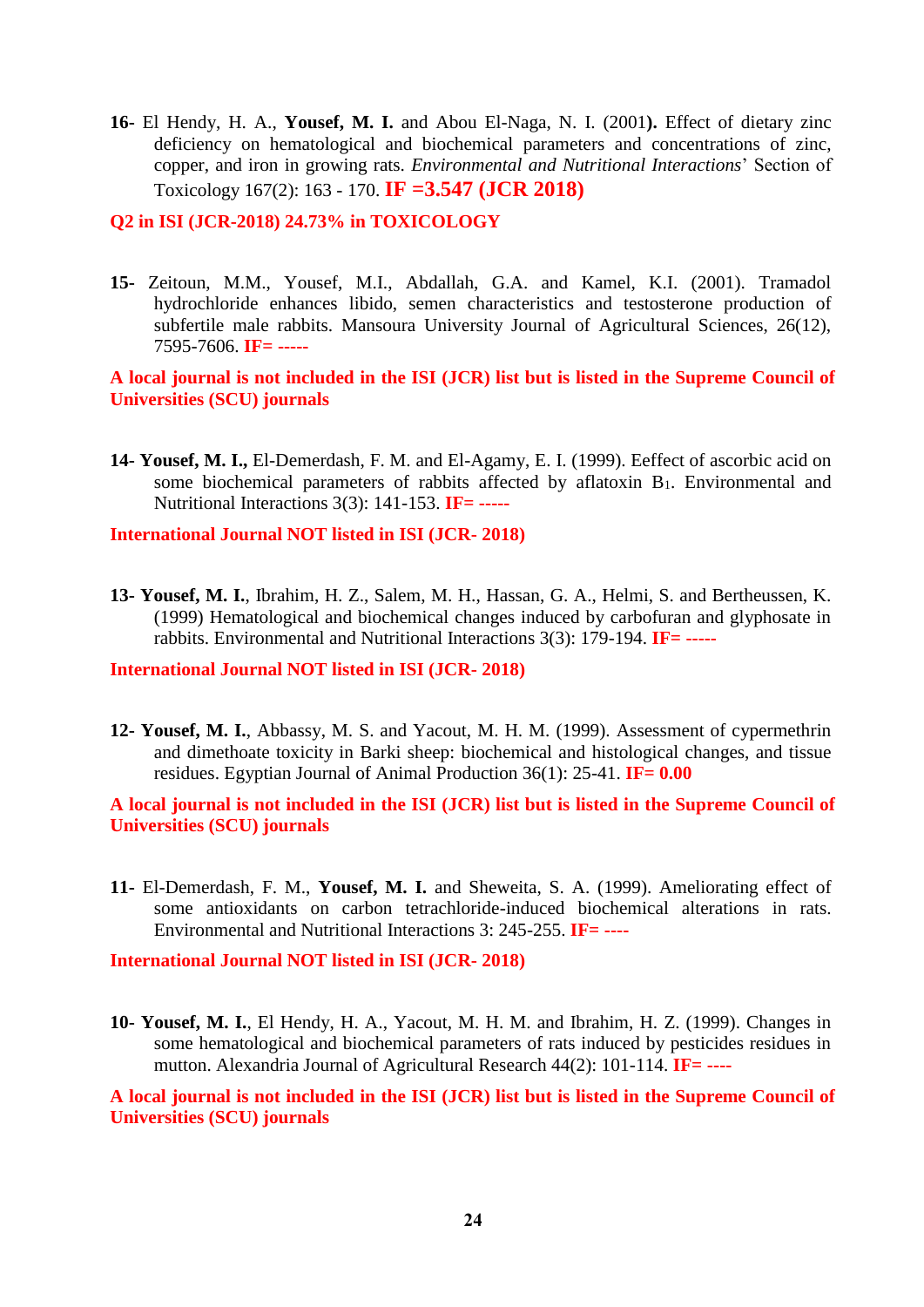**9- Yousef, M. I.**, Ibrahim, H. Z., Yacout, M. H. M. and Hassan, A. A. (1998). Effects of cypermethrin and dimethoate on some physiological and biochemical parameters in Barki sheep. Egyptian Journal of Nutrition and Feeds 1 (1): 41-52. **IF= ----**

**A local journal is not included in the ISI (JCR) list but is listed in the Supreme Council of Universities (SCU) journals**

**8- Yousef, M. I.** and Zeitoun, M. M. (1998). Bovine ovarian follicular fluids modulate the release of transaminases, acrosome reaction and motility of the rabbits sperm *in vitro*. Alexandria Journal of Agricultural Research 43:17-26. **IF= ----**

**A local journal is not included in the ISI (JCR) list but is listed in the Supreme Council of Universities (SCU) journals**

**7-** Figenschau Y., Sundsfjord, J. A., **Yousef, M. I.**, Fuskevag, O. M., Sveinbjornsson, B. and Bertheussen, K. (1997). A simplified serum-free method for preparation and cultivation of human granulosa-luteal cells. Human Reproduction 12 (3): 523-531. **IF= 5.506 (JCR 2018)**

**Q1 in ISI (JCR-2018) 4.81% in OBSTETRICS & GYNECOLOGY**

**6-** Figenschau, Y., **Yousef, M. I.,** Sveinbjornsson, B. and Bertheussen, K. (1997). A sensitive serum-free colorimetric assay for the detection of cytotoxic effects of pesticides. Journal of Environmental Science and Health B 32 (2): 177-194. **IF = 1.463 (JCR 2018)**

**Q3 in ISI (JCR-2018) 73.70% in ENVIRONMENTAL SCIENCES**

**5-** Bertheussen, K., **Yousef, M. I.** and Figenschau, Y. (1997). A new sensitive cell culture test for the assessment of pesticide toxicity. Journal of Environmental Science and Health B 32 (2): 195-211. **IF = 1.463 (JCR 2018)**

**Q3 in ISI (JCR-2018) 73.70% in ENVIRONMENTAL SCIENCES**

**4-** Abd El-Gawad, Eman I., **Yousef, M. I.** and Haider, A. E. (1997). Body water distribution and plasma electrolytes as affected by saline drinking water in Barki, Damascus and their crossbred goats. Journal of Agricultural Sciences of Mansoura University 22 (5): 1413- 1424. **IF= ------**

**A local journal is not included in the ISI (JCR) list but is listed in the Supreme Council of Universities (SCU) journals**

**3- Yousef**, **M. I.,** Bertheussen, K., Ibrahim, H. Z., Helmi, S., Seehy, M. A. and Salem, M. H. (1996). A sensitive sperm-motility test for the assessment of cytotoxic effect of pesticides. Journal of Environmental Science and Health B 31 (1): 99-115. **IF = 1.463 (JCR 2018)**

#### **Q3 in ISI (JCR-2018) 73.70% in ENVIRONMENTAL SCIENCES**